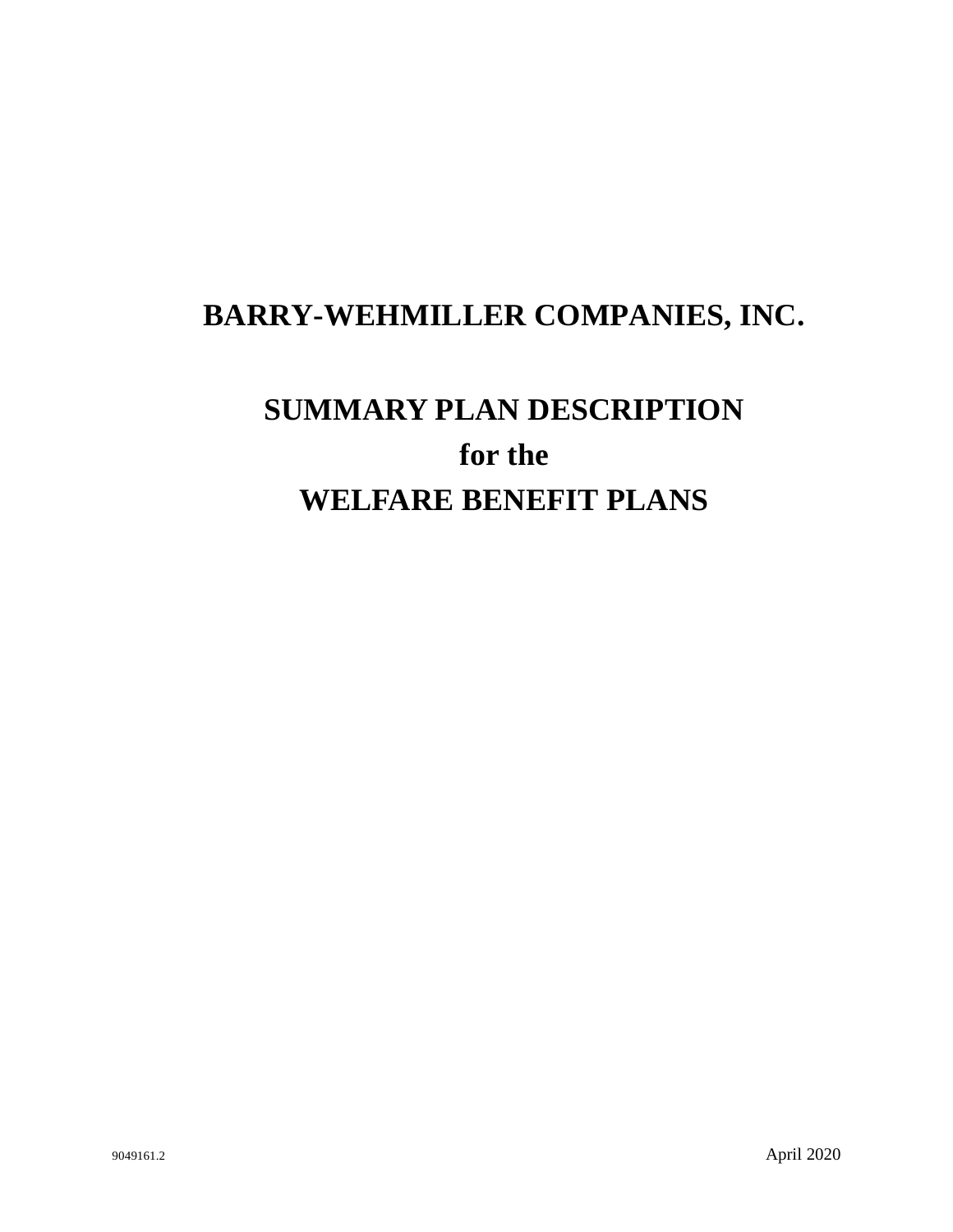# **Contents**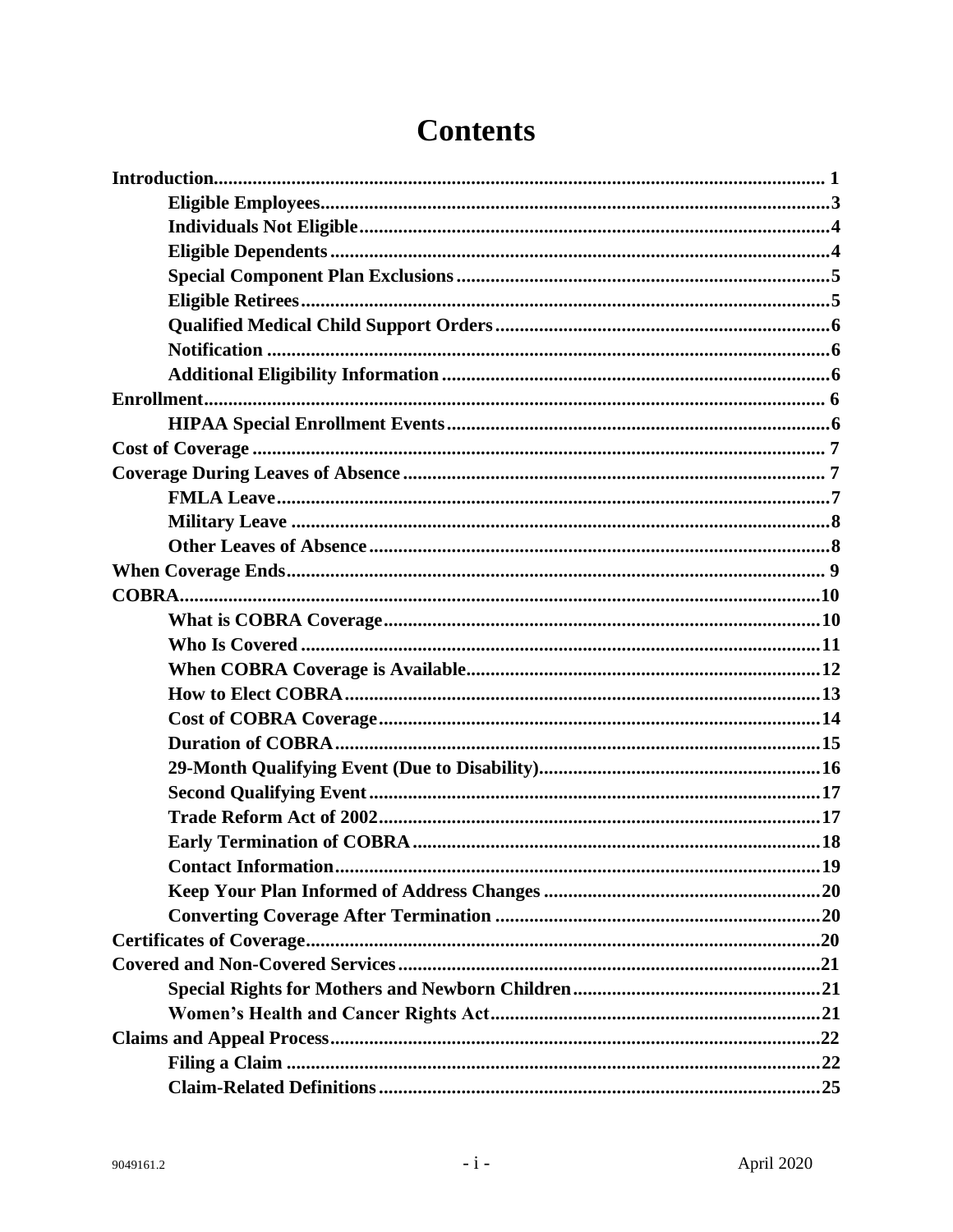| Timeframes for Initial Claims Decisions by Claims Administrator 28  |  |
|---------------------------------------------------------------------|--|
| Appealing an Adverse Benefit Determination Issued by a Claims       |  |
|                                                                     |  |
| Timeframes for Appeal of Adverse Benefit Determination Issued by a  |  |
|                                                                     |  |
|                                                                     |  |
| Requests for Eligibility Determinations by the Plan Administrator33 |  |
|                                                                     |  |
|                                                                     |  |
|                                                                     |  |
|                                                                     |  |
|                                                                     |  |
|                                                                     |  |
|                                                                     |  |
|                                                                     |  |
|                                                                     |  |
|                                                                     |  |
|                                                                     |  |
|                                                                     |  |
|                                                                     |  |
|                                                                     |  |
|                                                                     |  |
|                                                                     |  |
|                                                                     |  |
|                                                                     |  |
|                                                                     |  |
| Appendix D — Right Choice Wellness Center, Sheboygan, Wisconsin 51  |  |
|                                                                     |  |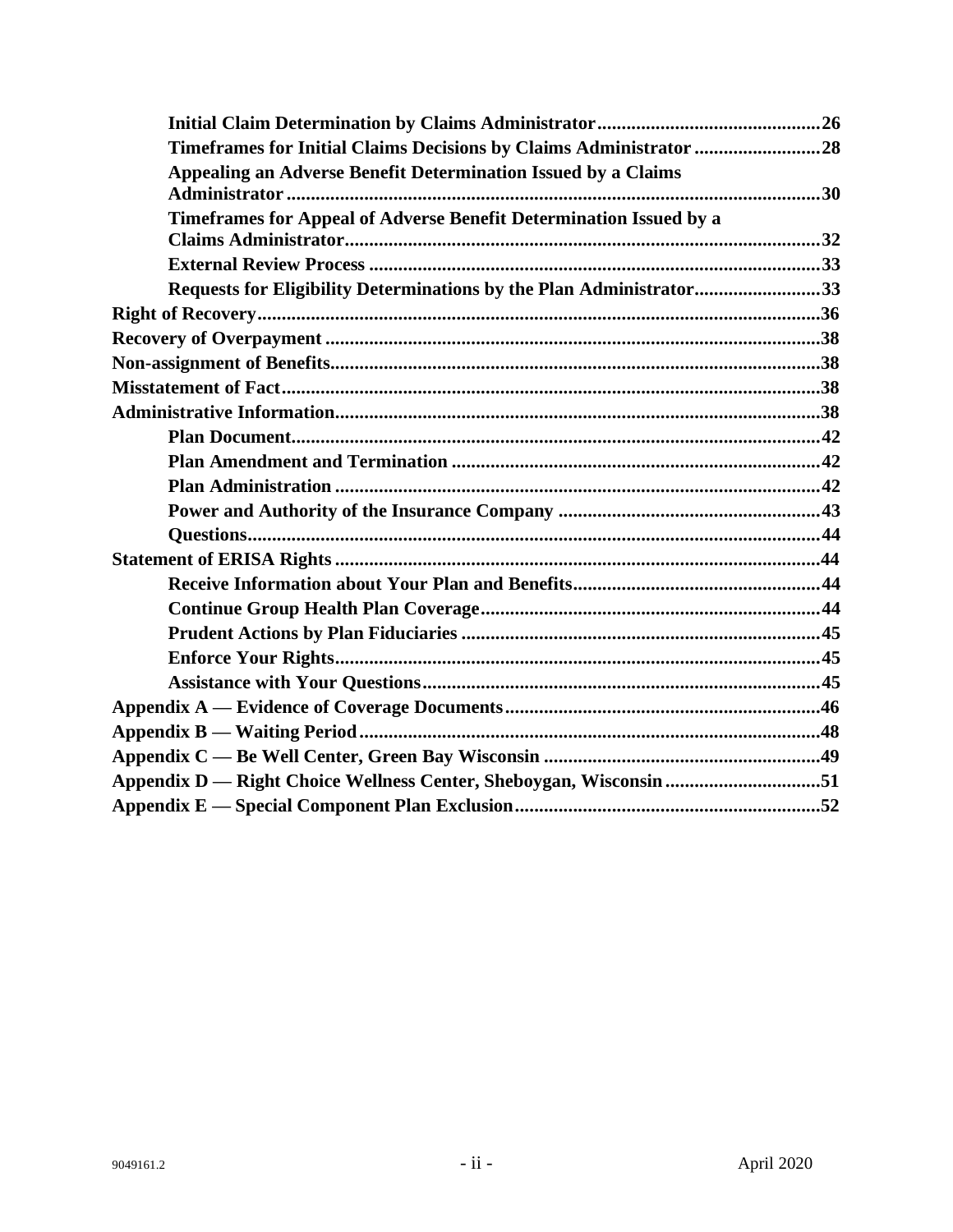# <span id="page-3-0"></span>**Introduction**

This summary, together with the booklets, summaries, certificates and evidence of coverage documents listed in Appendix A (collectively, "EOCs"), is intended to serve as the Summary Plan Description ("SPD") required by the Employee Retirement Income Security Act of 1974 ("ERISA") for welfare benefit plans.

The SPD describes the following welfare benefit plans sponsored by Barry-Wehmiller Companies, Inc. (the "Sponsor") for eligible employees of the Sponsor and its affiliates (the "Employer") and their eligible dependents:

- Barry-Wehmiller Companies, Inc. Medical Plan
- Barry-Wehmiller Companies, Inc. Dental Plan
- Barry-Wehmiller Companies, Inc. Vision Plan
- Barry-Wehmiller Companies, Inc. Short-Term Disability ("STD") Plan
- Barry-Wehmiller Companies, Inc. Long-Term Disability ("LTD") Plan
- Barry-Wehmiller Companies, Inc. Life Insurance Plan
- Barry-Wehmiller Companies, Inc. Accidental Death and Dismemberment ("AD&D") Insurance Plan
- Barry-Wehmiller Companies, Inc. Flexible Spending Account ("FSA") under the Barry-Wehmiller Companies, Inc. Cafeteria Plan
- Barry-Wehmiller Companies, Inc. Employee Assistance Plan ("EAP")
- **EXECUTE:** Barry-Wehmiller Companies, Inc. Business Travel Accident Plan
- Barry-Wehmiller Companies, Inc. Medical Plan for Puerto Rico
- Barry-Wehmiller Companies, Inc. Global Benefits Plan for Expatriates and Foreign Employees
- Right Choice Wellness Center, Sheboygan, Wisconsin
- Be Well Center, Green Bay, Wisconsin
- Best Doctors (second opinion services)

Reference to the "Plan" herein is a reference to each of the above-listed plans. When this SPD refers to one or more of the above-listed plans, it may refer to such plan(s) as "component  $plan(s)$ ."

The Employer will provide benefits in accordance with applicable federal laws including the Patient Protection and Affordable Care Act (ACA), the Consolidated Omnibus Budget Reconciliation Act (COBRA), the Health Insurance Portability and Accountability Act (HIPAA), the Mental Health Parity Act, the Newborns' and Mothers' Health Protection Act (NMHPA) and the Women's Health and Cancer Rights Act (WHCRA).

The following Plans are insured, and Plan benefits are provided under a policy with an insurance company: certain benefits under the Medical Plan (Blue Cross Blue Shield of Arizona), the Dental Plan (CIGNA DHMO option), the Long-Term Disability Plan, the Life Insurance Plan, the AD&D Plan, the Vision Plan, the EAP Plan, the Business Travel Accident Plan, the Medical Plan for Puerto Rico and the Global Benefits Plan for Expatriates and Foreign Employees. The following Plans are self-insured by the Employer and are administered by third-party service providers: certain benefits under the Medical Plan (all except Blue Cross Blue Shield of Arizona); Dental Plan (Delta Dental PPO option), the Flexible Spending Accounts ("FSAs")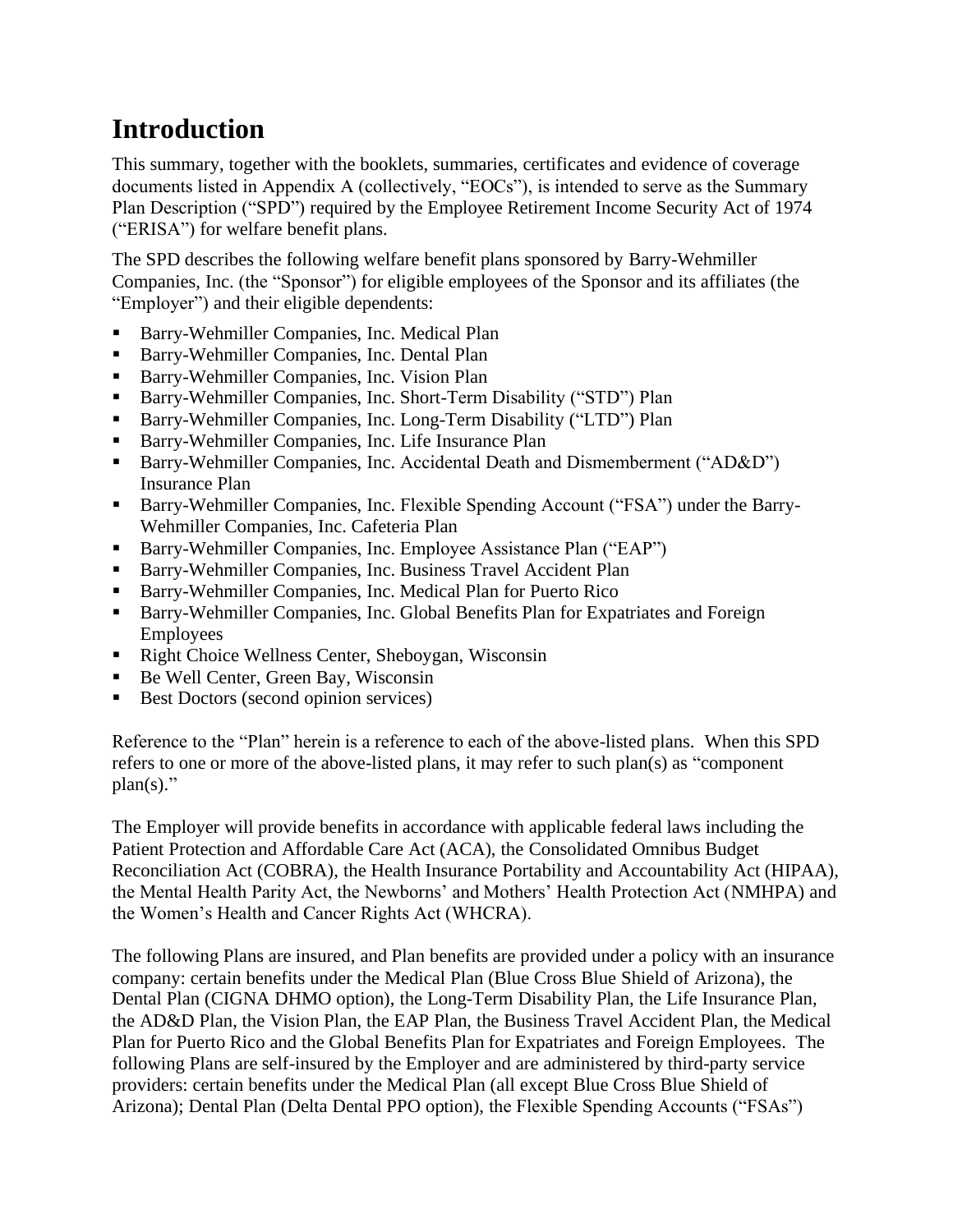under the section 125 cafeteria plan, the Short-Term Disability Plan, the Right Choice Wellness Center, the Be Well Center, and the Best Doctors program. All benefits are summarized in this document and in the EOCs.

This SPD should be read in conjunction with the EOCs (see "Appendix A Evidence of Coverage Documents" for a list of EOCs). The EOCs are prepared and distributed by the insurance companies and service providers. If you need another copy of an EOC, please contact the Culture & People Development Representative at (314) 862-8000. If there is ever a conflict or a difference between what is written in this SPD and the EOCs with respect to **the specific benefits provided**, the EOCs shall govern. If there is a conflict between the EOCs and this SPD with respect to **the legal compliance requirements of ERISA and any other federal law**, this SPD will govern. If there is ever a conflict between this SPD and the formal, legal Plan documents, the legal Plan documents will govern.

The Sponsor reserves the right to change, amend, suspend or terminate any or all of the benefits described in this SPD, in whole or in part, at any time and for any reason in its sole discretion. Amendment or termination shall be effective if it is adopted by a duly authorized officer or committee of the Sponsor, or if it is adopted pursuant to the Sponsor's procedures allocating or delegating authority to act on behalf of the Sponsor, as such procedures exist from time to time.

Note that by adopting and maintaining these benefits, the Sponsor has not entered into an employment contract with any employee. Nothing in the legal Plan documents or in the SPD gives any employee the right to be employed by the Employer or to interfere with the Employer's right to discharge any employee at any time.

The terms "Plan" and "Component Plan" do not include any voluntary group insurance program that is made available through the Sponsor but that is not endorsed by the Sponsor.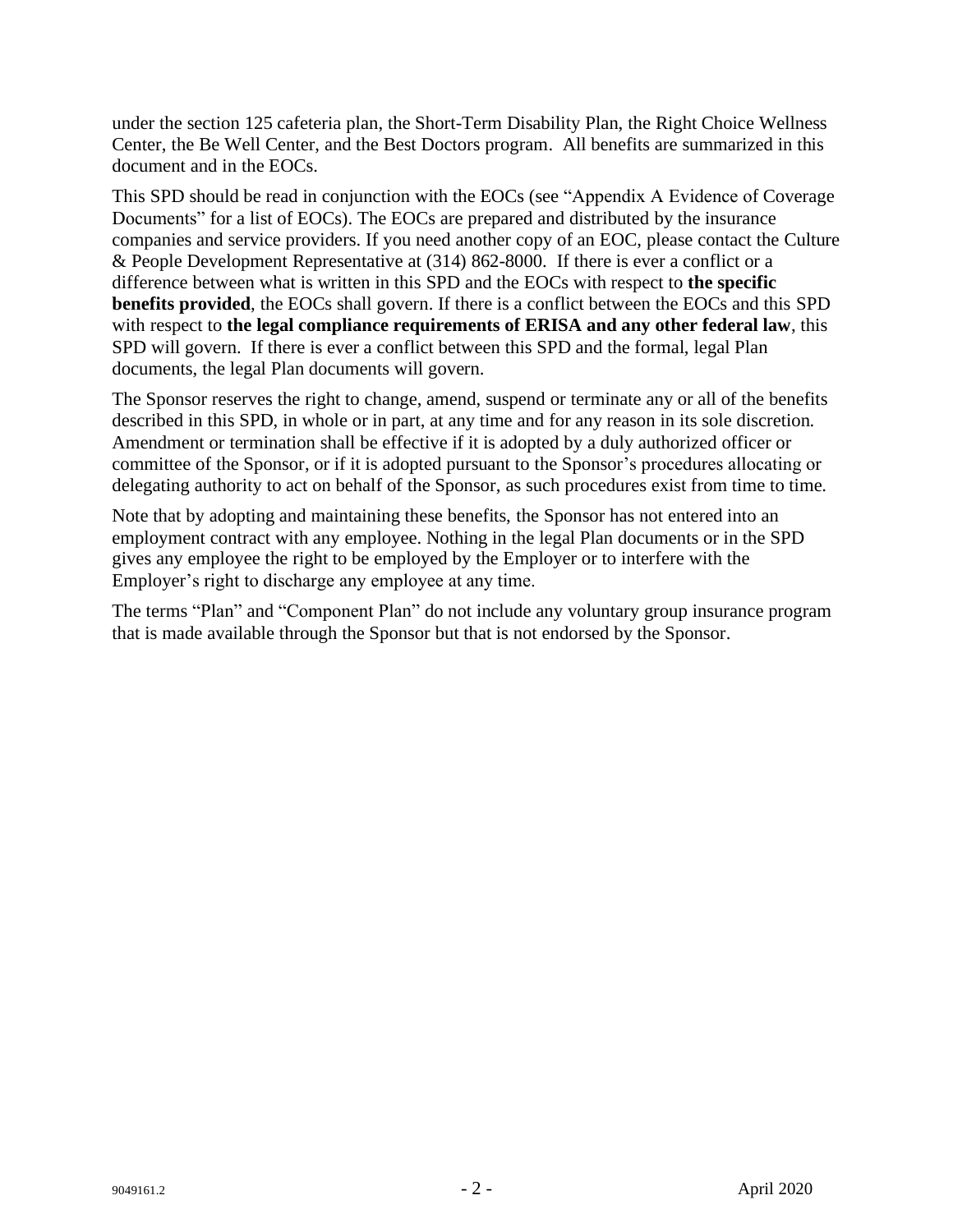# **Eligibility**

### <span id="page-5-0"></span>**Eligible Employees**

### **General Rule**

Except as otherwise set forth below, you are considered an "eligible employee" and are eligible to participate in each of the Plans on your date of hire if you:

- Are classified by your Employer as a regular, full-time employee of the Employer who normally works at least 30 hours per week and is paid through the U.S. payroll; and
- Meet the applicable eligibility waiting period requirement listed on "Appendix B Waiting Period."

### **Special Rules**

Temporary Employees. See Appendix B.

Puerto Rico Employees. If you are employed in Puerto Rico and you satisfy the eligibility requirements under the General Rule (except the requirement that an employee be paid through the U.S. payroll), you are eligible to participate in the following Plans:

- Medical Plan for Puerto Rico (medical, dental and vision benefits);
- Short-Term Disability Plan;
- Long-Term Disability Plan;
- Life Insurance Plan; and
- Accidental Death and Dismemberment Insurance Plan.

Expatriate employees and Third Country Nationals. If you are an expatriate employee, i.e., a U.S. citizen working overseas, or a third country national, i.e., a non-U.S. citizen working away from your home country, and you satisfy the eligibility requirements under the General Rule (except the requirement that an employee be paid through the U.S. payroll), you are eligible to participate in the Global Benefits Plan for Expatriates and Foreign Employees (medical, dental, life and disability benefits).

Be Well Center, Green Bay, Wisconsin. If you are employed as an employee at the Paper Converting Machine Company or the Hudson-Sharp location in Green Bay, Wisconsin or an employee working at one of these locations, you are eligible to receive certain preventive and primary care services described in Appendix C at the Be Well Center in Green Bay, Wisconsin.

Right Choice Wellness Center. If you are employed as an employee at Will-Pemco, Inc. or an employee working at this location, you are eligible to receive certain preventive and primary care services described in Appendix D at the Right Choice Wellness Center in Sheboygan, Wisconsin.

Best Doctors. If you are eligible to participate in the Barry-Wehmiller Companies, Inc. Medical Plan, you are eligible to participate in the Best Doctors program which offers second opinion services.

Temporary Expansion of Coverage. At the discretion of the Sponsor, the requirements to qualify as an "eligible employee" may be temporarily expanded for a nondiscriminatory group of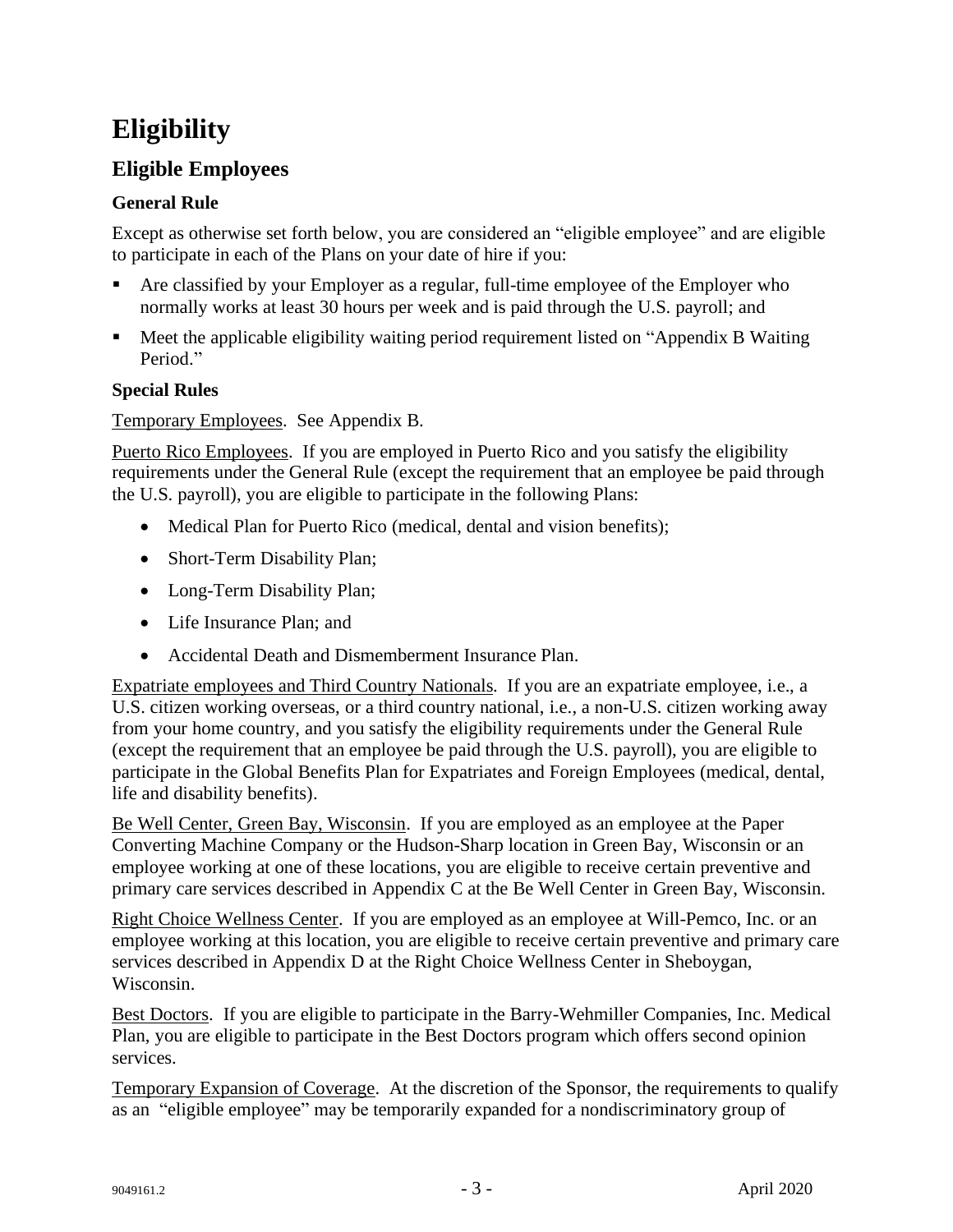employees to address unforeseen circumstances, such as a public health emergency or significant economic contraction

Continuation Coverage under Severance Agreement. At the discretion of an Employer an eligible employee, who is offered a severance agreement under which severance benefits are paid in a manner other than in a lump sum payment, may be permitted, pursuant to the severance agreement, to continue to be treated as an eligible employee under the Barry-Wehmiller Companies, Inc. Medical Plan, the Barry-Wehmiller Companies, Inc. Dental Plan, and/or the Barry-Wehmiller Companies, Inc. Vision Plan by agreeing to continue to pay the active employee contribution rate for employee and/or dependent coverage for up to a maximum of 12 months after the month in which termination of employment occurred, as determined by the Employer. The portion of the cost of such coverage which is self-funded by the Employer, if any, will be included in the taxable income of the terminated employee. Upon termination of the severance agreement, if the former employee experienced a qualifying event at the time of termination of employment, COBRA continuation will be offered and the maximum period of COBRA coverage will not be offset by the period of coverage provided under the severance agreement.

The term "Employer" includes Barry-Wehmiller Companies, Inc. and any other entity in the Sponsor's controlled group that adopts the Plan. Such an entity will be deemed to have adopted the Plan by making contributions to the Plan.

### <span id="page-6-0"></span>**Individuals Not Eligible**

You are not eligible to participate in the Plan if you are:

- Normally working less than 30 hours per week;
- a leased employee; or
- an independent contractor.

Please see the applicable EOCs for additional eligibility requirements.

An individual who is not classified by the Employer as an employee will not be eligible to participate in the Plan regardless of whether a court or tax or regulatory authority retroactively reclassifies the individual as an employee of the Employer.

### <span id="page-6-1"></span>**Eligible Dependents**

**•** Your dependents are eligible for coverage only if you are enrolled; provided, however, that dependents of eligible employees may participate in the Be Well Center and the Right Choice Wellness Center even if the employees are not enrolled in the Barry-Wehmiller Companies, Inc. Medical Plan.

The following dependents are eligible for coverage:

- Your legal spouse of the opposite sex or same sex, as determined under applicable state law at the time and location that the marriage was entered into;
- Your Child, until such child attains age 26; or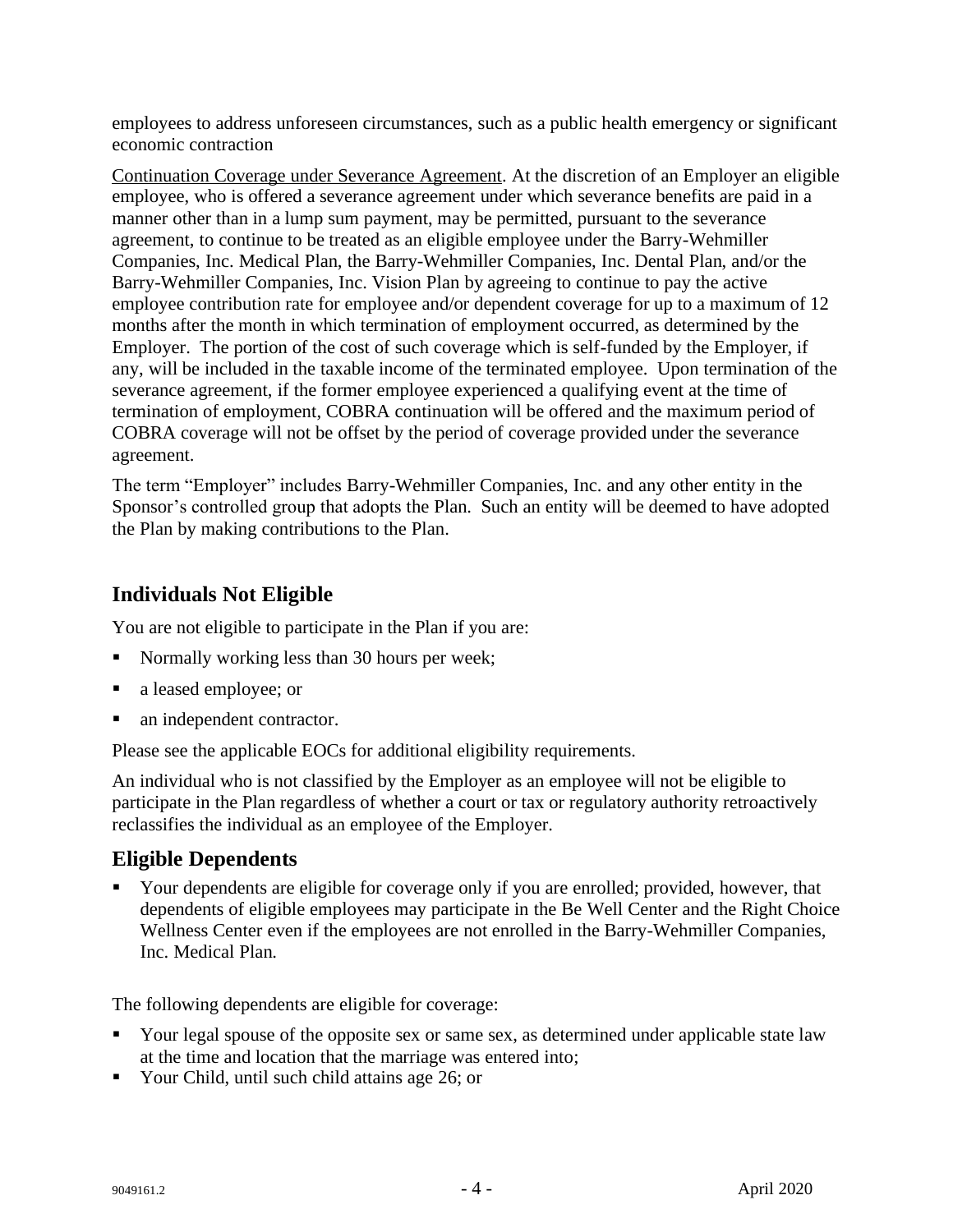■ Your permanently and totally disabled unmarried Child who is: 26 or more years old and primarily supported by you, provided that the Child was disabled prior to age 26. An individual is permanently and totally disabled if he or she is unable to engage in any substantial gainful activity by reason of any medically determinable physical or mental impairment that can be expected to result in death or that has lasted or can be expected to last for a continuous period of not less than 12 months. To cover a disabled Child, you must supply proof of the disability as requested by the Plan Administrator within 31 days after the date the Child ceases to qualify under one of the above. During the next two years the Plan Administrator may require proof of the continuation of the condition from time to time. After that, the Plan Administrator may require proof no more than once a year.

The term "Child" means any of the following individuals:

- Your natural child;
- **•** Your stepchild,
- Your legally adopted child;
- A child placed with you for adoption; and
- A child who has been placed with you by an authorized placement agency or by a judgment, decree or other order of any court of competent jurisdiction.

Please see the applicable EOCs for additional eligibility requirements.

If your child ceases to meet the eligibility requirements set forth above, you must notify the Culture & People Development Representative within 30 days.

The Plan Administrator retains the right to verify dependent status and impose additional requirements for enrollment of eligible dependents. For example, you may be required to sign an affidavit that an individual qualifies as your Child, or that your permanently and totally disabled Child has the same principal place of abode as you for more than half of the year and that such Child does not provide over one-half of his or her own support.

### <span id="page-7-0"></span>**Special Component Plan Exclusions**

In general, if you are an eligible employee, you (and your eligible dependents) are eligible to participate in each of the component plans, and in each level of coverage offered by the component plan. However, certain component plans (and levels of coverage under the component plans) are not available to certain groups. The special component plan exclusions that apply to you are listed on "Appendix E Special Component Plan Exclusions".

### <span id="page-7-1"></span>**Eligible Retirees**

Generally, retirees of the Employers are not entitled to welfare plan benefits. However, in some cases, retirees and their eligible dependents are eligible to participate in the Plan, e.g., retirees of companies that have been acquired by Barry-Wehmiller Companies, Inc. If you are eligible for retiree benefits under the Plan, the component plan and coverage levels that are available to you are listed in "Appendix F Retiree Coverage." The Employer reserves the right to amend or terminate retiree coverage, in whole or in part, and at any time.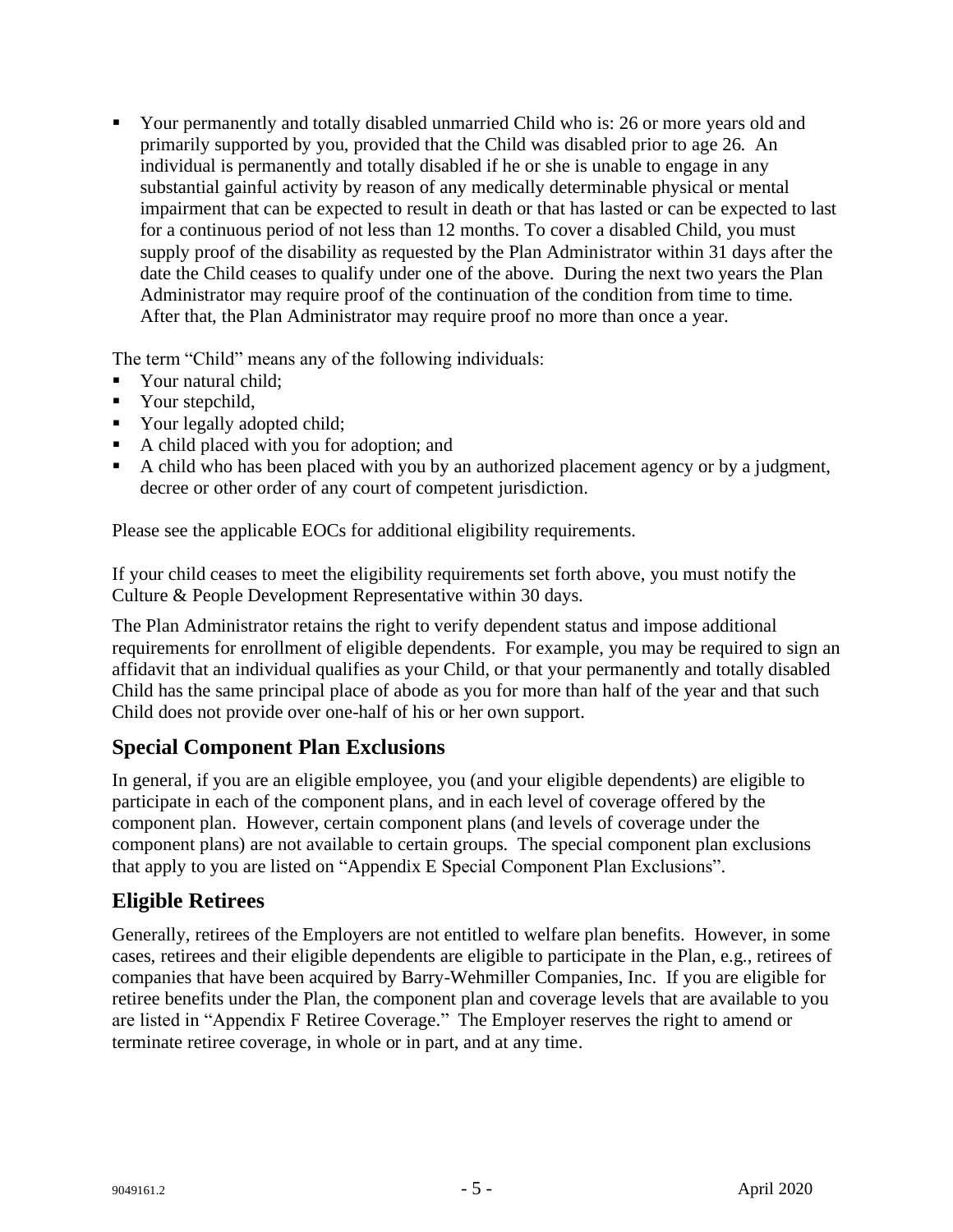## <span id="page-8-0"></span>**Qualified Medical Child Support Orders**

A court may order you to provide health coverage for your eligible child in accordance with a qualified medical child support order ("QMCSO"). If the Plan receives a valid QMCSO, it will extend coverage to the eligible child(ren) named in the order. You will be notified if such an order is received, and you will be required to pay any applicable contributions for such coverage. You may obtain from the Plan Administrator, without charge, a more detailed description of the procedures governing QMCSO determinations.

### <span id="page-8-1"></span>**Notification**

If you experience a qualifying change in status event, you must notify the Culture & People Development Representative in order to make a change in your election during the year. The notice must be in writing and contain the change in status event, the date of the event and your requested change. Changes in family status include: marriage; divorce; legal separation; annulment; death of a spouse or child; birth or adoption or placement for adoption of a child; a change in your, your spouse's or your dependent's employment status; a change in the health coverage of your spouse or dependent under another employer's plan; a change in the place of your, your spouse's or dependent's residence; an event that causes your dependent to satisfy or cease to satisfy eligibility requirements; with respect to a dependent care spending account, a change in your day care provider or the cost associated with the day care provider; and such other events that the Plan Administrator determines will permit a mid-year election or election change under regulations and rulings of the Internal Revenue Service.

In most cases, the notice of a change in status must be provided within 30 days of the status event. However, you must notify the Culture & People Development Representative in writing within 60 days in the event of divorce or in the event your child ceases to meet the eligibility requirements for benefit coverage in order for you and your dependents to elect COBRA coverage. For more information about your duty to notify the Plan in such an event, see the *COBRA* section of this SPD.

### <span id="page-8-2"></span>**Additional Eligibility Information**

Additional information regarding how and when you and your eligible dependents become eligible to participate in the benefits referred to in this SPD and any conditions and limitations on eligibility are contained in the EOCs you received from the applicable insurance companies or service providers and in the legal Plan documents. If you need another copy of an EOC, please contact the Culture & People Development Representative at (314) 862-8000.

## <span id="page-8-3"></span>**Enrollment**

When you begin working at the Employer, if you are eligible you will receive the information necessary to enroll in the Plans.

### <span id="page-8-4"></span>**HIPAA Special Enrollment Events**

A federal law called HIPAA requires that we notify you about the special enrollment provisions in the Barry-Wehmiller Companies, Inc. Medical Plan, the Barry-Wehmiller Companies, Inc.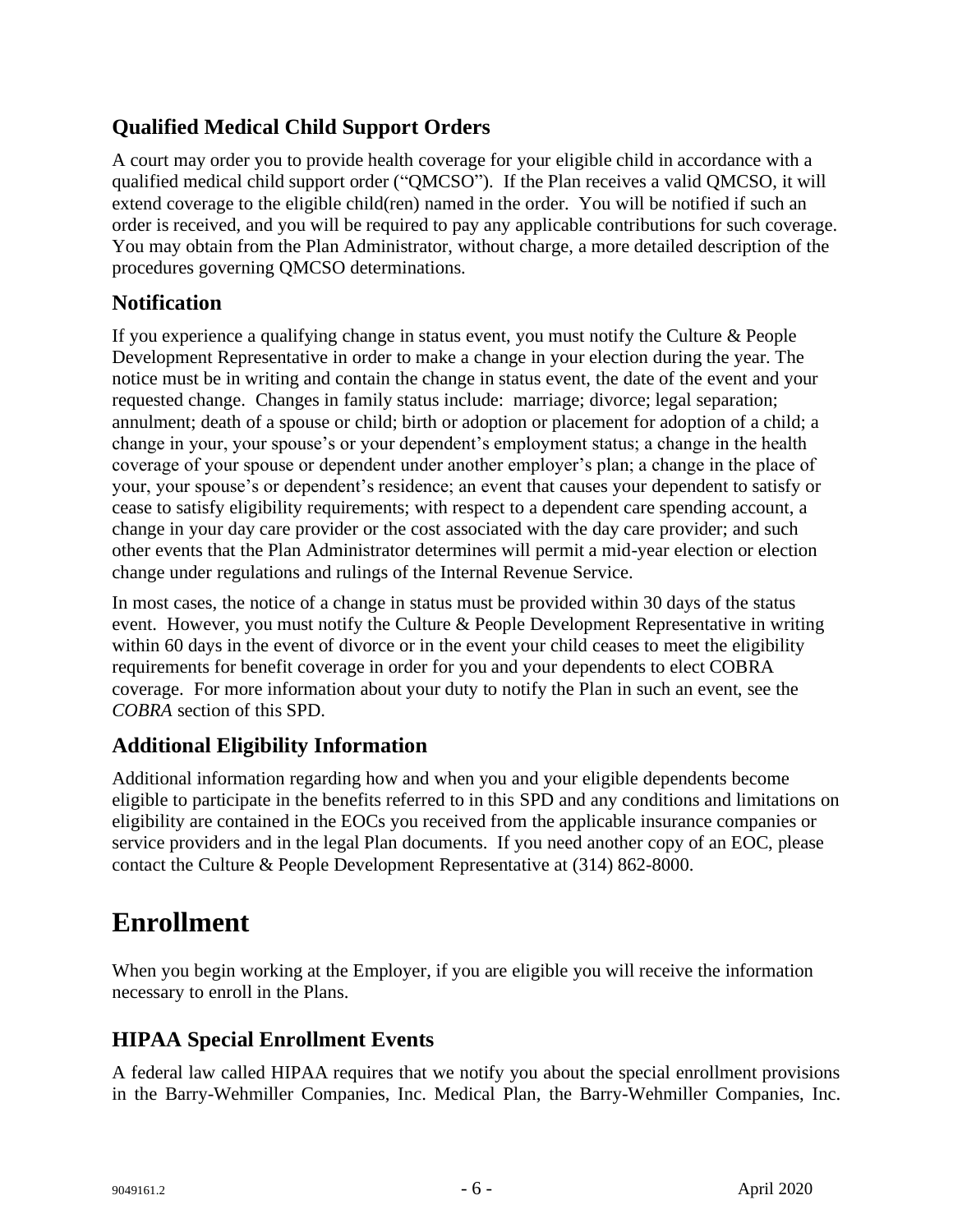Medical Plan for Puerto Rico and the medical benefits for expatriates under the Barry-Wehmiller Companies, Inc. Global Benefits Plan for Expatriates and Foreign Employees.

If you are declining enrollment for yourself or your eligible dependents (including your spouse) because of other health insurance or group health plan coverage, you may be able to enroll yourself and your eligible dependents in the Plan if you or your eligible dependents lose eligibility for that other coverage (or if the employer stops contributing towards your or your eligible dependents' other coverage). However, you must request enrollment within 30 days after your or your eligible dependents' other coverage ends (or after the employer stops contributing toward the other coverage).

In addition, if you have a new eligible dependent as a result of marriage, birth, adoption, or placement for adoption, you may be able to enroll yourself and your eligible dependents. However, you must request enrollment within 30 days after the marriage, birth, adoption, or placement for adoption.

Lastly, if you or your eligible dependents become eligible for a Medicaid or Children's Health Insurance Program ("CHIP") premium-assistance subsidy for qualified employer-sponsored health coverage or if your or your eligible dependents' coverage under a Medicaid plan or CHIP is terminated due to loss of eligibility for such coverage, you may be able to enroll yourself and your eligible dependents in the Plan. However, you must request enrollment within 60 days after the date you or your dependents are determined to be eligible for such assistance or the date your or your dependents' Medicaid or CHIP coverage terminates.

To request special enrollment or obtain more information, contact the Culture & People Development Representative.

## <span id="page-9-0"></span>**Cost of Coverage**

The Employer and employees will share the cost of coverage under the Plan, and current employees will pay their share of that cost on a pre-tax basis under a cafeteria plan. The amount the Employer contributes to the Plan will be determined at the Employer's discretion from time to time. Employees who participate in a Medical Plan option with a Health Savings Account ("HSA") may make contributions to the HSA in addition to any contributions made by the Employer. Employees who elect FSAs are responsible for the full cost of such coverage. The Employer makes no contributions to FSAs.

The Employer reserves the right to require or increase employee contributions at any time and for any reason.

## <span id="page-9-1"></span>**Coverage During Leaves of Absence**

The sections below describe benefit continuation for various types of leave: Family and Medical Leave of Absence, Active Military Leave of Absence and Other Leaves of Absence. For more information about any type of leave of absence, contact the Culture & People Development Representative.

### <span id="page-9-2"></span>**FMLA Leave**

The federal Family and Medical Leave Act ("FMLA") allows eligible employees, other than expatriates and third country nationals, to take a specific amount of unpaid leave for serious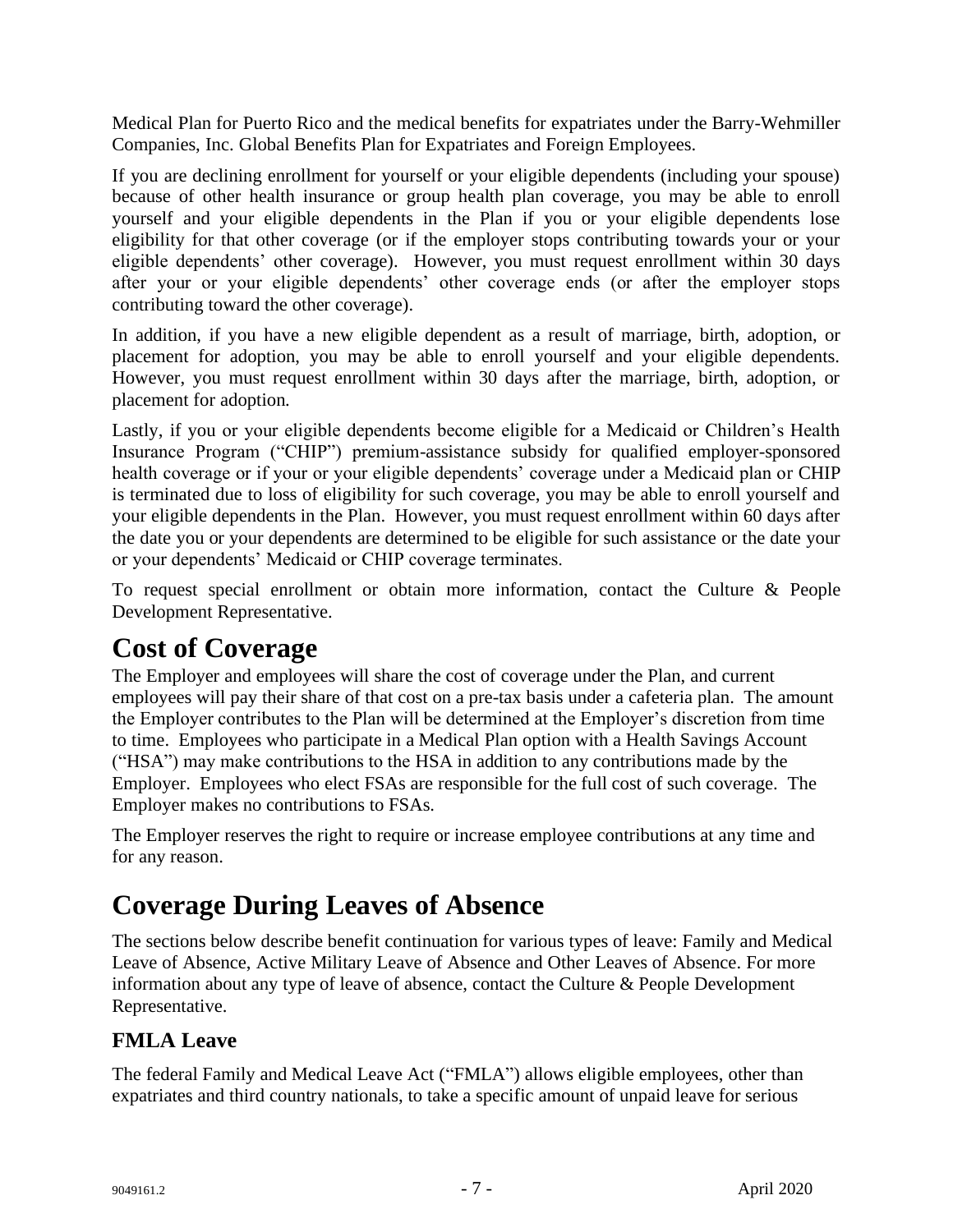illness, the birth or adoption of a child, to care for a spouse, child, or parent who has a serious health condition, to care for family members wounded in active duty in the Armed Forces or to deal with any qualifying emergency that arises from a family member's active duty in the Armed Forces.

If you take FMLA leave, your coverage will continue during the leave.

If you do not return to work at the end of your FMLA leave, you may be entitled to purchase COBRA continuation coverage. See the *COBRA* section of this SPD.

### <span id="page-10-0"></span>**Military Leave**

If you take a military leave of absence, whether for active duty or for training, you are entitled to continue your Medical, Dental and Vision Plan coverage for up to 24 months as long as you give the Employer advance notice of the leave (with certain exceptions). This continuation coverage is pursuant to the Uniformed Services Employment and Reemployment Rights Act of 1994 ("USERRA"). Your total leave, when added to any prior periods of military leave from the Employer, cannot exceed five years (with certain exceptions).

If the entire length of the leave of absence is 31 days or longer, you may be required to pay up to 102% of the full cost of coverage.

COBRA continuation coverage will run concurrently with military leave continuation coverage, under USERRA, subject to the limitations of COBRA. This means that COBRA coverage and USERRA coverage begin at the same time. If you do not return to work at the end of your military leave you may be entitled to continue COBRA continuation coverage for the remainder of the COBRA continuation period, if any. In other words, any continuation of coverage under USERRA will reduce the maximum COBRA continuation period for which you and/or your dependents may be eligible. Your rights under COBRA and USERRA are similar but not identical. Any election that you make pursuant to COBRA will also be an election under USERRA, and COBRA and USERRA will both apply with respect to continuation coverage elected. If COBRA and USERRA give you (or your covered spouse or dependent children) different rights or protections, the law that provides the greater benefit will apply.

### <span id="page-10-1"></span>**Other Leaves of Absence**

- **Other Paid Leaves of Absence.** If you are on a paid leave of absence other than under FMLA or due to a military leave, you will continue paying your share of the cost of benefits on the same basis as for benefits that are continued during a paid FMLA leave.
- **Other Unpaid Leaves of Absence or Layoff.** If you are on an unpaid leave of absence other than under FMLA or due to a miliary leave, or on a temporary layoff, you will not be eligible to participate in the Plan during the layoff or leave unless the terms of the layoff or leave provide for continued participation. If the leave or layoff provides for continued participation, you must pay your share of the premiums to continue your coverage under the Plan. If you do not pay your portion of the premium within 31 days of the due date, your coverage under the Plan may be terminated. The termination will be retroactive to the premium due date.).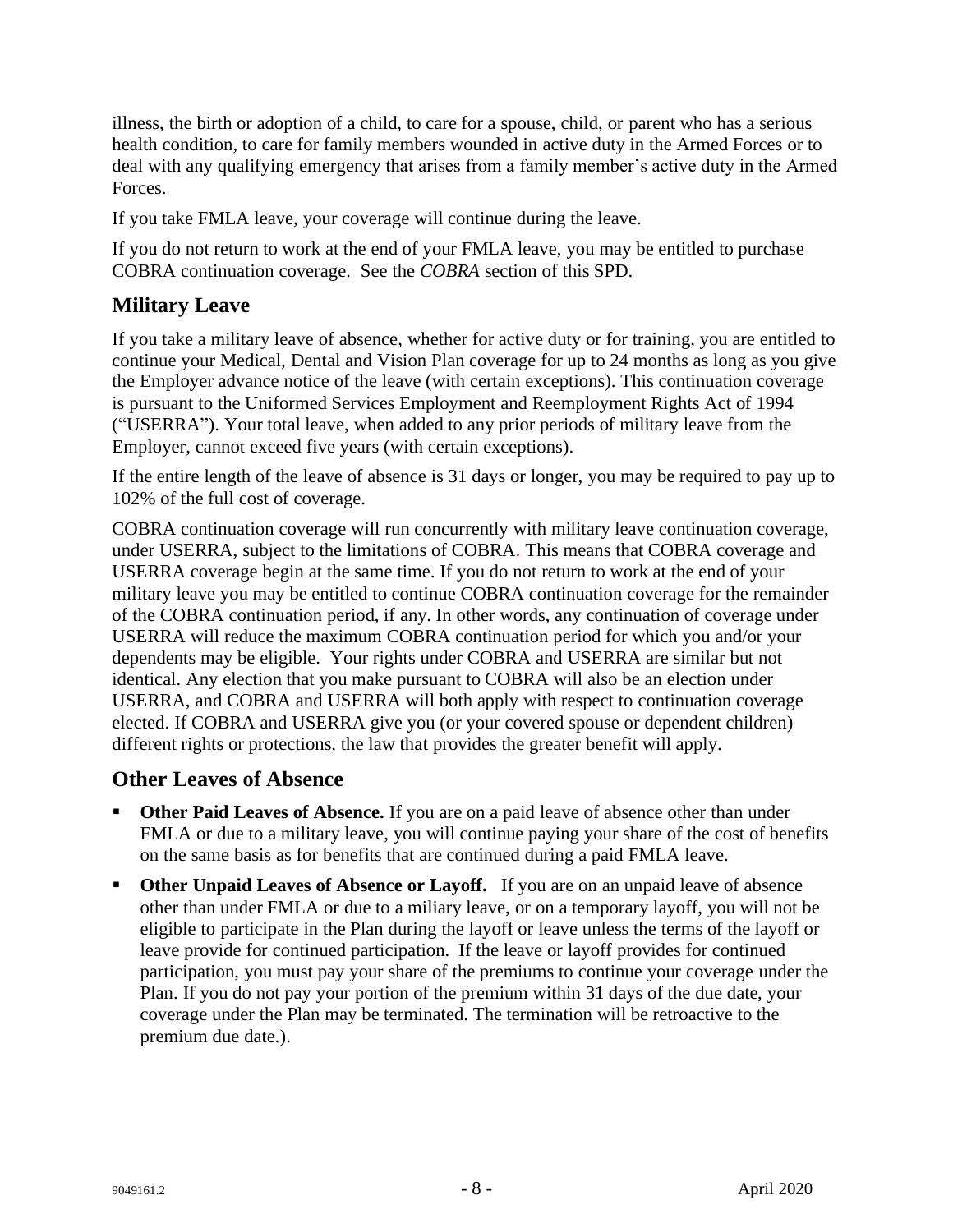# <span id="page-11-0"></span>**When Coverage Ends**

Your coverage will terminate on the earliest of the following dates:

- The end of the month that your coverage is terminated by amendment of the Plan or termination of the insurance contract or agreement;
- The end of the month you cease to be an eligible employee. This includes your death, reduction in hours or termination of active employment;
- The end of the month you report for active military service, unless coverage is continued through the Uniformed Services Employment and Reemployment Rights Act (USERRA) as explained in the *Military Leave* section above.

Other circumstances that can result in the termination, reduction, loss or denial of benefits are described in the EOCs.

Coverage for your spouse and other dependents terminates when your coverage terminates or when they cease to be eligible dependents. Their coverage will also cease for other reasons specified in the EOCs.

For children covered pursuant to a QMCSO, coverage will end as of the date that the child is no longer covered under a QMCSO.

The Plan Administrator may also terminate any covered person's coverage for Cause. "Cause" means the covered person's willful engagement in misconduct that is materially injurious to the Plan, dishonesty by the covered person in connection with the provision of benefits under the Plan, fraudulent or unethical conduct or intentional misrepresentation of a material fact by the covered person relating to or affecting the provision of benefits under the Plan, the covered person's being indicted or charged with any crime constituting a felony or the covered person's failure to repay any amounts due and owing to the Plan or his or her Employer. Such misconduct may be subject to criminal prosecution and disciplinary action up to and including termination of employment.

Depending on the reason for termination of coverage, you and your covered spouse and dependent child(ren) might have the right to continue health coverage temporarily under COBRA (see the *COBRA* section below) or under a conversion right under a particular benefit plan. Refer to your EOCs for more information on conversion.

#### **Retroactive Termination**

In the case of medical coverage subject to the Patient Protection and Affordable Care Act (including pharmacy), the Plan Administrator may only retroactively terminate a covered person's coverage as follows:

- in the case of fraud or an intentional misrepresentation of a material fact;
- due to a failure to pay required contributions toward the cost of coverage; or
- for any purpose that is not considered a "rescission" under the Patient Protection and Affordable Care Act or any regulations or other guidance issued with respect to such Act. When required by law or regulation, the Plan Administrator will provide written notice of a rescission. The Plan may recover from you amounts it paid for services provided to you or your covered dependents after the date coverage was terminated.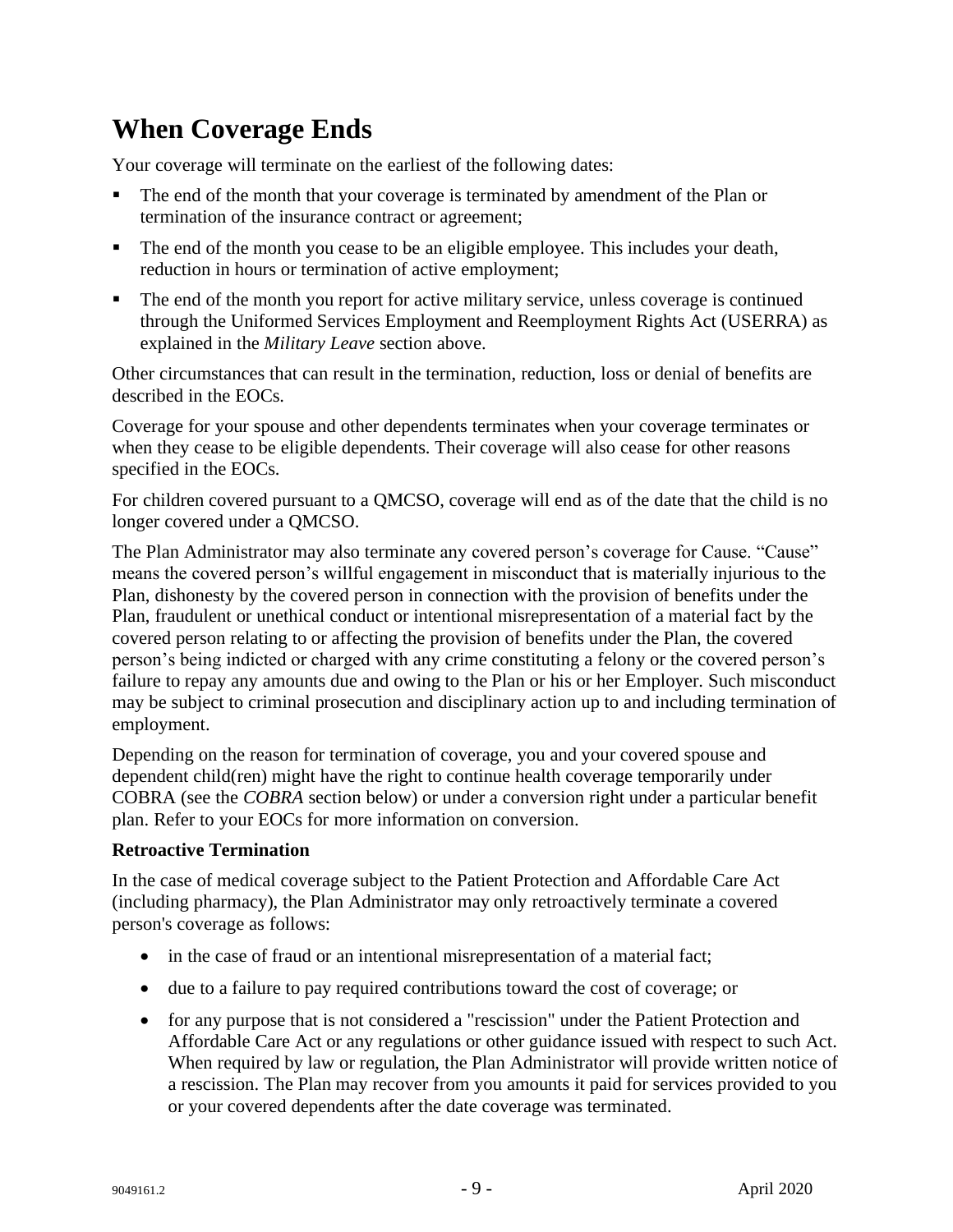# <span id="page-12-0"></span>**COBRA**

COBRA continuation coverage is a temporary extension of group health coverage under the Plan under certain circumstances (called "qualifying events") when coverage would otherwise end. The right to COBRA coverage was created by federal law, the Consolidated Omnibus Budget Reconciliation Act of 1985 ("COBRA"). COBRA coverage can become available to you when you would otherwise lose your group health coverage under the Plan. It can also become available to your spouse and dependent children who lose coverage for certain specified situations. The following paragraphs generally explain COBRA coverage, when it may become available to you and your spouse and dependent children, and what you need to do to protect the right to receive it.

COBRA applies to the Medical Plan, Dental Plan, Vision Plan, Medical Plan for Puerto Rico, medical and dental benefits provided to expatriates under the Global Benefits Plan for Expatriates and Foreign Employees and to Health Care FSAs, the Right Choice Wellness Center and the Be Well Center. COBRA does not apply to any other Employer benefits (such as Life, LTD or AD&D benefits). The Plans provide no greater COBRA rights than what COBRA requires – nothing in this Summary Plan Description is intended to expand your rights beyond COBRA's requirements.

Please examine your options carefully before declining this coverage. You should be aware that companies selling individual health insurance typically require a review of your medical history that could result in a higher premium or you could be denied coverage entirely.

### <span id="page-12-1"></span>**What is COBRA Coverage**

COBRA coverage is temporary continuation of group health coverage under the Plan when coverage would otherwise end because of a "qualifying event." After a qualifying event occurs and any required notice of that event is properly provided to the Culture & People Development Representative, COBRA coverage will be offered to each person losing group health coverage under the Plan who is a "qualified beneficiary." You, your spouse and your dependent children could become qualified beneficiaries and would be entitled to elect COBRA if group health coverage under the Plan is lost because of the qualifying event.

COBRA coverage is the same coverage that the Plan provides to other participants or beneficiaries under the Plan who are not receiving COBRA coverage. Each qualified beneficiary who elects COBRA will have the same rights under the Plan as other participants or beneficiaries covered under the Plan's group health coverage elected by the qualified beneficiaries, including open enrollment and special enrollment rights. Under the Plan, qualified beneficiaries who elect COBRA must pay the full cost for COBRA coverage.

The pronoun "you" in the following paragraphs regarding COBRA refers to each person covered under the Plan who is or may become a qualified beneficiary.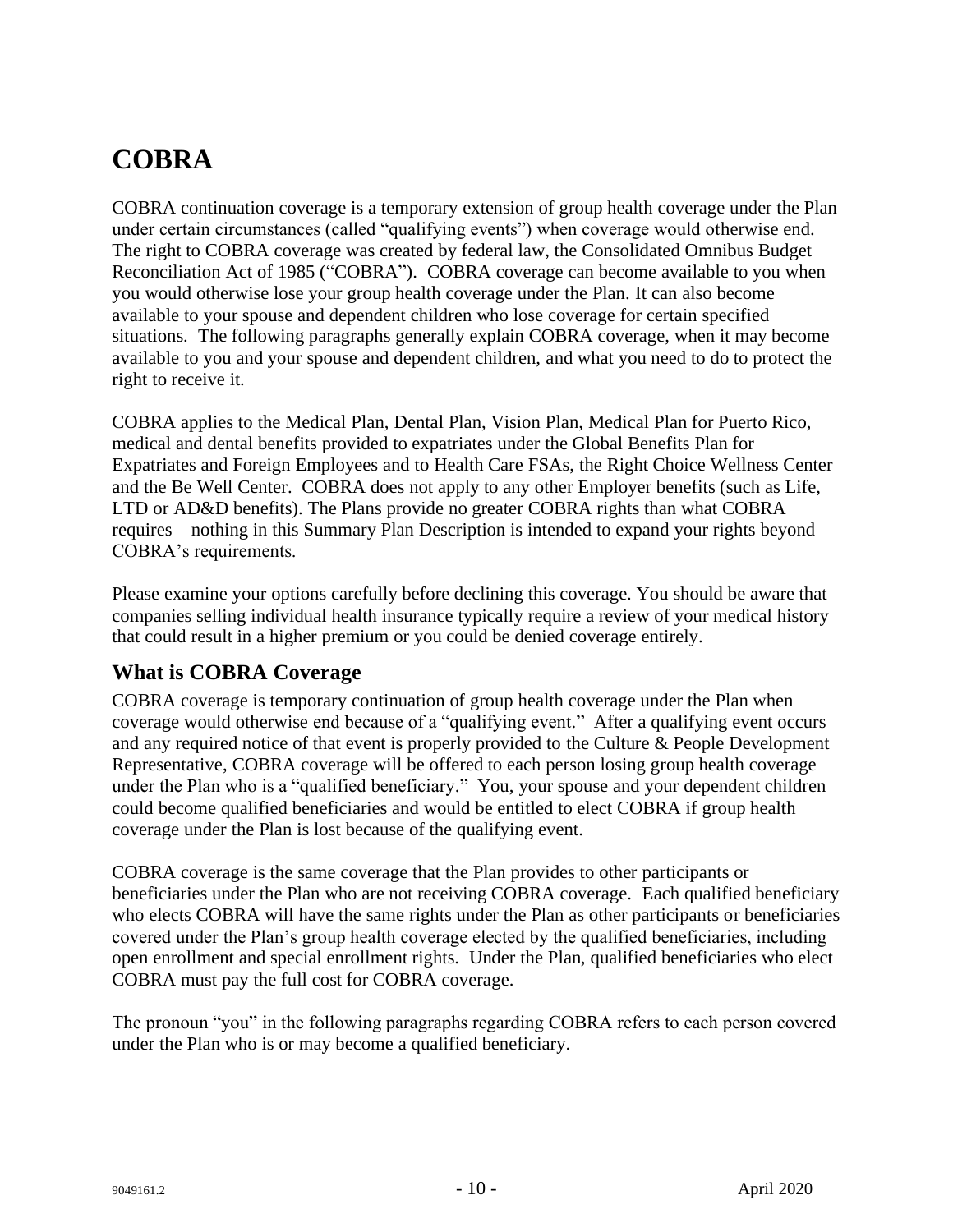## <span id="page-13-0"></span>**Who Is Covered**

### *Employees*

If you are an employee of the Employer, you will have the right to elect COBRA if you lose your group health coverage under the Plan because either one of the following qualified events:

- A reduction in your hours of employment; or
- The termination of your employment (for reasons other than gross misconduct on your part).

#### *Spouse*

If you are the spouse of an employee, you will have the right to elect COBRA if you lose your group health coverage under the Plan because of any of the following qualifying events:

- The death of your spouse;
- **•** The termination of your spouse's employment (for reasons other than your spouse's gross misconduct) or reduction in your spouse's hours of employment with the Employer; or
- Divorce from your spouse. Also, if your spouse (the employee) reduces or eliminates your group health coverage in anticipation of a divorce, and a divorce later occurs, then the divorce may be considered a qualifying event for you even though your coverage was reduced or eliminated before the divorce.

### *Dependent Children*

If you are a dependent child of an employee, you will have the right to elect COBRA if you lose your group health coverage under the Plan because any of the following qualified events happen:

- The death of the parent-employee;
- The termination of the parent-employee's employment (for reasons other than the employee's gross misconduct) or reduction in the employee's hours of employment;
- The parent-employee's divorce; or
- You, the dependent child, cease to meet the definition of a "dependent child" under the Plan.

### *FMLA*

If you take a leave of absence that qualified under the Family and Medical Leave Act ("FMLA") and do not return to work at the end of the leave, you (and your spouse and dependent children, if any) will have the right to elect COBRA if:

- you were covered by group health coverage under the Plan on the day before the FMLA leave began (or became covered by group health coverage under the Plan during the FMLA leave); and
- you lose group health coverage under the Plan because the employee does not return to work at the end of the leave.

COBRA coverage will begin on the earliest of the following to occur:

- when you definitively inform your Employer that you are not returning at the end of the leave; or
- the end of the leave, assuming you do not return to work.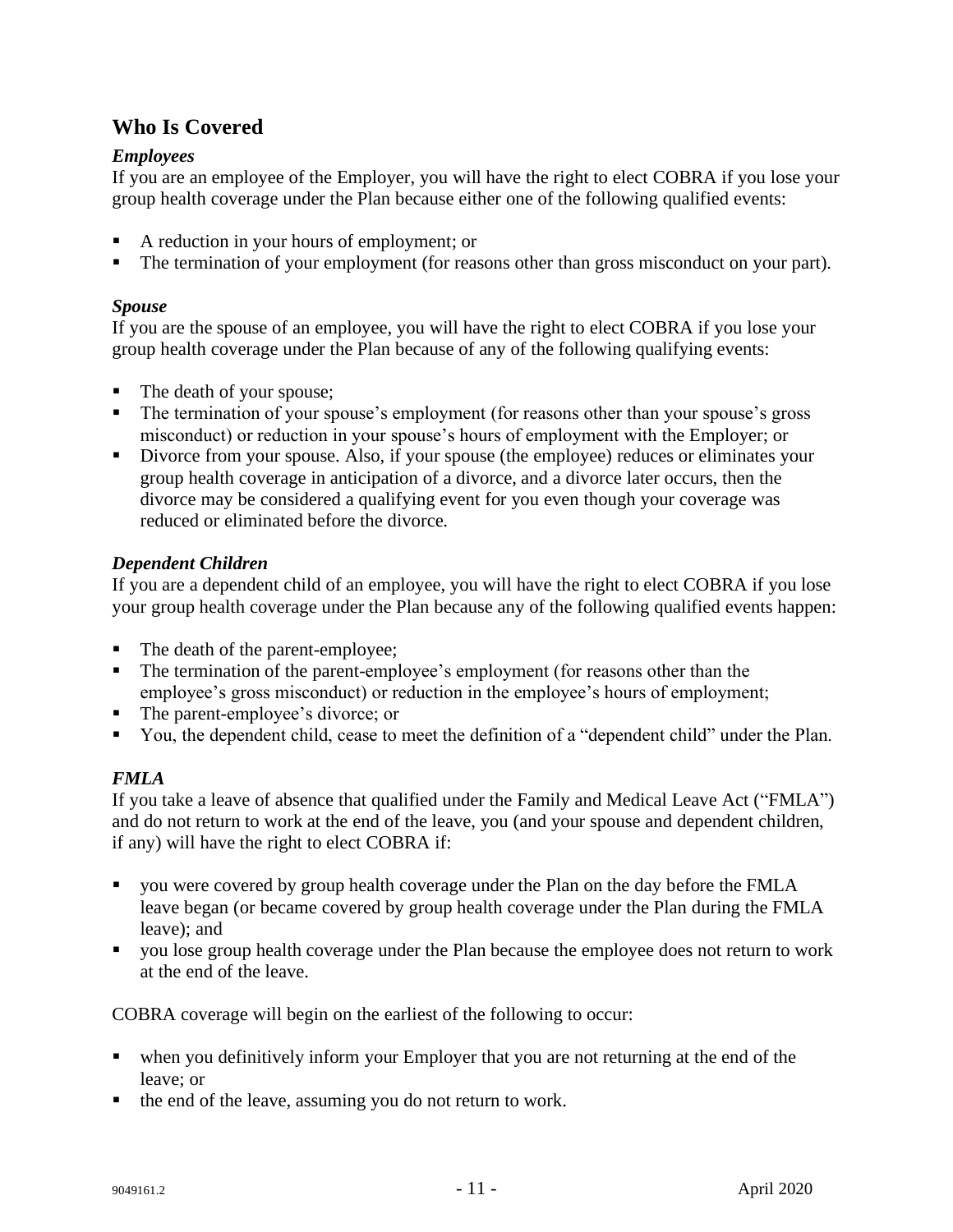#### *Newly Eligible Child*

If a former covered employee elects COBRA coverage and then has a child (either by birth, adoption or placement for adoption) during the period of COBRA coverage, the new child is also eligible to become a qualified beneficiary. In accordance with the terms of the Plan's eligibility and other requirements for group health coverage and the requirements of federal law, these qualified beneficiaries can be added to COBRA coverage by providing notice of the new child's birth, adoption or placement for adoption. This notice must be provided within 30 days of birth, adoption or placement for adoption. The notice must be in writing and must include the name of the new qualified beneficiary, date of birth or adoption of the new qualified beneficiary and the birth certificate or adoption decree. The notice must be given to the Culture & People Development Representative.

If you fail to give appropriate notice within the 30 days, you will *not* be offered the option to elect COBRA coverage for the newly acquired child. Newly acquired dependent child(ren) (other than children born to, adopted by or placed for adoption with the employee) will not be considered qualified beneficiaries, but may be added to the employee's continuation coverage, if enrolled in a timely fashion, subject to the Plan's rules for adding a new dependent.

### *QMCSO*

A child of the covered employee who is receiving benefits under the Plan pursuant to a qualified medical child support order ("QMCSO") received by the Employer during the covered employee's period of employment with the Employer is entitled to the same rights to elect COBRA as an eligible dependent child of the covered employee.

### <span id="page-14-0"></span>**When COBRA Coverage is Available**

When the qualifying event is the end of employment, reduction of hours of employment or death of the covered employee, the Plan will offer COBRA coverage to the qualified beneficiaries. You do not need to notify the Plan Administrator of any of these three qualifying events.

For a qualifying event which is a divorce of the employee and spouse or a dependent child's losing eligibility for coverage, a COBRA election will be available to you only if you notify the Culture & People Development Representative in writing within 60 days of the date on which the qualified beneficiary loses (or would lose) coverage under the terms of the Plan as a result of the qualifying event. You or a representative acting on your behalf (such as a family member) are responsible for providing the required notice.

The notice must include the following information:

- The name of the employee who is or was covered under the Plan;
- The name(s) and address(es) of all qualified beneficiary(ies) who lost (or will lose) coverage under the Plan due to the qualifying event;
- The qualifying event giving rise to COBRA coverage;
- The date of the qualifying event;
- The signature, name and contact information of the individual sending the notice.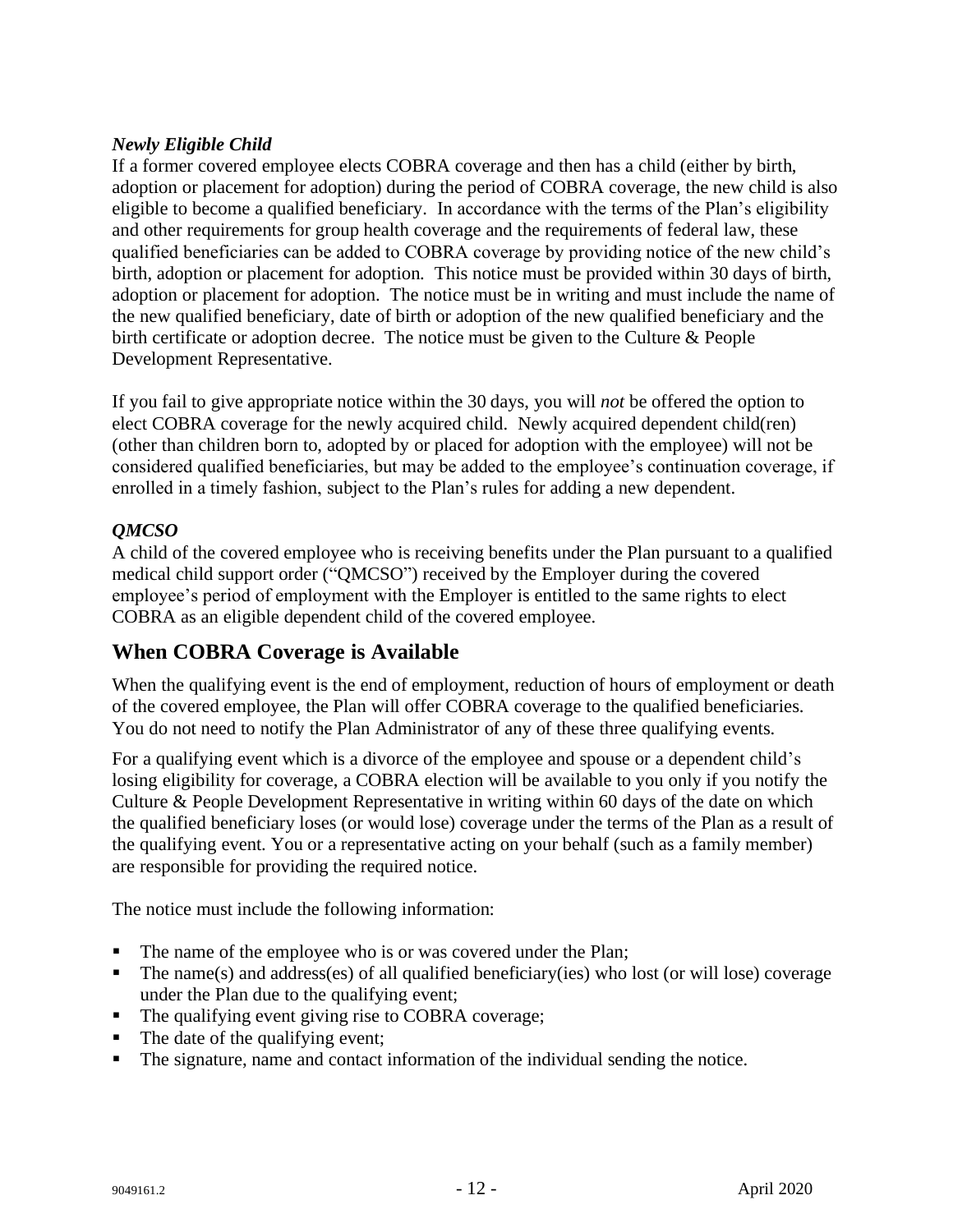In addition, you must provide documentation supporting the occurrence of the qualifying event, if requested. Acceptable documentation includes a copy of the divorce decree or a dependent child's birth certificate, driver's license, marriage license or letter from a university or institution indicating a change in student status.

You must mail, hand deliver or fax this notice to the Culture & People Development Representative.

If the above procedures are not followed or if the notice is not provided as discussed above within the 60-day notice period, you will lose your right to elect COBRA. In addition, if any claims are mistakenly paid for expenses incurred after the date coverage would normally be lost because of the qualifying event, you will be required to reimburse the Plan for any claims mistakenly paid.

### **Health Care Flexible Spending Account**

COBRA coverage under a Health Care FSA will be offered only to qualified beneficiaries with "underspent" accounts. A qualified beneficiary has an underspent account if the annual contribution elected by the covered employee, reduced by reimbursements up to the time of the qualifying event, is equal to or more than the amount of contributions that will be charged for COBRA coverage under the Health Care FSA for the remainder of the plan year. COBRA coverage will consist of the coverage in force at the time of the qualifying event (i.e., the elected annual contribution reduced by expenses reimbursed up to the time of the qualifying event). COBRA coverage will terminate at the end of the plan year. Unless otherwise elected, all qualified beneficiaries who were covered under the employee's Health Care FSA will be covered together for COBRA coverage. However, each qualified beneficiary could alternatively elect separate COBRA coverage to cover that beneficiary only, with a separate Health Care FSA annual elected amount and a separate contribution.

### <span id="page-15-0"></span>**How to Elect COBRA**

An election notice will be provided to qualified beneficiaries upon the occurrence of a qualifying event. To elect COBRA coverage, you must complete the election form that is part of the Plan's COBRA election notice and mail it to Taben Group, which is the "COBRA Administrator" for the Plan. The COBRA Administrator's contact information is as follows:

Taben Group P.O. Box 7330 Overland Park, KS 66210 (855) 576-9816 [https://www.taben.com](https://www.taben.com/)

Under federal law, you must elect COBRA coverage within 60 days from the date you would lose coverage due to a qualifying event, or, if later, 60 days after the date you are provided with the COBRA election notice from the Plan.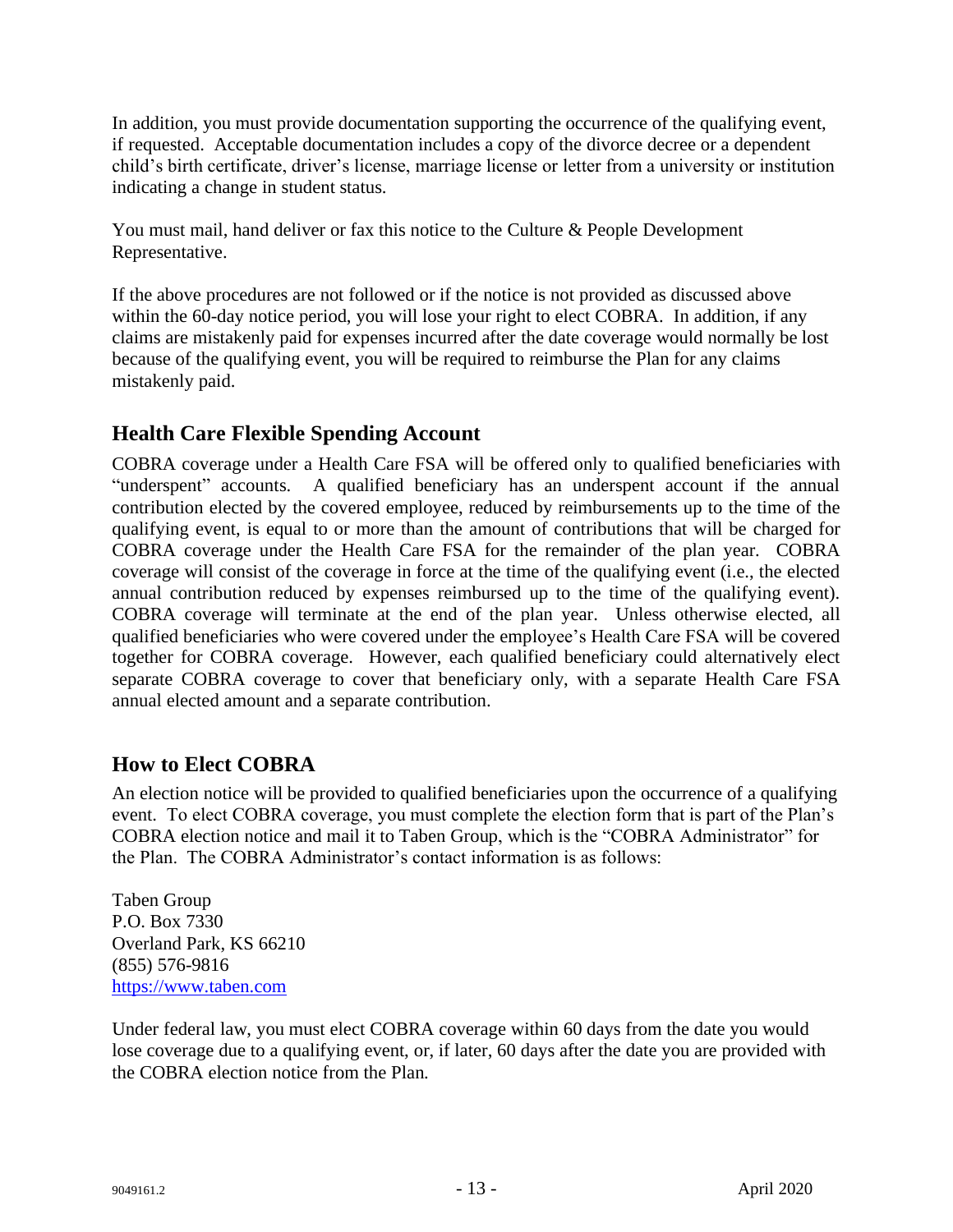Your election must be postmarked within the 60-day election period. If you do not submit a completed election form within the 60-day election period, you will lose your right to COBRA.

If you return your election form waiving your rights to COBRA and change your mind within the 60-day election period, you may revoke your waiver and still elect the COBRA coverage as long as it is within the original 60-day election period. However, your COBRA coverage will be effective as of the date you revoked your waiver of coverage.

#### *Separate Elections*

Each qualified beneficiary has an independent election right for COBRA coverage. For example, even if the employee does not elect COBRA coverage, other family members who are qualified beneficiaries may elect to be covered under COBRA. Also, if there is a choice among types of coverage, each qualified beneficiary who is eligible for COBRA continuation coverage is entitled to make a separate election among the types of coverage. Thus, a spouse or dependent child may elect different coverage than the employee elects.

A covered employee or spouse can also make the COBRA election on behalf of all qualified beneficiaries and a parent or legal guardian may make the election on behalf of a minor child. Any qualified beneficiary for whom COBRA is not elected within the 60-day election period will lose his or her right to elect COBRA coverage.

#### *Coverage*

If you elect COBRA continuation coverage, your coverage will generally be identical to coverage provided to "similarly situated" employees or family members at the time you lose coverage. However, if any changes are made to coverage for similarly situated employees or family members, your coverage will be modified as well. "Similarly situated" refers to a current employee or dependent child(ren) who has not had a qualifying event. Qualified beneficiaries on COBRA have the same enrollment and election change rights as active employees.

#### *Medicare and Other Coverage*

Qualified beneficiaries who are entitled to elect COBRA may do so even if they have other group health coverage or are entitled to Medicare benefits on or before the date on which COBRA is elected. However, as discussed in more detail below, a qualified beneficiary's COBRA coverage will terminate automatically if after electing COBRA, he or she becomes entitled to Medicare benefits or becomes covered under other group health plan coverage (but only after any applicable preexisting condition exclusions of that other plan have been exhausted or satisfied).

When you complete the election form, you must indicate whether any qualified beneficiary has become entitled to Medicare (Part A, Part B or both) and, if so, the date of Medicare entitlement.

### <span id="page-16-0"></span>**Cost of COBRA Coverage**

Each qualified beneficiary is required to pay the entire cost of COBRA coverage. The amount a qualified beneficiary may be required to pay may not exceed 102 percent (or, in the case of an extension of COBRA coverage due to disability, 150 percent) of the cost to the group health plan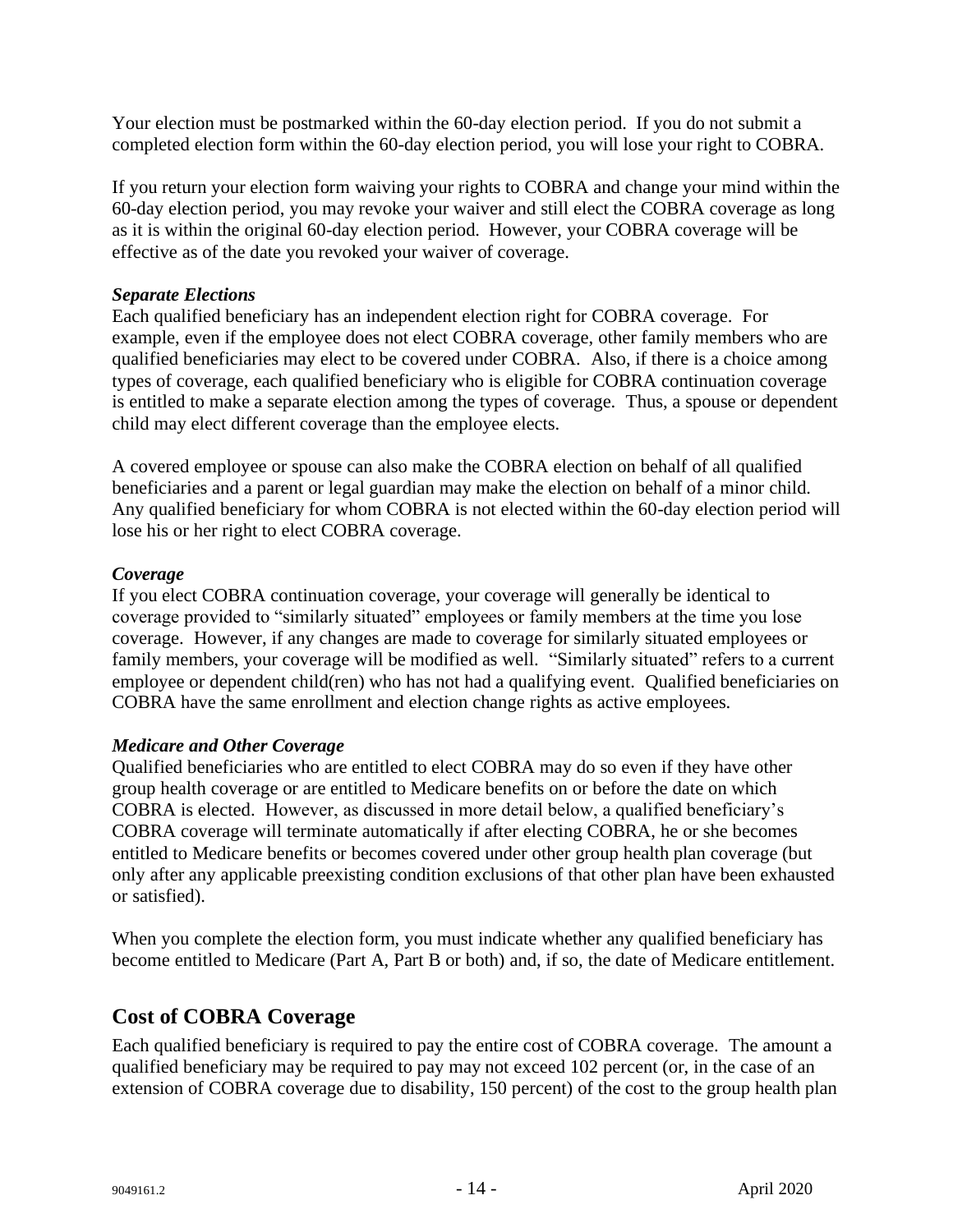(including both employer and employee contributions) for coverage of a similarly-situated plan participant or beneficiary who is not receiving COBRA coverage.

The amount of your COBRA premiums may change from time to time during your period of COBRA coverage and will most likely increase over time. You will be notified of COBRA premium changes.

Your first premium is due within 45 days after you elect COBRA coverage. **If you do not make your first payment for COBRA coverage within the 45 days after the date of your timely election, you will lose all COBRA rights under the Plan.** Thereafter, payments are due by the first day of each month to which the payments apply (payments must be postmarked on or before the end of the 30-day grace period**). If you fail to make a monthly payment before the end of the grace period for that month, you will lose all rights to COBRA coverage under the Plan.**

All COBRA premiums must be paid by check or money order. Your first payment and all monthly payments for COBRA coverage must be mailed to the COBRA Administrator at the following address:

Taben Group P.O. Box 7330 Overland Park, KS 66210 (855) 576-9816 [https://www.taben.com](https://www.taben.com/)

Your payment is considered to have been made on the date that it is postmarked. You will not be considered to have made any payment by mailing a check if your check is returned due to insufficient funds or otherwise.

Your first payment must cover the cost of COBRA coverage from the time your coverage under the Plan would have otherwise terminated up through the end of the month before the month in which you make your first payment. You are responsible for making sure that the amount of your first payment is correct. You may contact the COBRA Administrator to confirm the correct amount of your first payment.

COBRA coverage is not effective until you elect it *and* make the required payment. Claims for reimbursement will not be processed and paid until you have elected COBRA and made the first payment for it.

### <span id="page-17-0"></span>**Duration of COBRA**

If you lose Plan coverage because of termination of employment or reduction in hours, the law requires that you be given the opportunity to maintain COBRA coverage for a maximum of 18 months. For all other qualifying events, the law requires that you be given the opportunity to maintain COBRA coverage for a maximum of 36 months.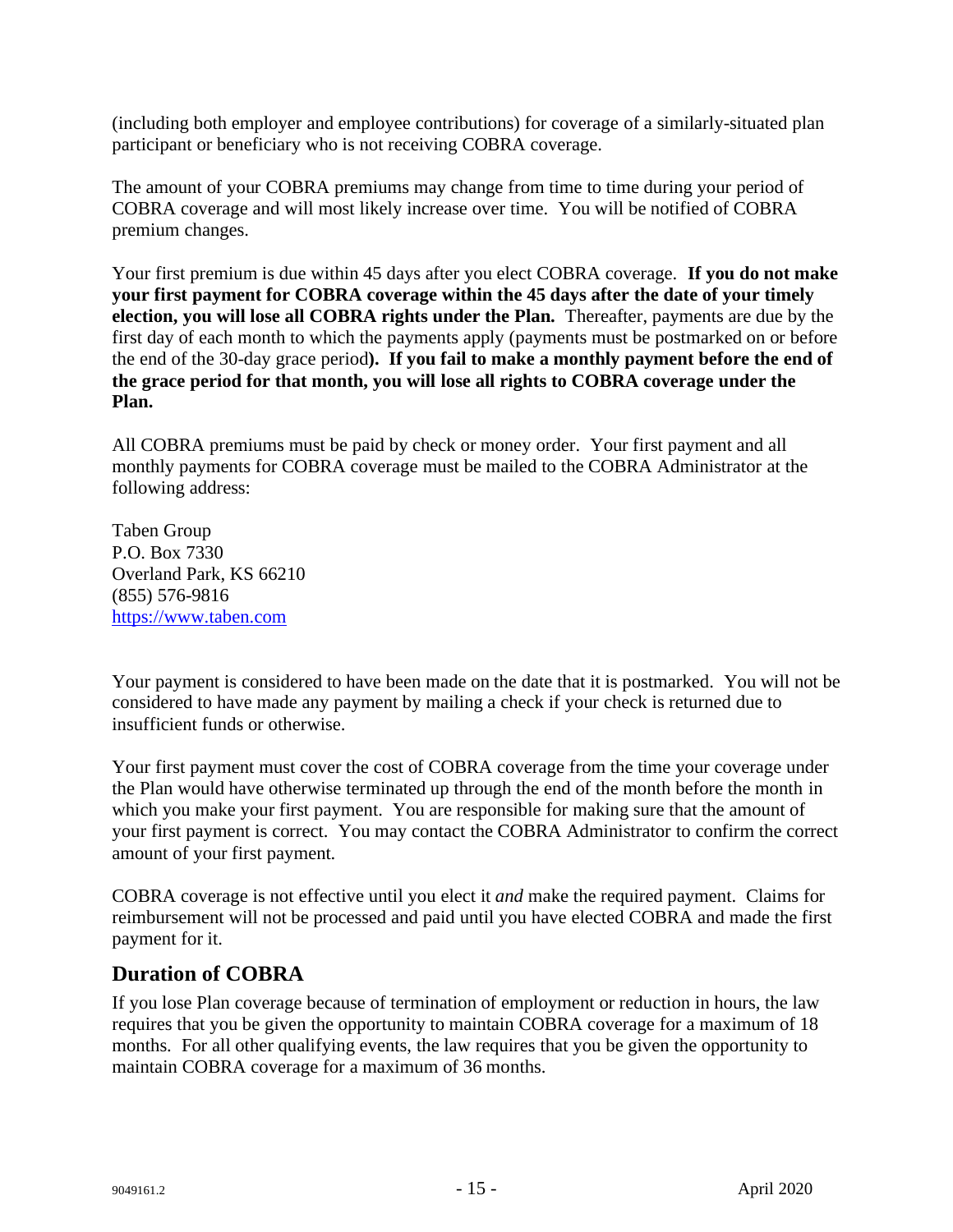When Plan coverage is lost because of termination of employment or reduction in hours, and the employee became entitled to Medicare benefits less than 18 months before the qualifying event, COBRA coverage for qualified beneficiaries (other than the employee) who lose coverage as a result of the qualifying event can last until up to a maximum of 36 months after the date of Medicare entitlement. This COBRA coverage period is available only if the covered employee becomes entitled to Medicare within 18 months before termination or reduction of hours.

COBRA coverage can end before any of the above maximum periods for several reasons. See the *Early Termination of COBRA* section below for more information.

### <span id="page-18-0"></span>**29-Month Qualifying Event (Due to Disability)**

If the qualifying event that resulted in your COBRA election was the covered employee's termination of employment or reduction of hours, an extension of the maximum period of coverage may be available if a qualified beneficiary is disabled. If a qualified beneficiary is determined by the Social Security Administration to be disabled and you notify the COBRA Administrator in a timely fashion, all the qualified beneficiaries in your family may be entitled to receive up to an additional 11 months of COBRA coverage, for a total of 29 months. The disability must have started at some time before the  $61<sup>st</sup>$  day after the covered employee's termination of employment or reduction of hours and must last until the end of the period of COBRA coverage that would be available without the disability extension (generally 18 months, as described above). Each qualified beneficiary will be entitled to the disability extension if one of them qualifies.

To continue coverage for the additional 11 months, you or a representative acting on your behalf must give the COBRA Administrator written notice of the Social Security Administration's determination within 60 days after the latest of:

- The date of the Social Security Administration's disability determination;
- The date of the covered employee's termination of employment or reduction of hours; and
- The date on which the qualified beneficiary loses (or would lose) coverage under the terms of the Plan as a result of the covered employee's termination of employment or reduction of hours.

You must also provide this notice within 18 months after the covered employee's termination or reduction of hours in order to be entitled to a disability extension. A "COBRA Event Notice" form is available from the COBRA Administrator. Your notice must include a copy of the Social Security Administration's determination of disability. You must mail this notice to the COBRA Administrator at the address listed below:

Taben Group P.O. Box 7330 Overland Park, KS 66210 (855) 576-9816 [https://www.taben.com](https://www.taben.com/)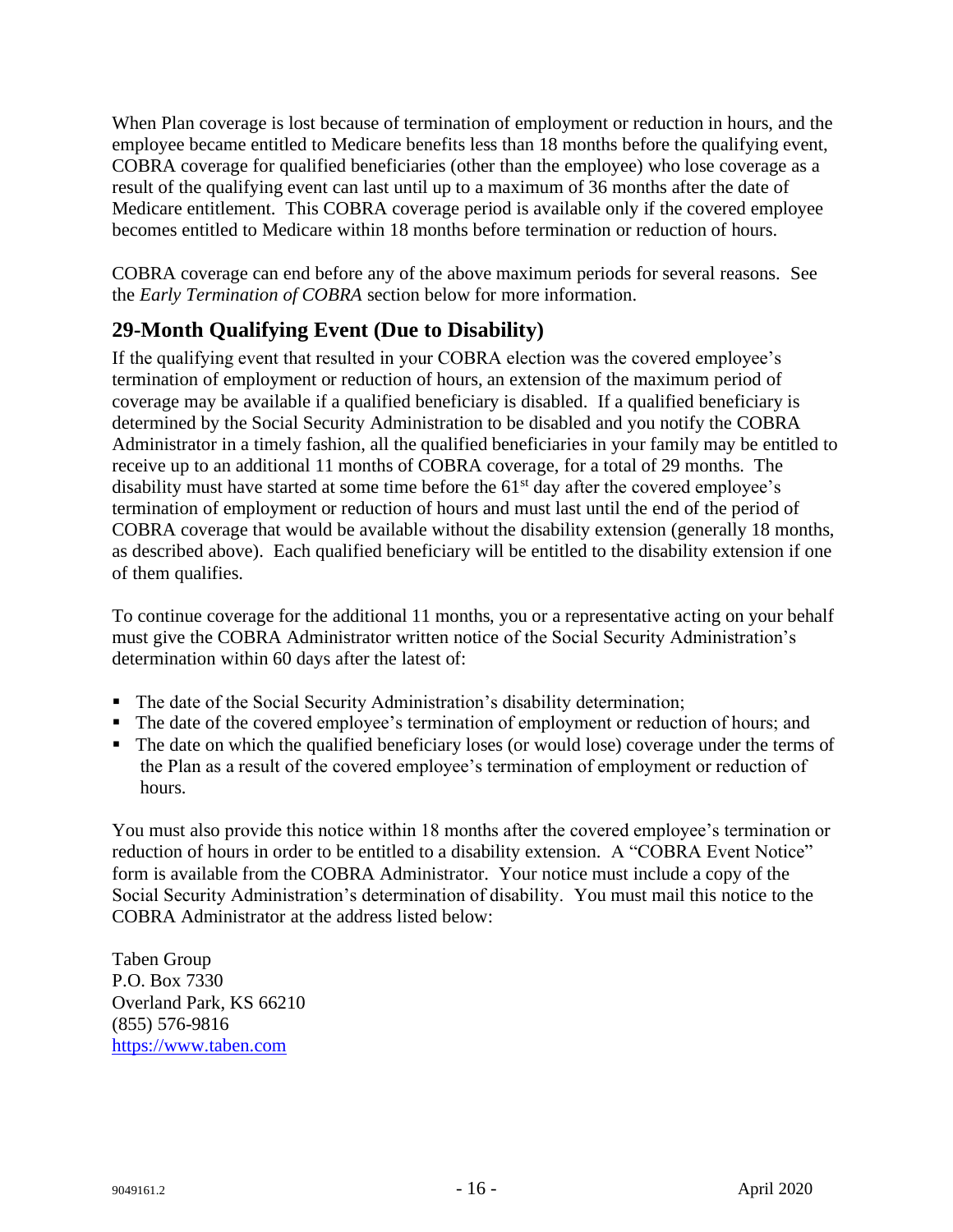If the above procedures are not followed or if the notice is not provided to the COBRA Administrator within the 60-day notice period, there will be no disability extension of COBRA coverage.

If, during continued coverage, the Social Security Administration determines that the qualified beneficiary is no longer disabled, the individual must notify the COBRA Administrator of this determination within 30 days of the date it is made, and COBRA coverage will end no earlier than the first of the month that begins more than 30 days after the date of the final determination by the Social Security Administration that the qualified beneficiary is no longer disabled. The notice must be provided in the same manner as described above for notice of disability.

### <span id="page-19-0"></span>**Second Qualifying Event**

An extension of coverage will be available to the spouse and dependent children who are receiving COBRA coverage if a second qualifying event occurs during the 18 months (or, in case of a disability extension, the 29 months) following the covered employee's termination of employment or reduction in hours. Second qualifying events include an employee's death, divorce or a child losing dependent status (if such qualifying event would have resulted in a loss of coverage under the plan for an active employee or dependent). If you experience a second qualifying event, COBRA coverage for a spouse or dependent child can be extended from 18 months (or 29 months in case of a disability extension) to 36 months, but in no event will coverage last beyond 36 months from the initial qualifying event or the date coverage would have been lost due to the initial qualifying event.

This extension is only available if you or a representative acting on your behalf notify the COBRA Administrator in writing of the second qualifying event within 60 days after the later of: (1) the date of the second qualifying event; or (2) the date on which the qualified beneficiary would have lost coverage under the terms of the Plan as a result of the second qualifying event (if it had occurred while the qualified beneficiary was still covered under the Plan as an active participant).

You may call the COBRA Administrator for a "COBRA Event Notice" form. You must mail this notice to the COBRA Administrator at the address listed below:

Taben Group P.O. Box 7330 Overland Park, KS 66210 (855) 576-9816 [https://www.taben.com](https://www.taben.com/)

If the above procedures are not followed or if the notice is not provided to the COBRA Administrator within the 60-day notice period, there will be no extension of COBRA coverage due to a second qualifying event.

## <span id="page-19-1"></span>**Trade Reform Act of 2002**

The Trade Reform Act of 2002 created a special COBRA right applicable to certain employees who have been terminated or experienced a reduction of hours and who qualify for a "trade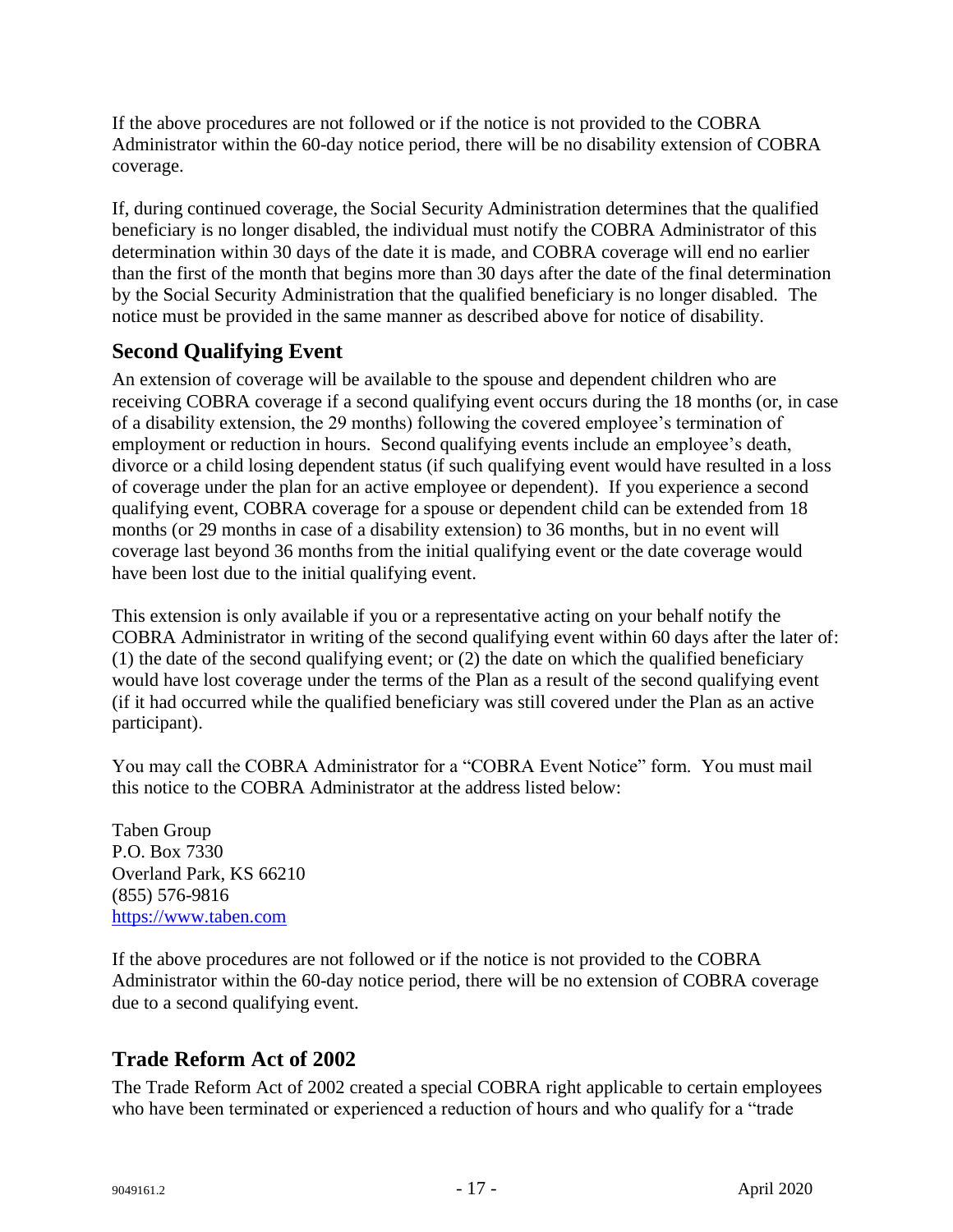readjustment allowance" or "alternative trade adjustment assistance." These individuals can either take a tax credit or get advance payment of a portion of the premiums paid for qualified health insurance coverage, including COBRA continuation coverage. These individuals are also entitled to a second opportunity to elect COBRA coverage for themselves and certain family members (if they did not already elect COBRA coverage). This election must be made within the 60-day period that begins on the first day of the month in which the individual becomes eligible for assistance under the Trade Reform Act of 2002. However, this election may not be made more than six months after the date the individual's group health plan coverage ends. Although it is unlikely that employee of the Employer would qualify, you may contact the Employer for additional information, or you may call the Health Care Tax Credit Customer Contact Center toll-free at 1-866-628-4282. More information about the Trade Reform Act of 2002 is also available at [http://www.](http://www/)doleta.gov/tradeact/2002act\_index.asp

### <span id="page-20-0"></span>**Early Termination of COBRA**

The law provides that your COBRA continuation coverage may be cut short prior to the expiration of the 18-, 29-, or 36-month period for any of the following five reasons:

- The Employer no longer provides group health coverage to any of its employees;
- The premium for COBRA continuation coverage is not paid on time (within the applicable grace period);
- The qualified beneficiary first becomes covered after the date COBRA is elected under another group health plan (whether or not as an employee), but only after any preexisting condition exclusions of the other plan for a preexisting condition of a qualified beneficiary have been exhausted or satisfied;
- The qualified beneficiary first becomes entitled to Medicare (under Part A, Part B or both) after the date COBRA is elected; or
- Coverage has been extended for up to 29 months due to disability, and there has been a final determination made by the Social Security Administration that the individual is no longer disabled. Coverage will end no sooner than the first of the month that is more than 30 days from the date Social Security determines that the individual is no longer disabled.

COBRA coverage may also be terminated for any reason the Plan would terminate coverage of a participant not receiving COBRA coverage (e.g., for Cause). In addition, the Employer reserves the right to terminate your coverage retroactively in the event it determines you are not eligible for COBRA.

The Health Insurance Portability and Accountability Act (HIPAA) restricts the extent to which group health plans may impose pre-existing condition limitations. If you become covered by another group health plan and that plan contains a pre-existing condition limitation that affects you, your COBRA coverage cannot be terminated. However, if the other plan's pre-existing condition rule does not apply to you, the Plan may terminate your COBRA coverage.

You must notify the COBRA Administrator in writing within 30 days if, after electing COBRA, a qualified beneficiary becomes entitled to Medicare or becomes covered under other group health plan coverage (but only after any preexisting condition exclusions have been exhausted or satisfied). COBRA coverage will terminate (retroactively, if applicable) as of the date of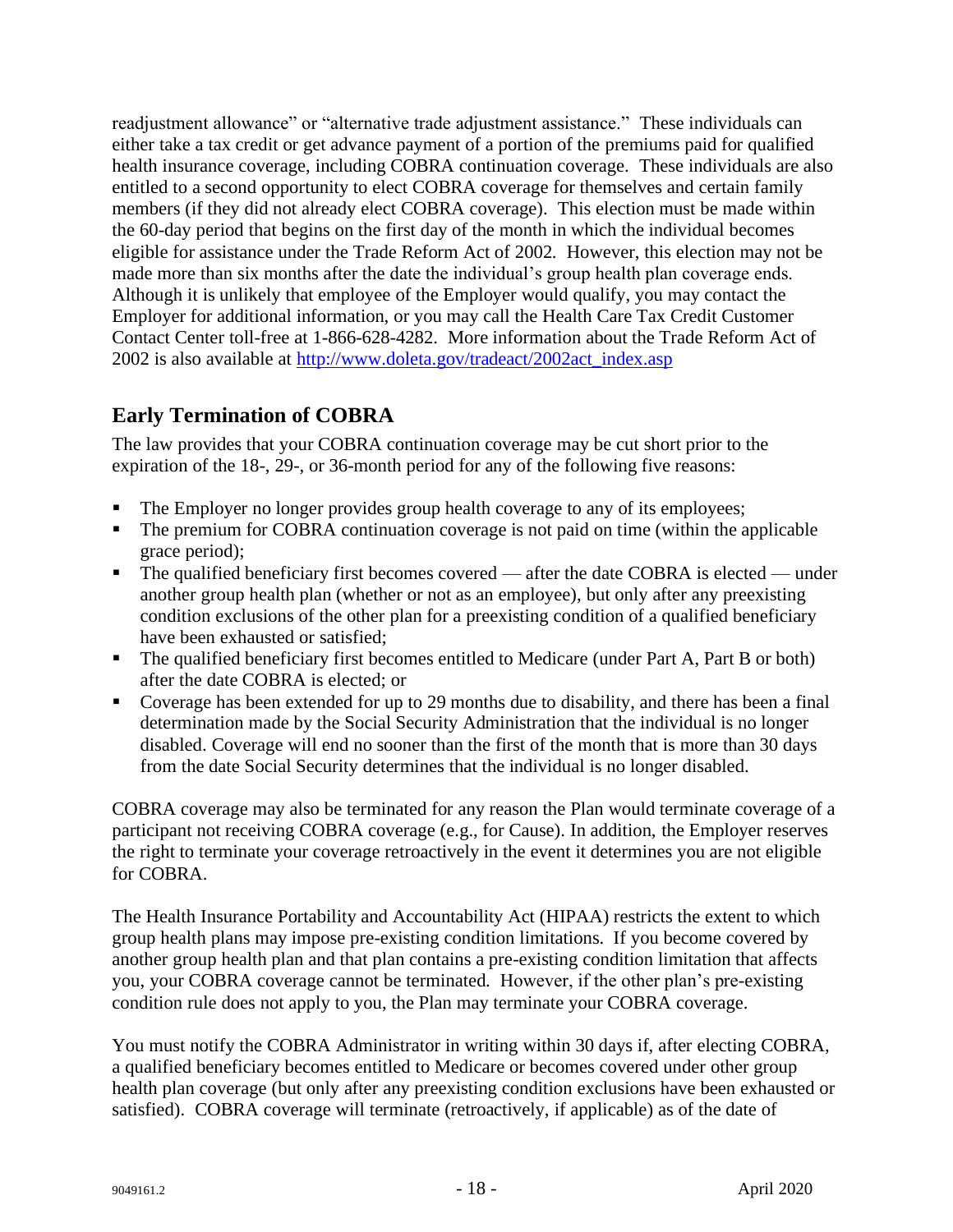Medicare entitlement or as of the beginning date of other group health coverage (after exhaustion or satisfaction of any pre-existing condition limitation). The Employer or the insurance carriers may require repayment to the Plan of all benefits paid after the termination date, regardless of whether or when you provide the required notice. In addition, you must notify the COBRA Administrator in writing if, during a disability extension of COBRA coverage, the Social Security Administration determines that the qualified beneficiary is no longer disabled. See *29- Month Qualifying Event (Due to Disability)* section above.

You may call the COBRA Administrator for a "COBRA Event Notice" form. You must mail this notice to the COBRA Administrator at the address listed below:

Taben Group P.O. Box 7330 Overland Park, KS 66210 (855) 576-9816 [https://www.taben.com](https://www.taben.com/)

### <span id="page-21-0"></span>**Contact Information**

If you have any questions about COBRA coverage or the application of the law, you may contact the Culture & People Development Representative at the Employer or the COBRA Administrator.

#### **Culture & People Development Representative at Barry-Wehmiller Companies, Inc.:**

Barry-Wehmiller Companies, Inc. Benefits Plan Administrator 8020 Forsyth Blvd. St. Louis, MO 63105 Phone: (314) 862-8000

#### **COBRA Administrator:**

Taben Group P.O. Box 7330 Overland Park, KS 66210 (855) 576-9816 [https://www.taben.com](https://www.taben.com/)

You may also contact the nearest Regional or District Office of the U.S. Department of Labor's Employee Benefits Security Administration ("EBSA"). Addresses and phone numbers of Regional and District EBSA Offices are available through EBSA's website at [www.dol.](http://www.dol/)gov/ebsa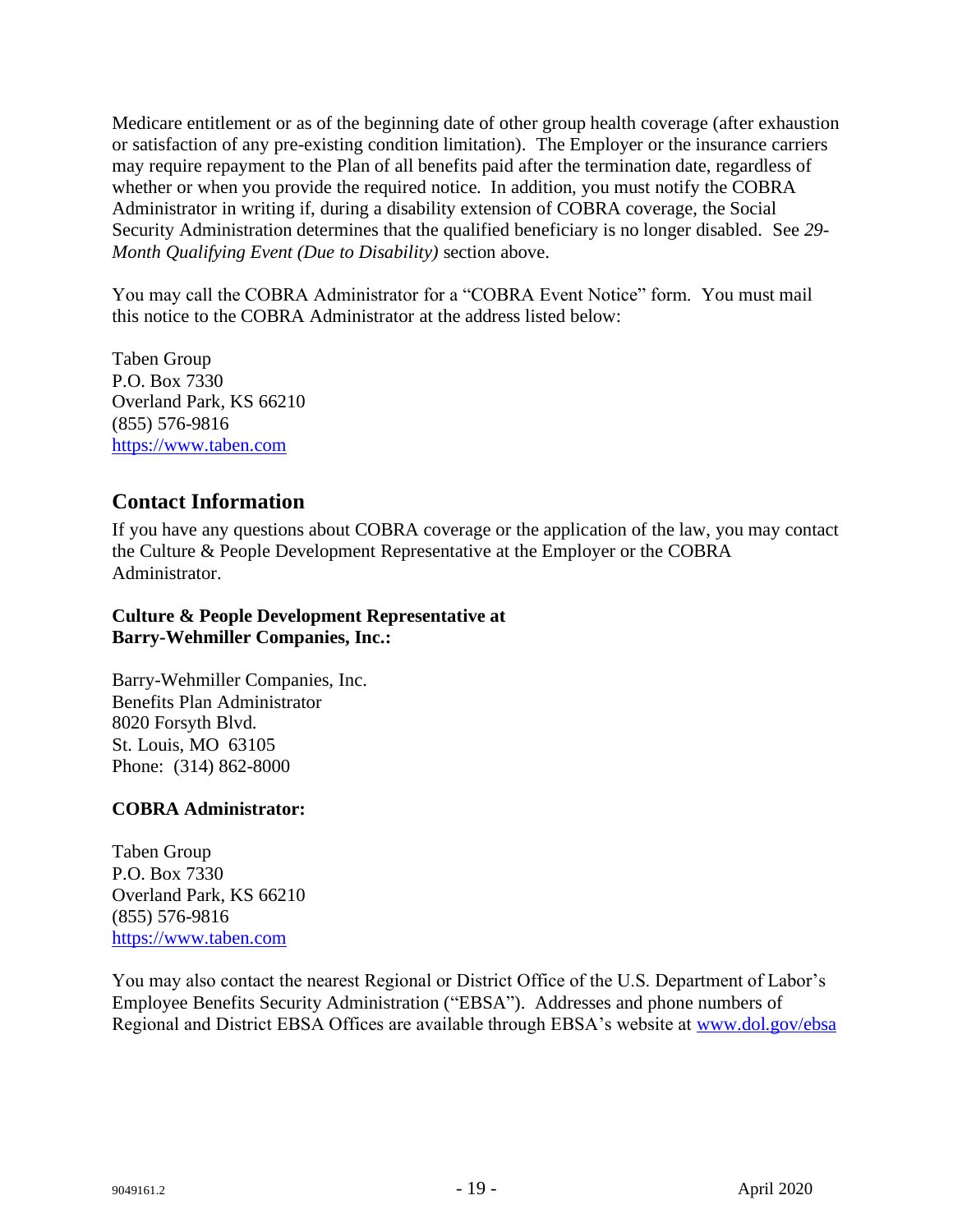## <span id="page-22-0"></span>**Keep Your Plan Informed of Address Changes**

In order to protect your and your family's rights, you should keep the COBRA Administrator and the Culture & People Development Representative informed of any changes in your and your family members' addresses. You should also keep a copy, for your records, of any notices (including a certificate of mailing) that you send to the COBRA Administrator or the Culture  $\&$ People Development Representative.

### <span id="page-22-1"></span>**Converting Coverage After Termination**

If you are eligible to convert your coverage to an individual policy, you will be sent a conversion notice within the last 180 days of COBRA coverage. Contact the applicable insurance company for information on converting to an individual policy. Insurance companies will sometimes permit you to continue membership or equivalent coverage under an individual policy. Conversion rights may also be available to your spouse and/or dependent child(ren). However, the cost of conversion coverage is usually high, and conversion coverage often will not offer the same comprehensive coverage as the Plan.

For more information about conversion rights, contact the applicable insurance company.

# <span id="page-22-2"></span>**Certificates of Coverage**

Pursuant to the Health Insurance Portability and Accountability Act of 1996 (HIPAA), you and your spouse and dependent child(ren) who lose group health coverage must receive certification of your coverage under the Plan. You may need this certification in the event you later become covered by a new plan under a different employer or under an individual policy.

You, your spouse and dependent child(ren) will receive a coverage certificate when your Plan coverage terminates, again when COBRA coverage terminates (if applicable and if you elected COBRA) and again upon your request (if the request is made within 24 months following either termination of coverage). To request a certificate of creditable coverage, contact either the Culture & People Development Representative or the applicable insurance company. Insurance company information is listed in the *Administrative Information* section of this SPD.

You should keep a copy of the coverage certificate(s) you receive, as you may need to prove you had prior coverage when you join a new health plan. For example, if you obtain new employment and your new employer's plan has a pre-existing condition limitation (which delays coverage for conditions treated before you were eligible for the new plan), the employer may be required to reduce the duration of the limitation by one day for each day you had prior coverage (subject to certain requirements). If you are purchasing individual coverage, you may need to present the coverage certificate to your insurer at that time as well.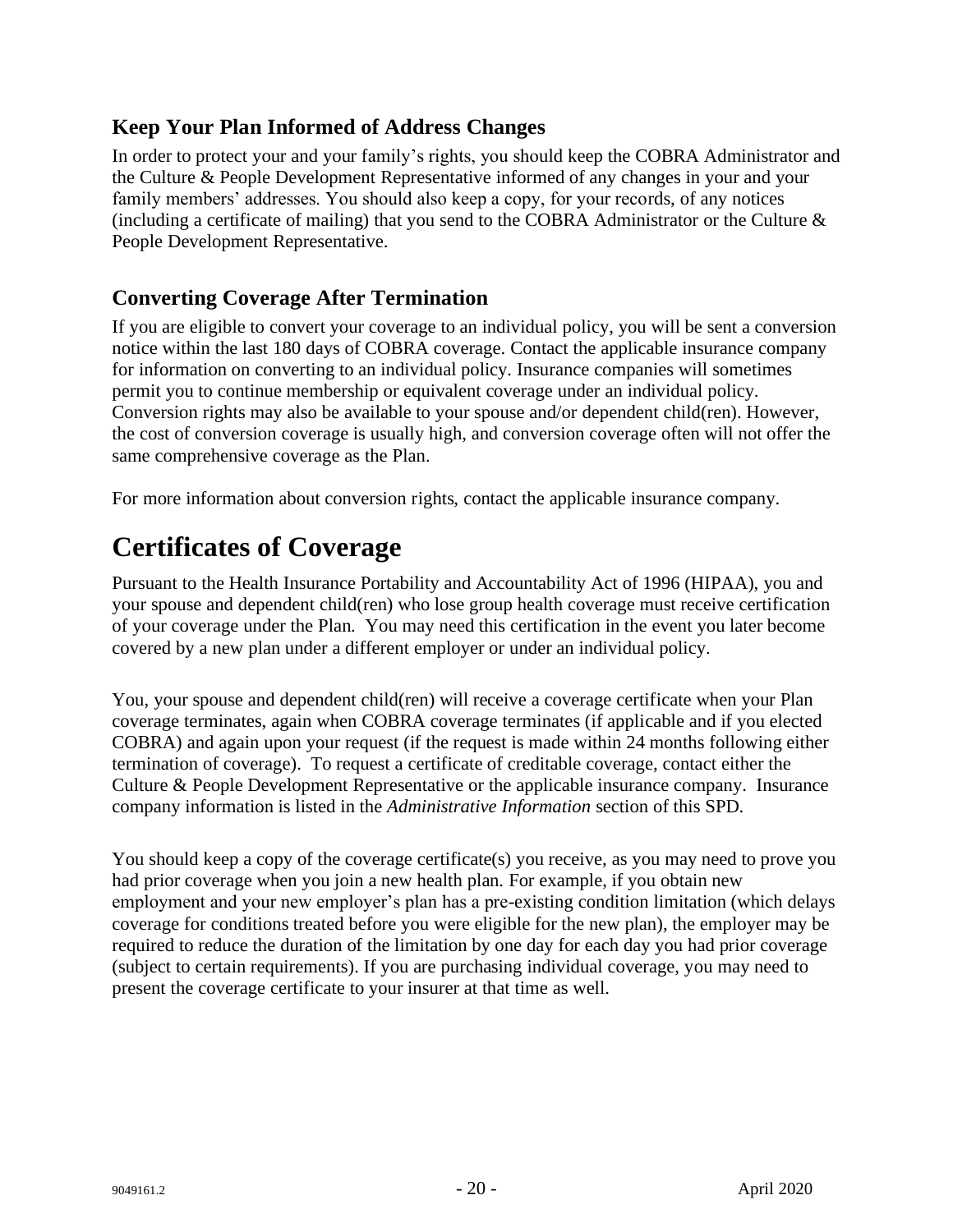# <span id="page-23-0"></span>**Covered and Non-Covered Services**

Refer to the EOCs provided by your applicable insurance company or service provider for a specific listing of covered and non-covered benefits.

## <span id="page-23-1"></span>**Special Rights for Mothers and Newborn Children**

For the mother or newborn child, the Medical Plan will not restrict benefits for any hospital length of stay in connection with childbirth to less than 48 hours following a vaginal delivery, or 96 hours following a Cesarean section. However, the mother's or newborn's attending provider, after consulting with the mother, may discharge the mother or her newborn earlier than 48 hours (or 96 hours, as applicable) after the delivery. In any case, no authorization is required from the Plan or an insurance company for a length of stay that does not exceed 48 hours (or 96 hours).

## <span id="page-23-2"></span>**Women's Health and Cancer Rights Act**

The Medical Plan will provide certain coverage for benefits received in connection with a mastectomy, including reconstructive surgery following a mastectomy. This benefit applies to any covered employee or dependent, including you, your spouse, and your dependent child(ren).

If the covered person receives benefits under the Medical Plan in connection with a mastectomy and elects breast reconstruction, the coverage will be provided in a manner determined in consultation with the attending physician and the covered person. Coverage may apply to:

- Reconstruction of the breast on which the mastectomy was performed;
- **Example 1** Surgery and reconstruction of the other breast to produce a symmetrical appearance;
- Prostheses, and
- Treatment of physical complications at all stages of the mastectomy, including lymphedemas.

Benefits for breast reconstruction are subject to annual Medical Plan deductibles and coinsurance provisions that apply to other medical and surgical benefits covered under the Medical Plan.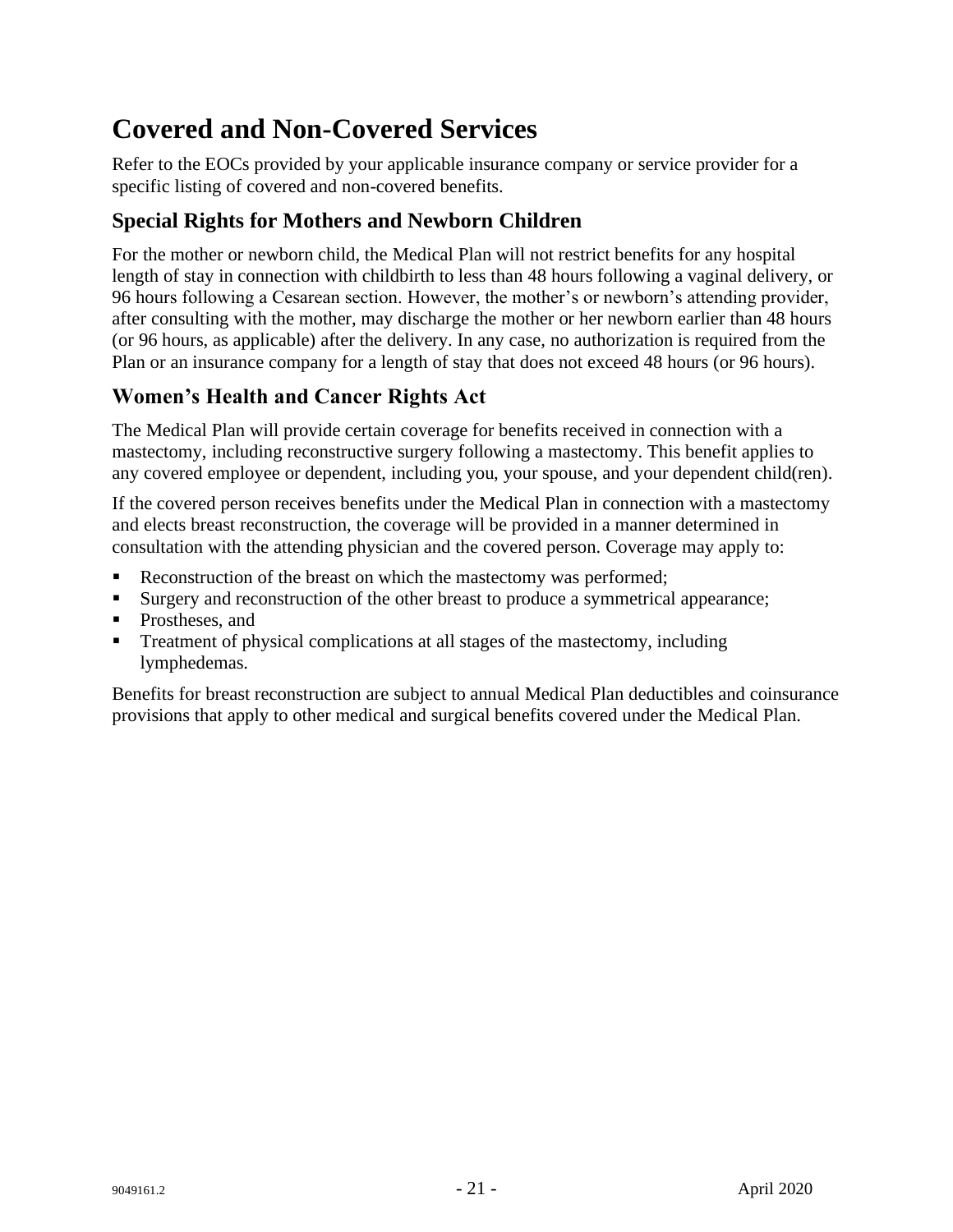# <span id="page-24-0"></span>**Claims and Appeal Process**

### <span id="page-24-1"></span>**Filing a Claim**

The Plan recognizes two broad types of claims: claims for Plan benefits and requests for eligibility determinations. Claims for Plan benefits are handled by the applicable Claims Administrator, while requests for eligibility determinations are handled by the Plan Administrator.

#### *Filing a Claim for Plan Benefits with the Claims Administrator*

In general, any participant or beneficiary under the Plan (or his or her authorized representative) may file a written claim for benefits using the proper form and procedure. The procedures for filing a claim for Plan benefits are set forth in the EOCs, which are listed in Appendix A. A claimant can obtain the necessary claim forms from the Claims Administrators. When the Claims Administrator receives your claim, it will be responsible for reviewing the claim and determining how to pay it on behalf of the Plan.

In general, when you need to file a claim use the addresses listed in the EOCs, on the applicable claims form or below. When your claim is received by the Claims Administrator, it will be reviewed and the Claims Administrator will determine how to pay your claim on behalf of the Plan. Claims forms are available from the Claims Administrator.

To ensure proper filing of claims, refer to the claims filing procedures that are set forth in the EOCs. In general, any participant or beneficiary under the Plan (or his or her authorized representative) may file a written claim for benefits using the proper form and procedure.

#### **Claims Administrators – Fully Insured**

*Certain benefits under the Medical Plan and benefits under the Dental (CIGNA DHMO Option), Vision, Life, AD&D, LTD, EAP and Retiree Medical (Medicare Advantage) Plans are guaranteed under contracts of insurance with the insurance companies listed below. The insurance companies administer claims for those benefits and are solely responsible for providing benefits.* 

| <b>Medical Plan</b>             | Blue Cross Blue Shield of Arizona |
|---------------------------------|-----------------------------------|
|                                 | P.O. Box 2924                     |
|                                 | Phoenix, AZ 85062-2924            |
|                                 | Customer Service: (800) 232-2345  |
| <b>Dental Plan (CIGNA DHMO)</b> | <b>CIGNA Dental Health</b>        |
| <b>Option</b> )                 | <b>Central Region</b>             |
|                                 | 6600 Campus Circle Drive East     |
|                                 | <b>Irving, TX 75063</b>           |
|                                 | Customer Service: (800) 244-6224  |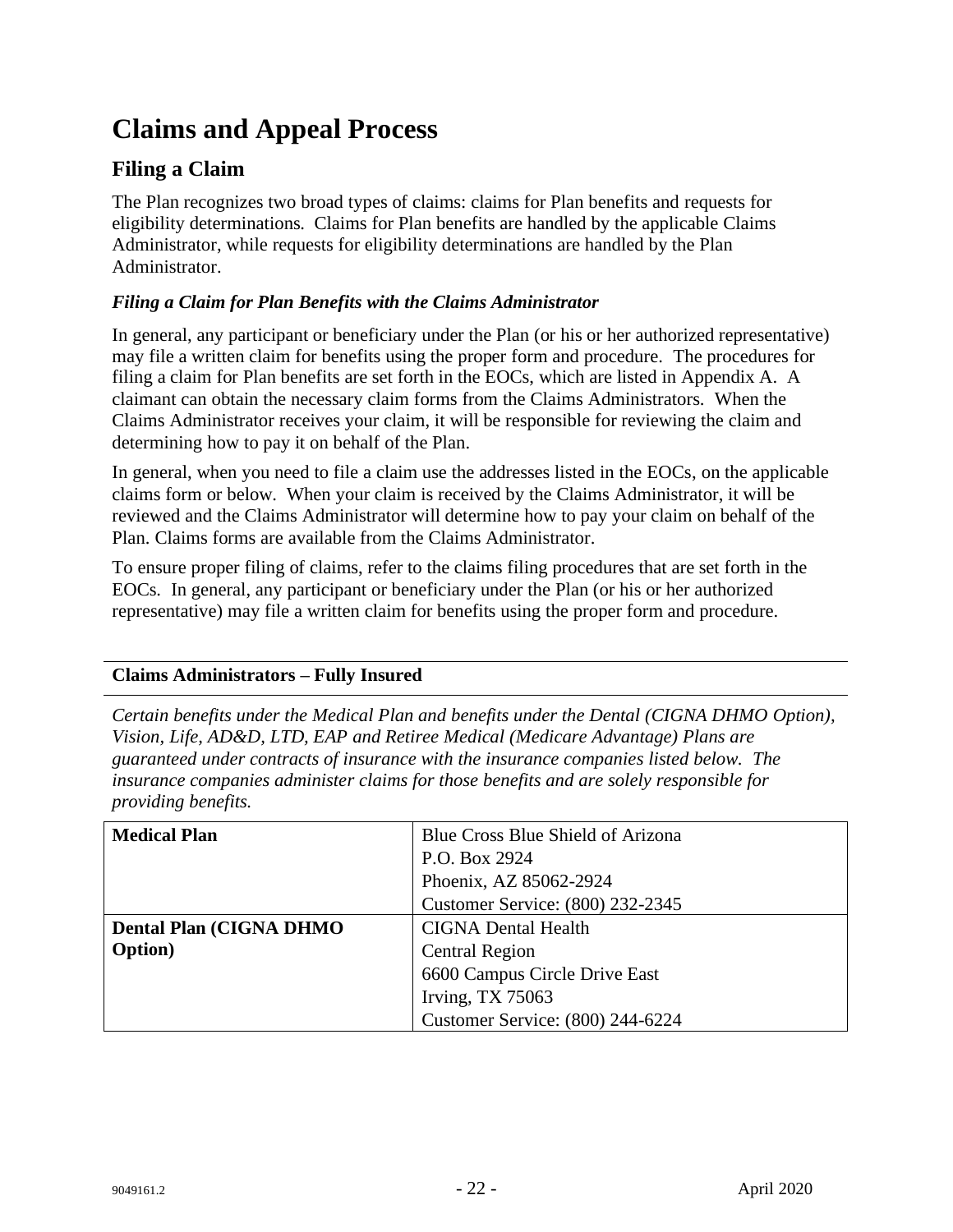| <b>Vision Plan</b>                      | <b>EyeMed Vision Care</b>                       |
|-----------------------------------------|-------------------------------------------------|
|                                         | In Network Claims (by phone): 1-866-723-0514    |
|                                         | Out of Network Claims (by mail):                |
|                                         | <b>EyeMed Vision Care</b>                       |
|                                         | Attn: OON Claims                                |
|                                         | P.O. Box 8504                                   |
|                                         | Mason, OH 45040-7111                            |
| Life & Accidental Death and             | Lincoln Life Assurance Company of Boston        |
| Dismemberment ("AD&D") Plan             | Attn: Group Life Claims                         |
|                                         | P.O. Box 7212                                   |
|                                         | London, KY 40742-7212                           |
|                                         | Phone: 1-888-787-2129                           |
|                                         | Fax #: 1-603-427-1888                           |
|                                         | www.MyLincolnPortal.com                         |
| Long-Term Disability ("LTD") Plan       | Lincoln Life Assurance Company of Boston        |
|                                         | <b>Attn: Group Disability Claims</b>            |
|                                         | P.O. Box 7206                                   |
|                                         | London, KY 40742                                |
|                                         | Phone: (800) 210-0268                           |
|                                         | Fax: (603) 334-0401                             |
|                                         | www.MyLincolnPortal.com                         |
| <b>Employee Assistance Plan ("EAP")</b> | ComPsych                                        |
|                                         | P.O. Box 8379                                   |
|                                         | Chicago, IL 60680-8379                          |
|                                         | Customer Service: (800) 272-7255                |
|                                         | http://www.guidanceresources.com                |
| <b>Retiree Medical (Medicare</b>        | <b>HealthPartners</b>                           |
| <b>Advantage</b> )                      | P.O. Box 1309                                   |
|                                         | Minneapolis, MN 55440-1309                      |
|                                         | Customer Service: (800) 883-2177                |
|                                         | www.healthpartners.com                          |
| <b>Business Travel Accident</b>         | AIG/Chartis                                     |
|                                         | $(877)$ 244-6871                                |
|                                         | Outside U.S.: +1-715-346-0859                   |
|                                         | Website: aigbenefits.com/travelassist           |
|                                         | Email: travelassist@aigbenefits.com             |
| <b>Medical Plan for Puerto Rico</b>     | <b>MCS</b> Life Insurance Company               |
|                                         | 1-888-758-1616                                  |
|                                         | www.mcs.com.pr                                  |
| Vision benefit (Select Network) for     | EyeMed Vision Discount: 1-866-955-9316 or       |
| <b>Puerto Rico</b>                      | www.humana.com                                  |
|                                         | Lasik or PRK vision – correction Provider call: |
|                                         | 1-877-5LASERS                                   |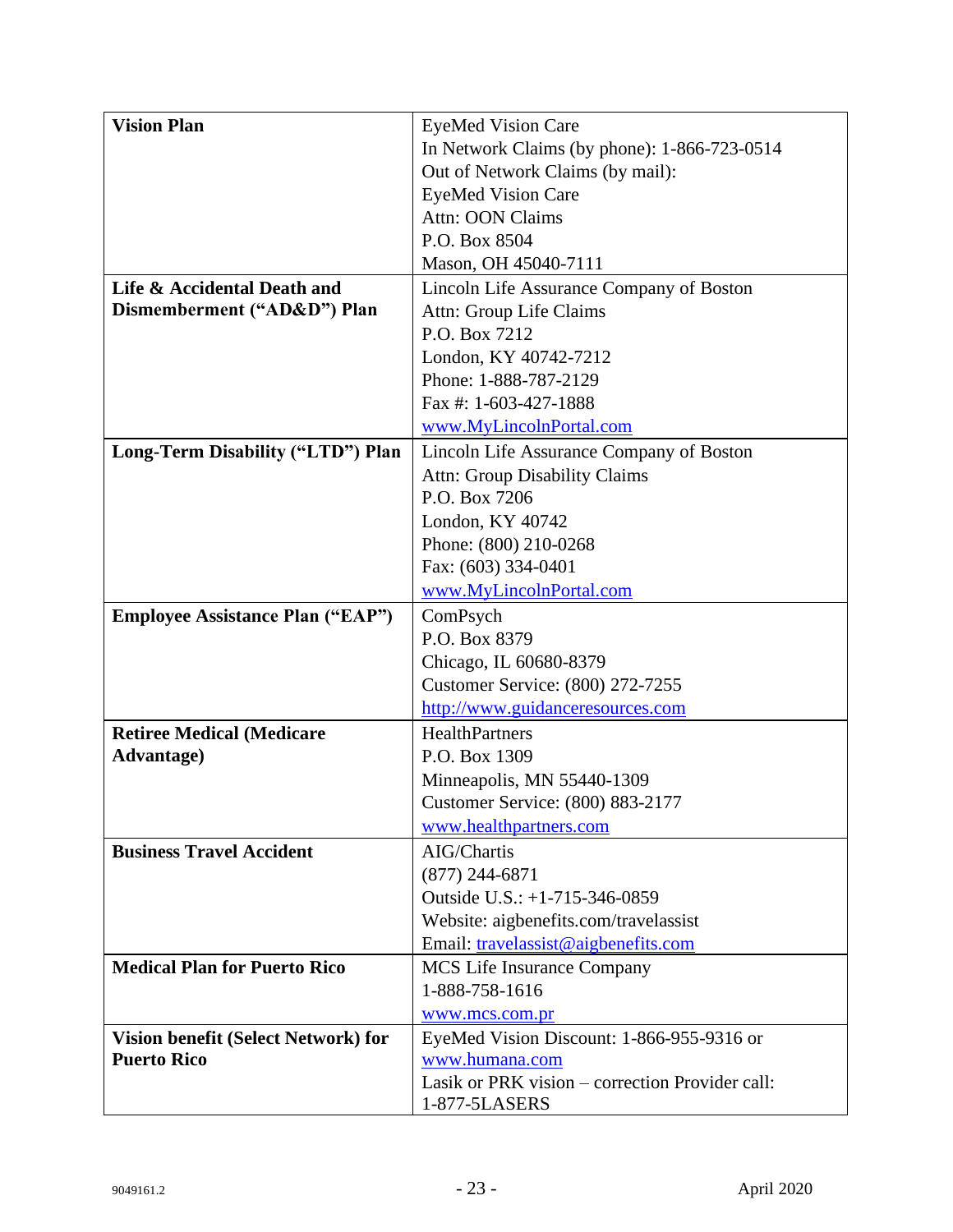| <b>Global Benefits Plan for Expatriates</b> | <b>CIGNA Global Health Benefits</b>         |
|---------------------------------------------|---------------------------------------------|
| and Foreign Employees                       | Customer Service: (800) 441-2668 or collect |
|                                             | $(302)$ 797-3100                            |
|                                             | Fax: (302) 797-3150                         |
|                                             | Website: www.CignaEnvoy.com                 |

#### **Claims Administrators – Self-Insured**

*Certain benefits under the Medical Plan, and benefits under the Dental Plan (Delta Dental PPO Option), FSAs, and STD Plan are self-insured. The Employer has the fiduciary responsibility for determining whether you are entitled to benefits under these Plans. These benefits are paid out of the Employer's general assets and are not guaranteed under a contract or policy of insurance.*

| <b>Medical Plan</b>                       | UMR/Quantum Health, Inc.                 |
|-------------------------------------------|------------------------------------------|
|                                           | 7450 Huntington Park Drive               |
|                                           | Columbus, OH 43235                       |
|                                           | https://www.mybwbenefits.com             |
|                                           |                                          |
|                                           | Wellmark, Inc.                           |
|                                           | 1331 Grand Avenue                        |
|                                           | Des Moines, IA 50309                     |
|                                           | Customer Service: (800) 524-9242         |
| <b>Dental Plan (Delta Dental PPO</b>      | Delta Dental of Missouri                 |
| <b>Option</b> )                           | <b>Appeals Committee</b>                 |
|                                           | 12399 Gravois Road                       |
|                                           | St. Louis, MO 63127-1702                 |
|                                           | Customer Service: (800) 335-8266         |
| <b>Flexible Spending Accounts</b>         | Taben Flex - Navia                       |
|                                           | P.O. Box 7330                            |
|                                           | Overland Park, KS 66210                  |
|                                           | $(855) 576-9816$                         |
|                                           | https://www.taben.com                    |
| <b>Short-Term Disability ("STD") Plan</b> | Lincoln Life Assurance Company of Boston |
|                                           | <b>Attn: Group Disability Claims</b>     |
|                                           | P.O. Box 7206                            |
|                                           | London, KY 40742                         |
|                                           | Phone: (800) 210-0268                    |
|                                           | Fax: (603) 334-0401                      |
|                                           | www.MyLincolnPortal.com                  |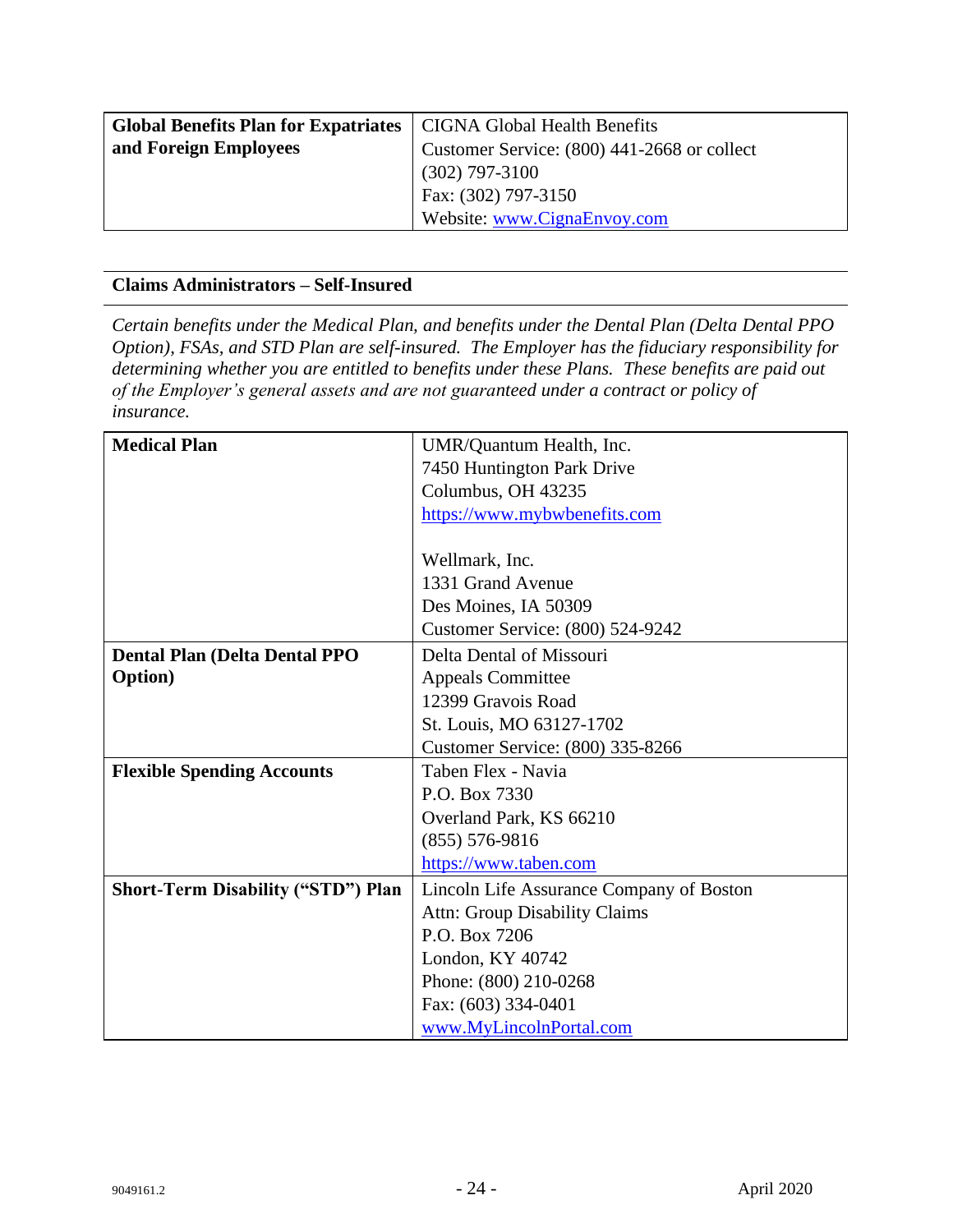This section provides general information about the claims and appeals procedure applicable to the Plans under ERISA that is conducted by the Claims Administrators and the named fiduciaries for the Plans. Note that state insurance laws may provide additional protection to claimants under insured arrangements and if so, those rules will apply. In the case of the Medical Plan, the Patient Protection and Affordable Care Act of 2010 and the regulations thereunder require both an internal claims procedure that is conducted by the Claims Administrator and the named fiduciary for the Medical Plan and an external review process that is conducted by federal or state authorities, as applicable. See the EOCs for more information.

#### *Filing a Request for Eligibility Determination with the Plan Administrator*

In general, any individual (or his or her authorized representative) may file a written request for eligibility determination using the proper form and procedure. A claimant can obtain the necessary forms from the Plan Administrator. When the Plan Administrator receives your request, it will be responsible for reviewing the reviewing the request and determining whether you are eligible for the Plan.

Contact the Plan Administrator as follows:

Barry-Wehmiller Companies, Inc. Attn: Plan Administrator 8020 Forsyth Blvd. St. Louis, MO 63105 (314) 862-8000

### <span id="page-27-0"></span>**Claim-Related Definitions**

#### *Claim*

Any request for Plan benefits made in accordance with the Plan's claims-filing procedures, including any request for a service that must be pre-approved. Either the Plan Administrator (for requests for eligibility determination) or the Claims Administrator (for claims for Plan benefits) must process each type of claim within the deadlines specific to each type of claim.

With respect to claims for Plan benefits, the Plan recognizes four categories of health benefit claims:

#### *Urgent Care Claims*

"Urgent care claims" are claims (other than post-service claims) for which the application of non-urgent care time frames could seriously jeopardize the life or health of the patient or the ability of the patient to regain maximum function or, in the judgment of a physician, would subject the patient to severe pain that could not be adequately managed otherwise.

#### *Pre-service Claims*

"Pre-service claims" are claims for approval of a benefit if the approval is required to be obtained before a patient receives health care (for example, claims involving preauthorization or referral requirements).

#### *Post-Service Claims*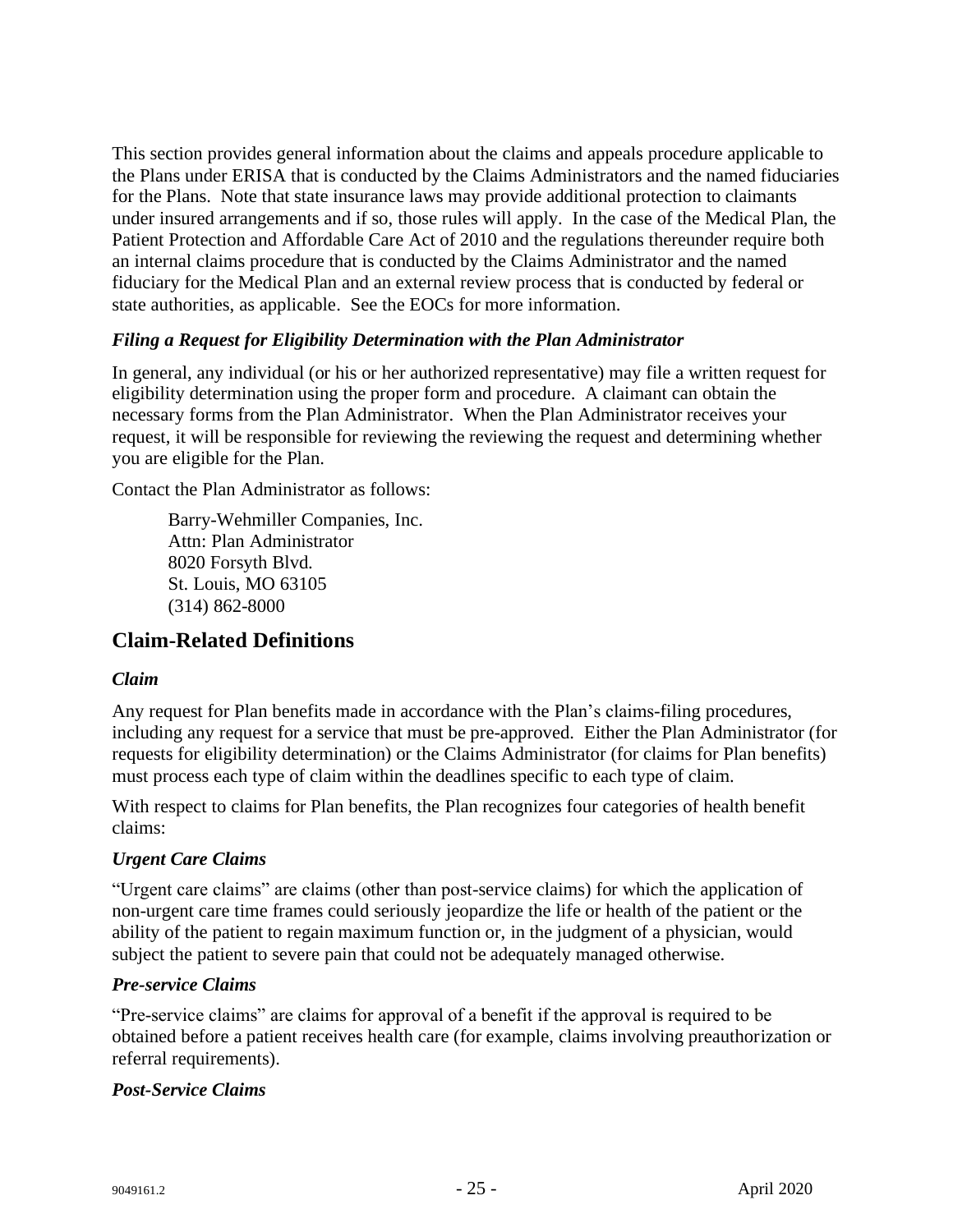"Post-service claims" are claims involving the payment or reimbursement of costs for health care that has already been provided.

### *Concurrent Care Claims*

"Concurrent care claims" are claims for which the Plan previously has approved a course of treatment over a period of time or for a specific number of treatments, and the Plan later reduces or terminates coverage for those treatments. A concurrent care claim may be treated as an "urgent care claim," "pre-service claim" or "post-service claim," depending on when during the course of your care you file the claim. However, the Plan must give you sufficient advance notice of the initial claims determination so that you may appeal the claim before a concurrent care claims determination takes effect.

#### *Request for Eligibility Determination*

A "Request for eligibility determination" is a claim whereby you ask Plan Administrator to determine whether you are in the class of individuals eligible for Plan coverage.

### *Adverse Benefit Determination*

An "adverse benefit determination" is a denial, reduction or termination of a benefit, in whole or in part. With respect to the Medical Plan, an adverse benefit determination also includes a cancellation or discontinuance of coverage that has retroactive effect (other than a retroactive cancellation or discontinuance of coverage attributable to a failure to timely pay required premiums or contributions), whether or not there is an adverse effect on any particular benefit at the time of the rescission.

### <span id="page-28-0"></span>**Initial Claim Determination by Claims Administrator**

For each of the Plans, the Plan has a specific amount of time, by law, to evaluate and respond to claims for benefits covered by the Employee Retirement Income Security Act of 1974 ("ERISA"). The period of time the Plan has to evaluate and respond to a claim begins on the date the Plan receives the claim. If you have any questions regarding how to file or appeal a claim, contact the Claims Administrator for the benefit at issue.

The timeframes on the following pages apply to the various types of claims that you may make, and depend on the Plan and type of benefit.

In the event of an adverse benefit determination, the claimant will receive notice of the determination. The notice will include:

- The specific reasons for the adverse determination;
- The specific Plan provisions on which the determination is based;
- A request for any additional information needed to reconsider the claim and the reason this information is needed;
- A description of the Plan's review procedures (including, with respect to the Medical Plan, the external review process) and the time limits applicable to such procedures;
- A statement of your right to bring a civil action under section  $502(a)$  of ERISA following an adverse benefit determination on review;
- If any internal rules, guidelines, protocols or similar criteria were used as a basis for the adverse determination, either the specific rule, guideline, protocols or other similar criteria or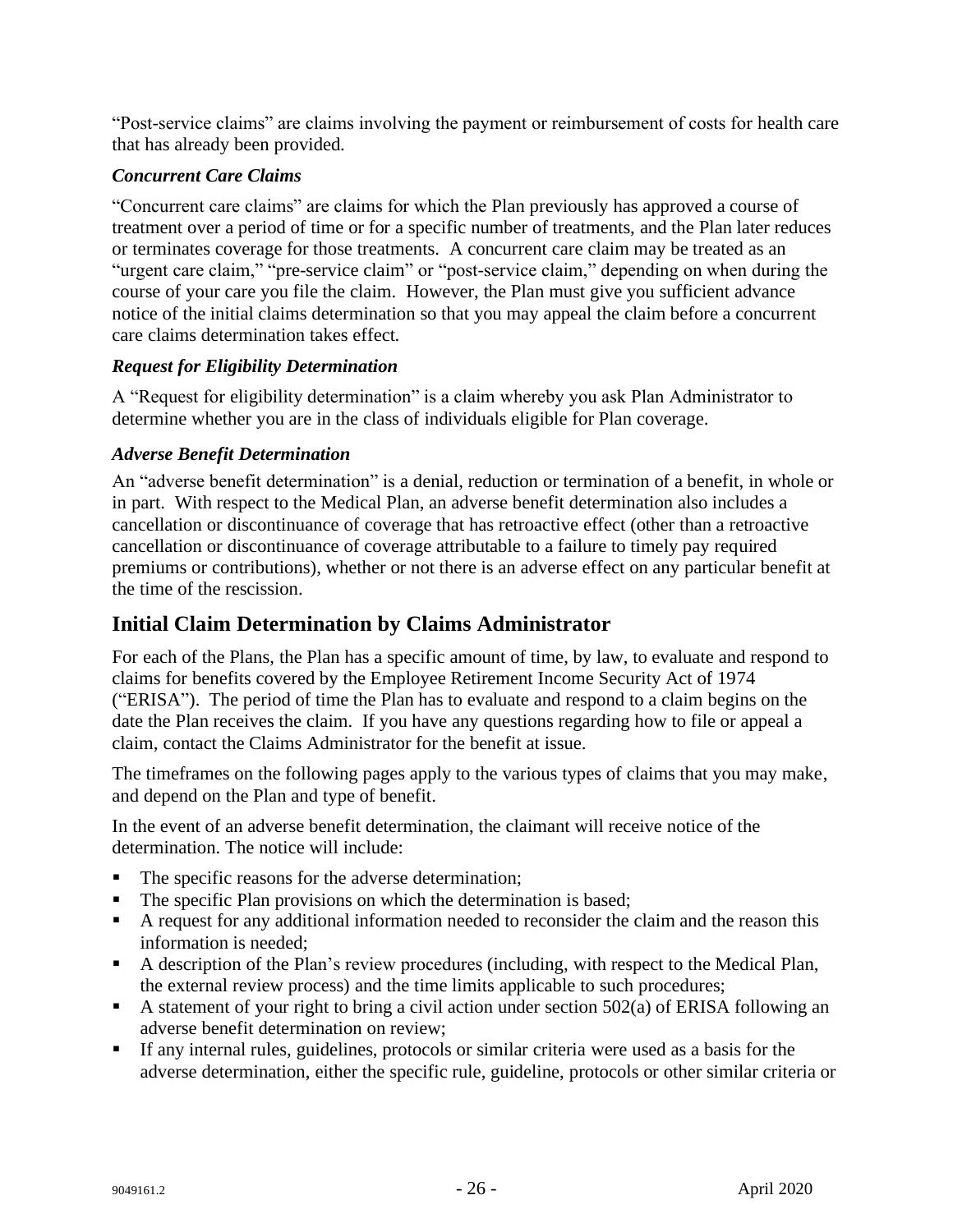a statement that a copy of such information will be made available free of charge upon request;

- For adverse determinations based on medical necessity, experimental treatment or other similar exclusions or limits, an explanation of the scientific or clinical judgment used in the decision, or a statement that an explanation will be provided free of charge upon request;
- For adverse determinations involving urgent care, a description of the expedited review process for such claims. This notice can be provided orally within the timeframe for the expedited process, as long as written notice is provided no later than 3 days after the oral notice;
- For adverse determinations involving the Medical Plan, you will be provided with sufficient information to identify the claim involved, including the date of service, the health care provider, the claim amount (if applicable), the diagnosis code and its corresponding meaning, and the treatment code and its corresponding meaning; and
- For adverse determinations involving the Medical Plan, you will be provided with the denial code and its corresponding meaning, the treatment code and its corresponding meaning, and the Medical Plan's standard, if any, that was used in denying the claim.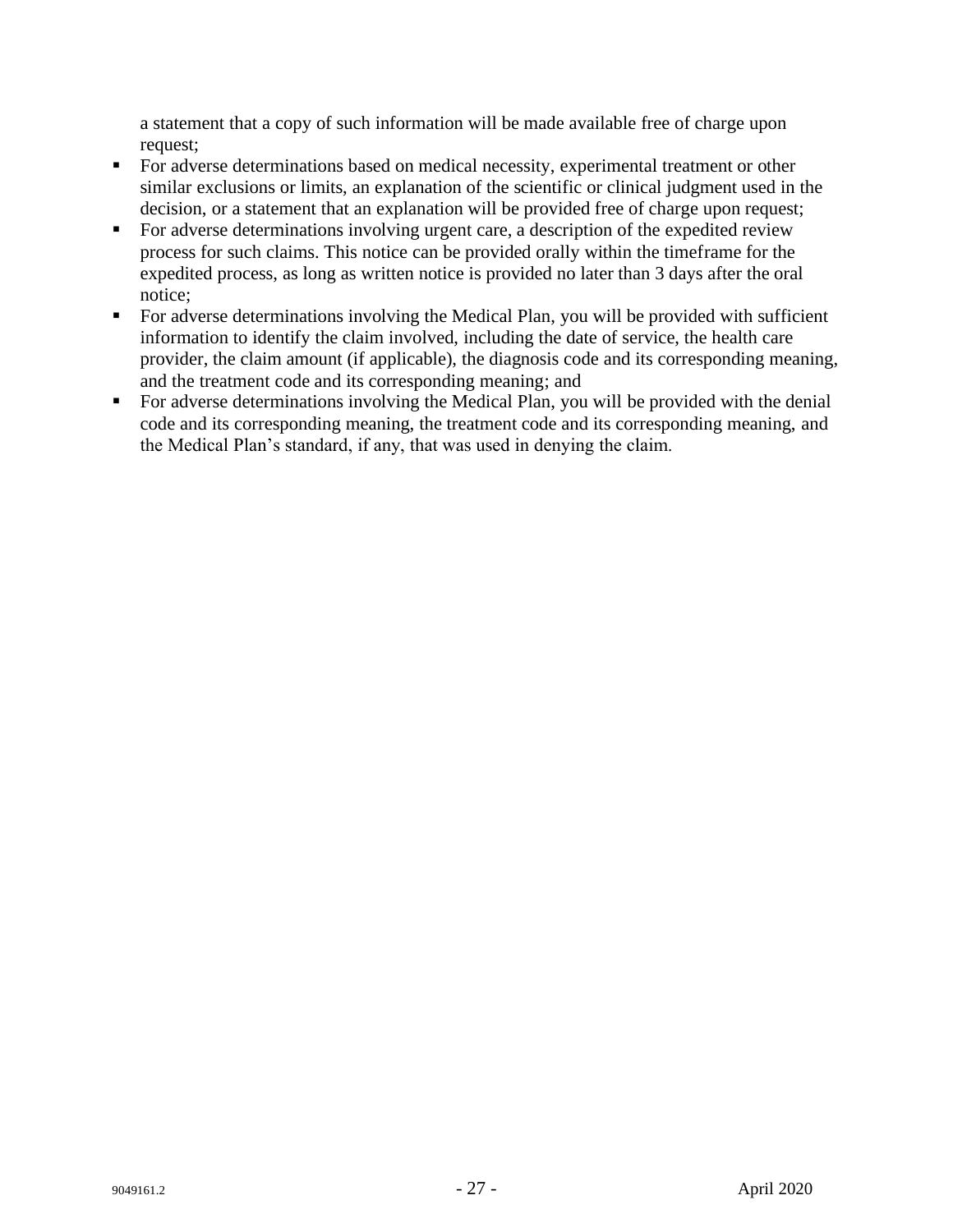### <span id="page-30-0"></span>**Timeframes for Initial Claims Decisions by Claims Administrator**

Timeframes generally start when the Plan receives a claim. (See the special rule for "concurrent care" decisions to limit previously-approved treatments.) Notices of benefit determinations generally may be provided through in-hand delivery, mail or electronic delivery, before the period expires, and oral notices may be permitted in limited cases. The references to "days" means calendar days.

|                                                    | <b>Urgent Care</b><br><b>Claims</b>                                                                                                                                                                                                                                                                                                                                                                                                                                                                                                                                                                                                                                                | Medical, Dental and Flexible Spending Account Plans<br>Non-Urgent<br>"Pre-Service"<br><b>Claims</b>                                                                                                                                                   | Non-Urgent<br>"Post-Service"<br><b>Claims</b>                                                                                                            | "Concurrent Care"<br><b>Decision to Reduce</b><br><b>Benefits</b>                                                                                                                                                             | <b>Short-Term and</b><br><b>Long-Term</b><br><b>Disability Plan</b>                                                                                                           | <b>Vision, Life</b><br><b>Insurance, AD&amp;D</b><br>and EAP Plans                                                                                                      |
|----------------------------------------------------|------------------------------------------------------------------------------------------------------------------------------------------------------------------------------------------------------------------------------------------------------------------------------------------------------------------------------------------------------------------------------------------------------------------------------------------------------------------------------------------------------------------------------------------------------------------------------------------------------------------------------------------------------------------------------------|-------------------------------------------------------------------------------------------------------------------------------------------------------------------------------------------------------------------------------------------------------|----------------------------------------------------------------------------------------------------------------------------------------------------------|-------------------------------------------------------------------------------------------------------------------------------------------------------------------------------------------------------------------------------|-------------------------------------------------------------------------------------------------------------------------------------------------------------------------------|-------------------------------------------------------------------------------------------------------------------------------------------------------------------------|
| <b>Timeframe for</b><br>Providing<br><b>Notice</b> | Notice of<br>determination<br>(whether adverse<br>or not) must be<br>provided by the<br>Plan as soon as<br>possible<br>considering<br>medical<br>exigencies, but no<br>later than 72 hours<br>after receipt of<br>claim (24 hours for<br>the Medical Plan).<br>If you request in<br>advance to extend<br>concurrent care,<br>the Plan shall<br>provide notice as<br>soon as possible<br>taking into account<br>medical<br>exigencies, but no<br>later than 24 hours<br>after receipt of the<br>claim, provided<br>that any such claim<br>is made to the Plan<br>at least 24 hours<br>prior to the<br>expiration of the<br>prescribed period<br>of time or number<br>of treatments. | Notice of<br>determination<br>(whether adverse or<br><i>not</i> ) must be<br>provided by the Plan<br>within a reasonable<br>period of time<br>appropriate to the<br>medical<br>circumstances, but no<br>later than 15 days<br>after receipt of claim. | Notice of adverse<br>determination must<br>be provided within a<br>reasonable period of<br>time, but no later<br>than 30 days after<br>receipt of claim. | Notice of adverse<br>determination must<br>be provided by the<br>Plan enough in<br>advance to give you<br>an opportunity to<br>appeal and obtain a<br>decision before the<br>benefit at issue is<br>reduced or<br>terminated. | Notice of adverse<br>determination<br>must be provided<br>by the Plan<br>within a<br>reasonable period<br>of time, but no<br>later than 45 days<br>after receipt of<br>claim. | Notice of adverse<br>determination must<br>be provided by the<br>Plan within a<br>reasonable period of<br>time, but no later<br>than 90 days after<br>receipt of claim. |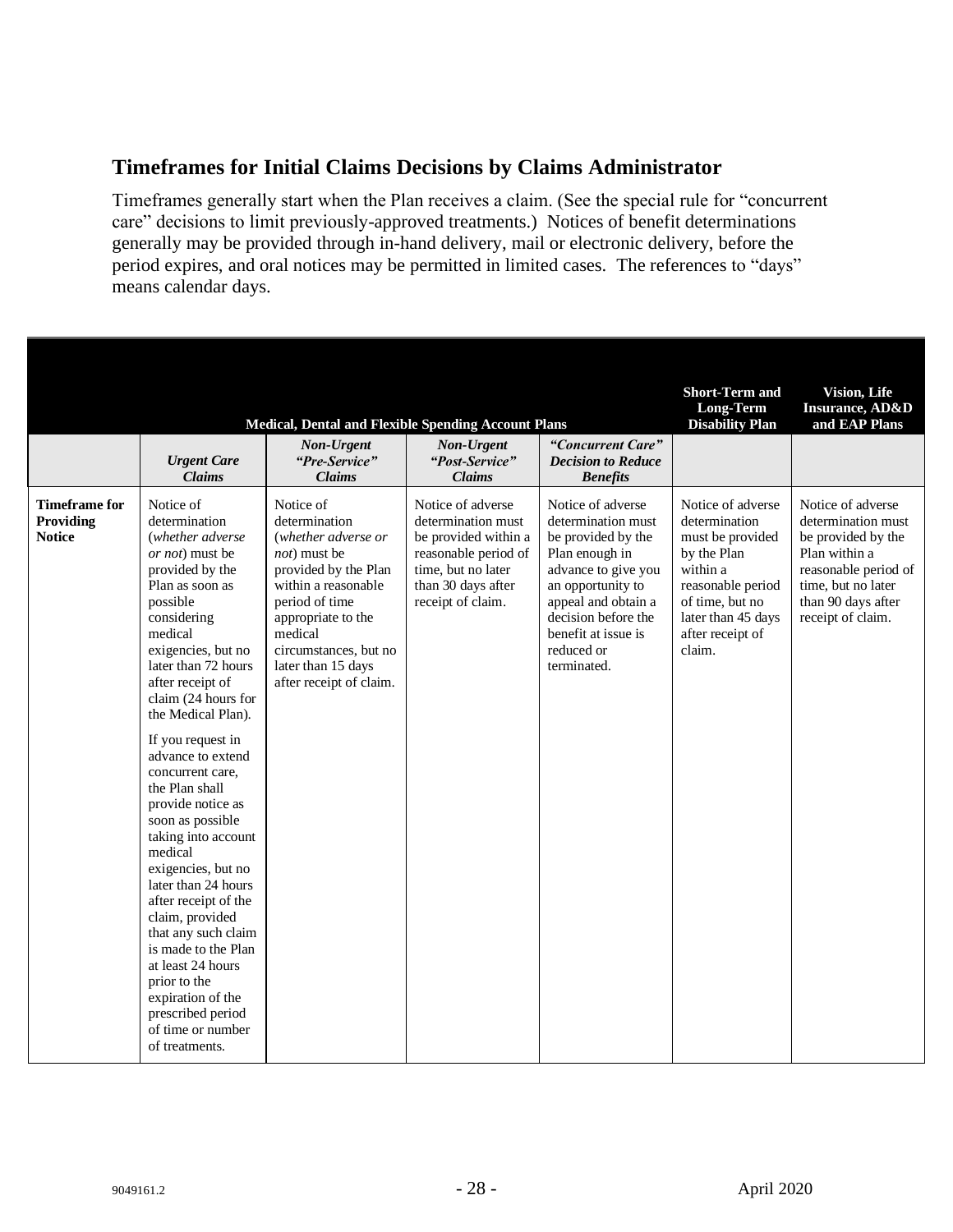|                                                                                |                                                                                                                                                                                                                                                                                                                                                                  | <b>Medical, Dental and Flexible Spending Account Plans</b>                                                                                                                                              |                                                                                                                                                                                                         |                                                                        | <b>Short-Term and</b><br>Long-Term<br><b>Disability Plan</b>                                                                                                                                                                                  | <b>Vision</b> , Life<br>Insurance, AD&D,<br>and EAP Plans                                                                            |
|--------------------------------------------------------------------------------|------------------------------------------------------------------------------------------------------------------------------------------------------------------------------------------------------------------------------------------------------------------------------------------------------------------------------------------------------------------|---------------------------------------------------------------------------------------------------------------------------------------------------------------------------------------------------------|---------------------------------------------------------------------------------------------------------------------------------------------------------------------------------------------------------|------------------------------------------------------------------------|-----------------------------------------------------------------------------------------------------------------------------------------------------------------------------------------------------------------------------------------------|--------------------------------------------------------------------------------------------------------------------------------------|
|                                                                                | <b>Urgent Care</b><br><b>Claims</b>                                                                                                                                                                                                                                                                                                                              | Non-Urgent<br><b>Pre-Service Claims</b>                                                                                                                                                                 | Non-Urgent<br><b>Post-Service Claims</b>                                                                                                                                                                | <b>Concurrent Care</b><br><b>Decision to Reduce</b><br><b>Benefits</b> |                                                                                                                                                                                                                                               |                                                                                                                                      |
| <b>Possible</b><br><b>Extension</b><br>Period to<br><b>Respond to</b><br>Claim | If your claim is<br>missing<br>information, the<br>Plan has up to 48<br>hours (subject to<br>decision being<br>made as soon as<br>possible) from the<br>earlier of the<br>Plan's receipt of<br>the missing<br>information, or<br>the end of the<br>period afforded to<br>you to provide<br>the missing<br>information, to<br>provide notice of<br>determination. | The Plan has up to 15<br>days, if necessary due<br>to matters beyond the<br>Plan's control, and<br>must provide<br>extension notice<br>before initial 15-day<br>period ends.                            | The Plan has up to<br>15 days, if<br>necessary due to<br>matters beyond the<br>Plan's control, and<br>must provide<br>extension notice<br>before the initial 30-<br>day period ends.                    | N/A                                                                    | The Plan has up<br>to 30 days, if<br>necessary due to<br>matters beyond<br>the Plan's<br>control. A second<br>30-day extension<br>may also be<br>permitted. The<br>Plan must provide<br>the extension<br>notice before the<br>period(s) ends. | The Plan has up to<br>90 days for special<br>circumstances and<br>must provide the<br>extension notice<br>before the period<br>ends. |
| <b>Period for</b><br><b>Claimant</b> to<br><b>Complete Claim</b>               | You have a<br>reasonable period<br>of time to provide<br>missing<br>information (no<br>less than 48 hours<br>from when you<br>are notified by<br>the Plan that your<br>claim is missing<br>information).                                                                                                                                                         | You have 45 days to<br>provide any missing<br>information. The<br>determination date<br>will be tolled from<br>the date notice of<br>insufficiency is<br>given, until you<br>respond to such<br>notice. | You have 45 days to<br>provide any missing<br>information. The<br>determination date<br>will be tolled from<br>the date notice of<br>insufficiency is<br>given, until you<br>respond to such<br>notice. | N/A                                                                    | You have 45 days<br>to provide any<br>missing<br>information. The<br>determination<br>date will be tolled<br>from the date<br>notice of<br>insufficiency is<br>given, until you<br>respond to such<br>notice.                                 | N/A                                                                                                                                  |
| <b>Other Related</b><br><b>Notices</b>                                         | Notice that your<br>claim is<br>improperly filed<br>or that<br>information is<br>missing must be<br>provided by the<br>Plan as soon as<br>possible (no later<br>than 24 hours<br>after receipt of<br>the claim by the<br>Plan).                                                                                                                                  | Notice that your<br>claim is improperly<br>filed must be<br>provided by the Plan<br>as soon as possible<br>(no later than 5 days<br>after receipt of the<br>claim by the Plan).                         | N/A                                                                                                                                                                                                     | N/A                                                                    | N/A                                                                                                                                                                                                                                           |                                                                                                                                      |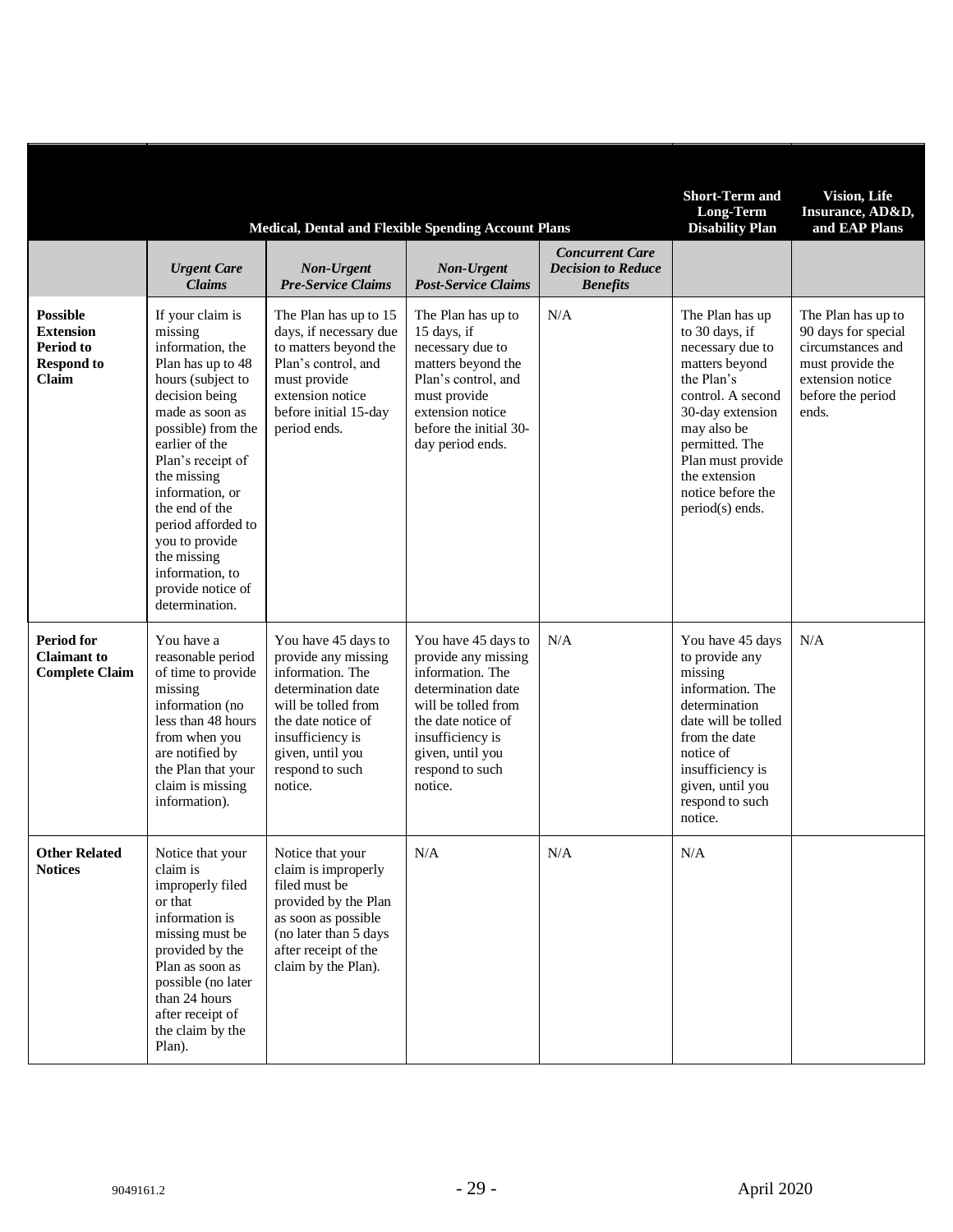## <span id="page-32-0"></span>**Appealing an Adverse Benefit Determination Issued by a Claims Administrator**

If you receive notice of an adverse benefit determination and disagree with the decision, you are entitled to apply for a full and fair review of the claim and the adverse benefit determination. You (or an appointed representative) can appeal and request a claim review in accordance with the time frames described in the chart below. The request must be made in writing, except for urgent care claims which you may file orally or in writing, and should be filed with the appropriate Claims Administrator.

The Claims Administrator will forward the appeal request to the appropriate named fiduciary for review. The review will be conducted by the Claims Administrator (if serving as the reviewer for appeals) or other appropriate named fiduciary of the Plan. In either case, the reviewer will not be the same individual who made the initial adverse benefit determination that is the subject of the review, nor the subordinate of such individual (including any physicians involved in making the decision on appeal if medical judgment is involved). Where the adverse determination is based in whole or in part on a medical judgment, the reviewer will consult with an appropriate health care professional. No deference will be afforded to the initial adverse benefit determination.

You will have the opportunity to submit written comments, documents, records, and other information relating to the claim, and you will be provided, upon request and free of charge, reasonable access to and copies of all documents, records and other information relevant to the claim for benefits. With respect to the Medical Plan, you will have the opportunity to review the claim file and present evidence and testimony. In addition, with respect to the Medical Plan, if the Claims Administrator (i) considers, relies upon, or generates any new evidence in connection with your claim, or (ii) bases an appeal decision on any new or additional rationale, the Claims Administrator will provide the evidence or rationale to you, free of charge, sufficiently in advance of its decision deadline to give you a reasonable opportunity to respond before that deadline. Whether a document, record or other information is relevant to the claim will be determined in accordance with the applicable Department of Labor (DOL) regulations. You also are entitled to the identification of medical or vocational experts whose advice was obtained on behalf of the Plan in connection with your adverse benefit determination. The review will take into account all comments, documents, records and other information submitted by the claimant relating to the claim without regard to whether such information was submitted or considered in the initial benefit determination.

The time periods for providing notice of the benefit determination on review depends on the type of claim, as provided in the chart below.

The Claims Administrator will provide you with written notification of the Plan's determination on review, within the time frames described below. For urgent care, all necessary information, including the benefit determination on review, will be transmitted between the Plan and the claimant by telephone, fax or other available similarly expeditious method. In the case of an adverse benefit determination, such notice will indicate:

- The specific reason for the adverse determination on review;
- Reference to the specific provisions of the Plan on which the determination is based;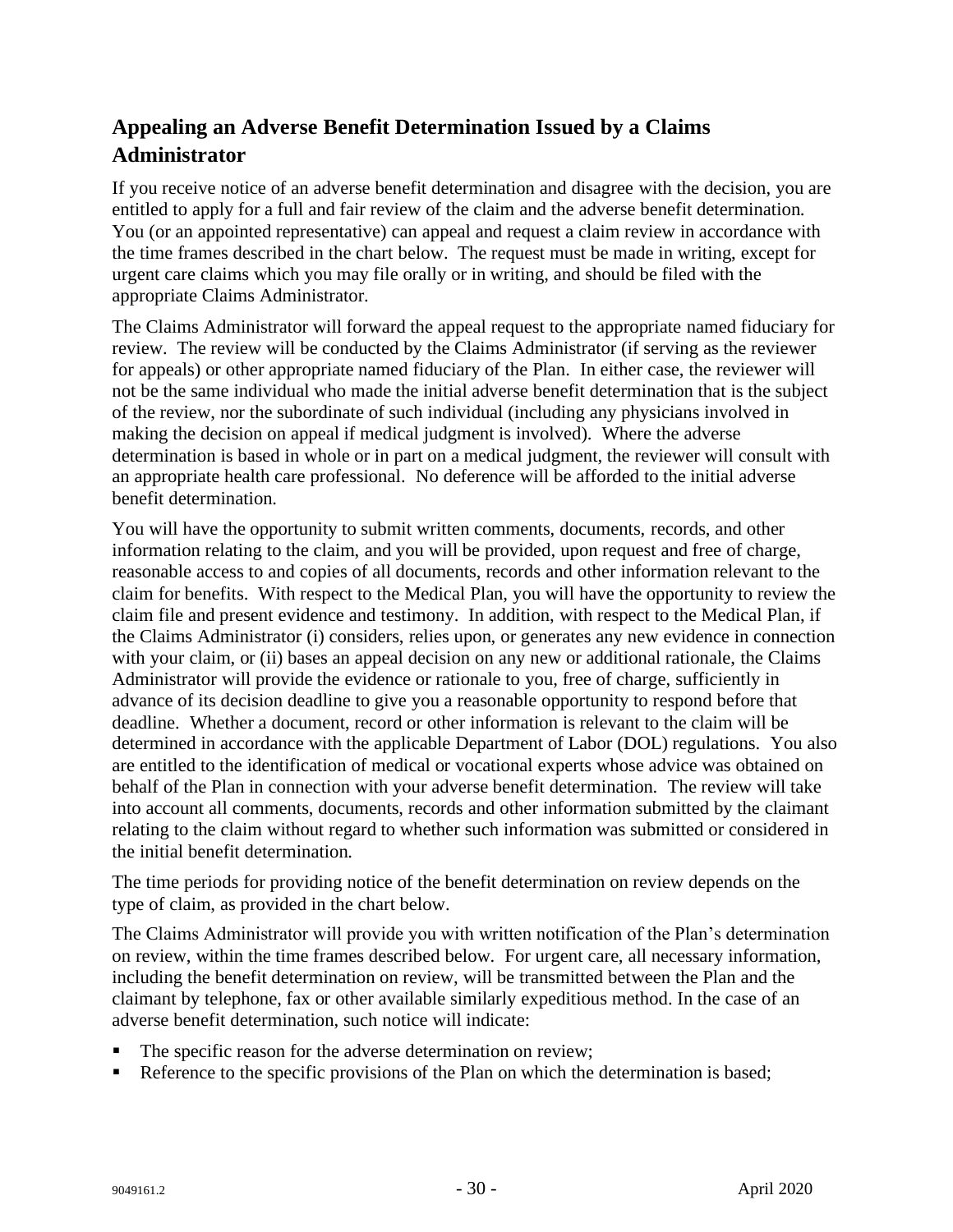- A statement that you are entitled to receive, upon request and free of charge, reasonable access to, and copies of, all documents, records and other information relevant to the claim for benefits;
- A description of your right to bring a civil action under ERISA following an adverse determination on review;
- If any internal rules, guidelines, protocols or similar criteria were used as a basis for the adverse determination, either the specific rule, guideline, protocols or other similar criteria or a statement that a copy of such information will be made available free of charge upon request (for health and disability claims);
- For adverse determinations based on medical necessity, experimental treatment or other similar exclusions or limits, an explanation of the scientific or clinical judgment used in the decision, or a statement that an explanation will be provided free of charge upon request (for health and disability claims);
- For adverse determinations involving the Medical Plan, you will be provided with sufficient information to identify the claim involved, including the date of service, the health care provider, the claim amount (if applicable), the diagnosis code and its corresponding meaning, and the treatment code and its corresponding meaning; and
- For adverse determinations involving the Medical Plan, you will be provided with the denial code and its corresponding meaning, the treatment code and its corresponding meaning, the Medical Plan's standard, if any, that was used in denying the claim, and a discussion of the decision.

All decisions are final and binding unless determined to be arbitrary and capricious by a court of competent jurisdiction.

Notwithstanding the foregoing, for adverse determinations related to the Medical Plan (other than adverse determinations relating to a determination that you fail to meet the requirements for eligibility under the terms of the Medical Plan), you have the right to an external review process. In general, you are entitled to this external review process once you have fully exhausted the internal claims and appeals procedures described herein and in the applicable EOC. You are deemed to have fully exhausted the internal claims and appeals process when the Claims Administrator fails to strictly adhere to the requirements for internal claims and appeals described herein and in the applicable EOC. Further, you may be entitled to an expedited external review process if: (i) the adverse benefit determination involves a medical condition for which the timeframe for internal appeal described herein (and in the applicable EOC) would seriously jeopardize your life or health or would jeopardize your ability to regain maximum function and you have filed a request for expedited internal review as described herein; or (ii) you have received a final adverse benefit determination and the standard external review would seriously jeopardize your life or health, would jeopardize your ability to regain maximum function, or if the final adverse benefit determination concerns an admission, availability of care, continued stay, or health care service for which you have received emergency services, but have not been discharged from a facility. For more information on the external review process, please contact the Claims Administrator for the Medical Plan.

No action shall be brought against the Plan in any court unless the claims and appeals procedures described above have been fully exhausted. A participant, beneficiary or claimant asserting any action under 29 U.S.C. § 1132, 29 U.S.C. § 1140 or any other provision of the Employee Retirement Income Security Act of 1974, as amended, shall do so, if at all, within one year after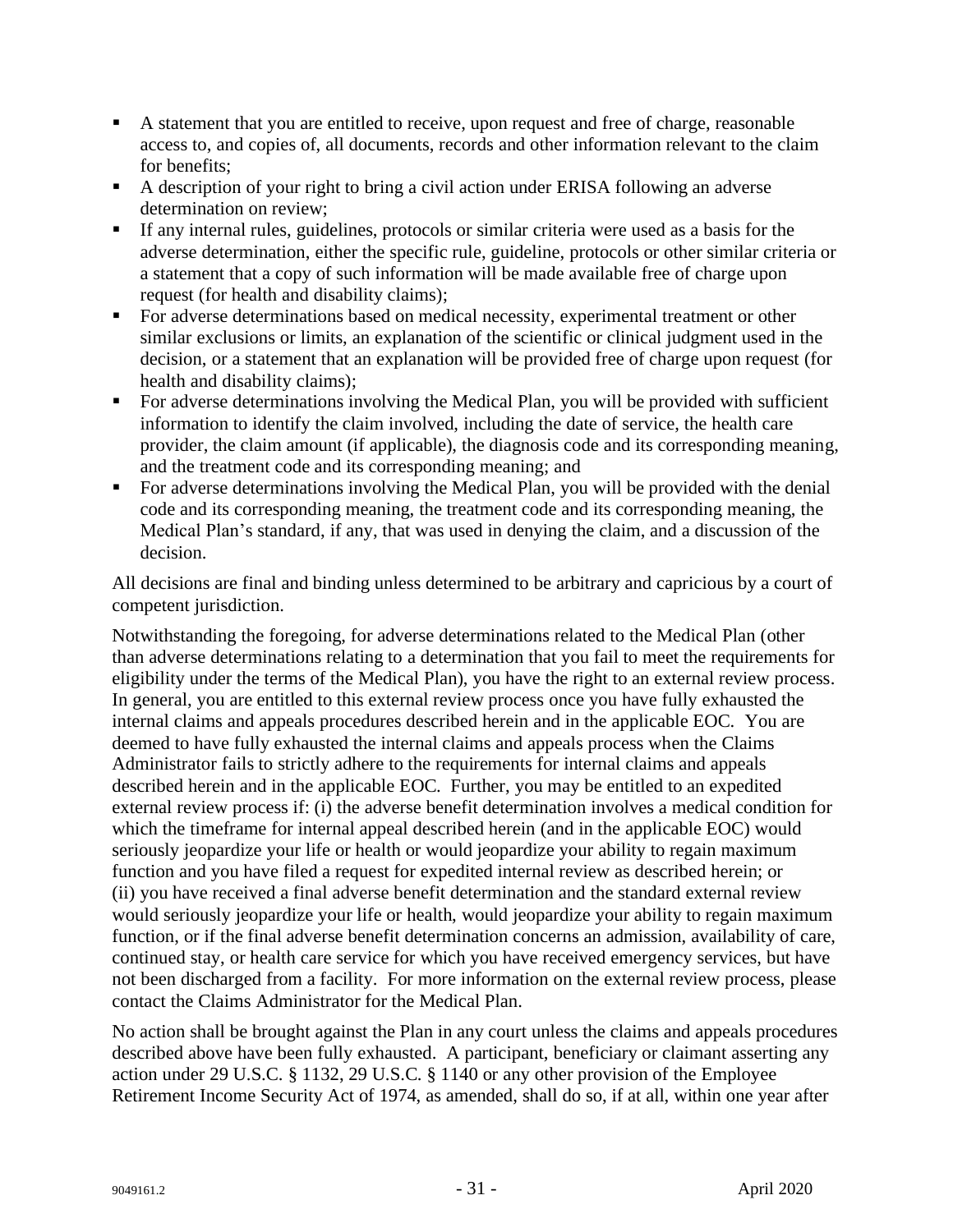the cause of action accrued. A cause of action shall be deemed to have accrued the earliest of (i) when the participant, beneficiary or claimant has exhausted his administrative remedies under the Plan, (ii) when the Plan Administrator fails to produce documents in the time or manner required by ERISA in response to the participant's, beneficiary's or claimant's written request, (iii) when the claimant first was advised that he was an independent contractor, (iv) the date when a Plan fiduciary has clearly repudiated the claim (even if not yet filed) and the participant, beneficiary or claimant is aware of the repudiation, or (v)when the participant, beneficiary or claimant first knew or should have known of the action allegedly violating 29 U.S.C. § 1140. Failure to bring an action in court within this time frame shall preclude a participant, beneficiary or claimant from bringing any action in court.

Any action in connection with the Plan, whether brought under 29 U.S.C. § 1132 or any other provision of ERISA, by a covered individual or beneficiary or any other person, may only be brought in a federal district court sitting within the Eastern District of Missouri.

This Plan shall be construed, administered and enforced according to the laws of Missouri except as preempted by ERISA.

### <span id="page-34-0"></span>**Timeframes for Appeal of Adverse Benefit Determination Issued by a Claims Administrator**

The appeal procedures for each Plan are set forth in the EOCs for that Plan. Where not otherwise covered by the EOCs, the following procedures will apply.

The timeframe for filing an appeal starts when you receive written notice of adverse benefit determination. The timeframe for providing a determination regarding the appeal (a "notice of benefit determination on review") starts when the appeal is filed in accordance with the Plan's procedures. The notice of benefit determination on review may be provided through in-hand delivery, mail or electronic delivery before the period expires. Urgent care decisions may have to be delivered by telephone, facsimile or other available expeditious method. References to "days" mean calendar days. The Plan can require two levels of mandatory appeal review.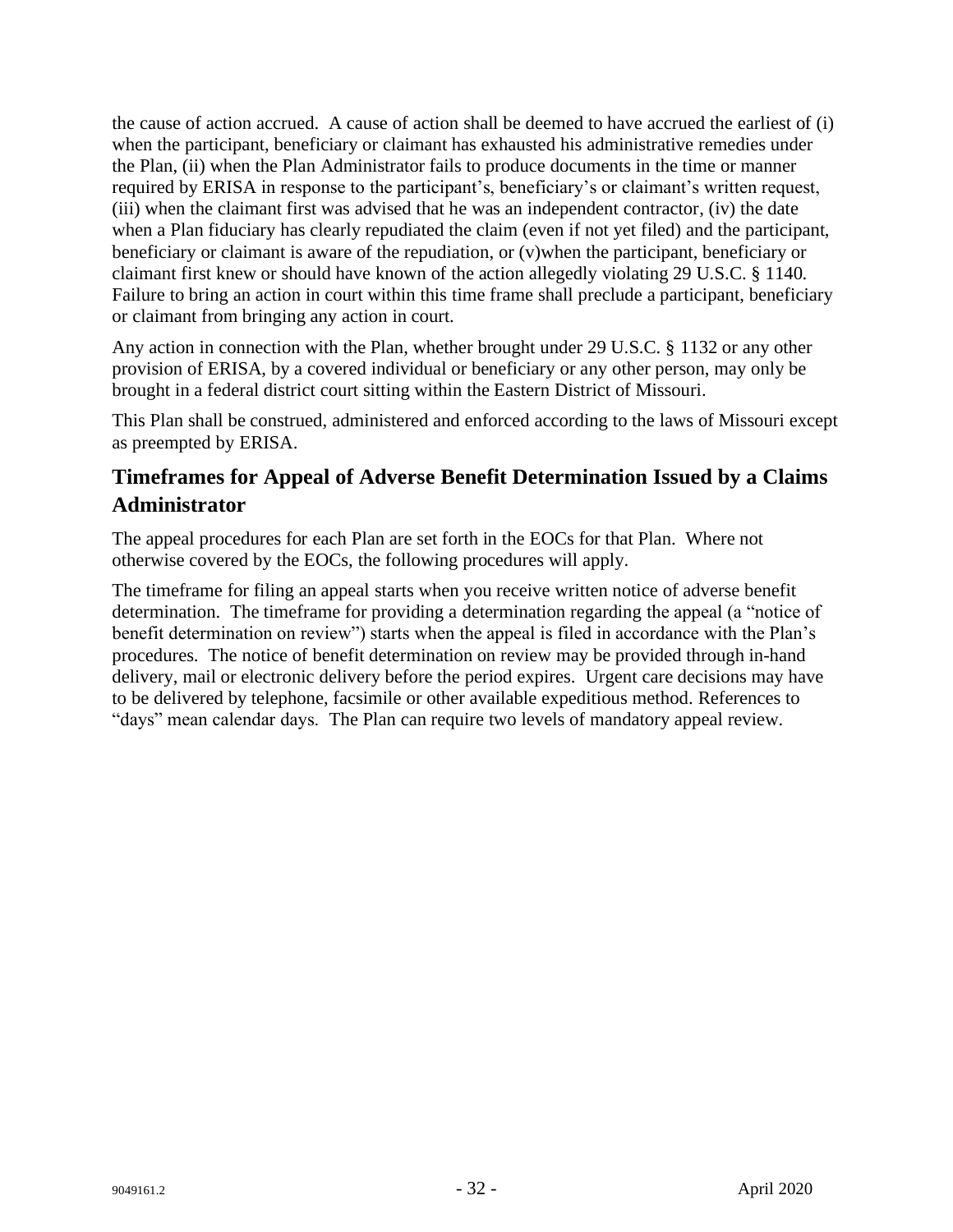|                                                                                                    |                                                                                                                                             | Medical & Dental Plans and Flexible Spending Account Plan                                                                                                                                                                                                                               |                                                                                                                                                                                                                                              | <b>Short-Term and</b><br>Long-Term<br><b>Disability Plans</b>                                                                                                         | Life Insurance, AD&D<br>and EAP Plans                                                                  |
|----------------------------------------------------------------------------------------------------|---------------------------------------------------------------------------------------------------------------------------------------------|-----------------------------------------------------------------------------------------------------------------------------------------------------------------------------------------------------------------------------------------------------------------------------------------|----------------------------------------------------------------------------------------------------------------------------------------------------------------------------------------------------------------------------------------------|-----------------------------------------------------------------------------------------------------------------------------------------------------------------------|--------------------------------------------------------------------------------------------------------|
|                                                                                                    | Urgent Care Claims*                                                                                                                         | Non-Urgent Care<br>Pre-Service Claims*                                                                                                                                                                                                                                                  | Non-Urgent Care<br>Post-Service Claims*                                                                                                                                                                                                      |                                                                                                                                                                       |                                                                                                        |
| <b>Period for Filing</b><br><b>Appeal</b>                                                          | You have 180 days.                                                                                                                          | You have 180 days.                                                                                                                                                                                                                                                                      | You have 180 days.                                                                                                                                                                                                                           | You have 180 days.                                                                                                                                                    | You have 60 days.                                                                                      |
| <b>Timeframe for</b><br><b>Providing Notice</b><br>of Benefit<br><b>Determination</b><br>on Review | As soon as possible<br>taking into account<br>medical exigencies,<br>but not later than 72<br>hours after receipt of<br>request for review. | Within a reasonable<br>period of time<br>appropriate to medical<br>circumstances, but not<br>later than 30 days after<br>receipt of request for<br>review. If two levels<br>of mandatory appeal<br>review are required,<br>notice must be<br>provided within 15<br>days of each appeal. | Within a reasonable<br>period of time, but not<br>later than 60 days after<br>receipt of request for<br>review. If two levels<br>of mandatory appeal<br>review are required,<br>notice must be<br>provided within 30<br>days of each appeal. | Within a reasonable<br>period of time, but<br>not later than 45 days<br>after receipt of<br>request for review.                                                       | Within a reasonable<br>period, but not later<br>than 60 days from<br>receipt of request for<br>review. |
| <b>Extensions</b>                                                                                  | None.                                                                                                                                       | None.                                                                                                                                                                                                                                                                                   | None.                                                                                                                                                                                                                                        | Additional 45 days if<br>special circumstances<br>require extension<br>(with period "tolled"<br>until you respond to<br>any information<br>request from the<br>Plan). | Additional 60 days if<br>special circumstances<br>require extension.                                   |

*\* An appeal of a concurrent care decision to reduce or terminate previously-approved benefits may be an urgent care, pre-service or post-service claim, depending on the facts.* 

## <span id="page-35-0"></span>**External Review Process**

In the case of the Medical Plan, the Patient Protection and Affordable Care Act of 2010 and the regulations thereunder require both an internal claims procedure that is conducted by the Claims Administrator and the named fiduciary for the Medical Plan and an external review process that is conducted by federal or state authorities, as applicable. See the EOCs for more information.

### <span id="page-35-1"></span>**Requests for Eligibility Determinations by the Plan Administrator**

If you believe that you are eligible to participate in the Plan, you may file a written request for eligibility determination with the Plan Administrator. The Benefits Administrator is authorized to make the initial determination for the Plan Administrator and will respond to your request within 90 days after it is received. If the Plan Administrator determines that you are not eligible for the Plan, the denial will include the following information:

- The specific reason or reasons for the denial;
- Specific reference to pertinent Plan provisions on which the denial is based;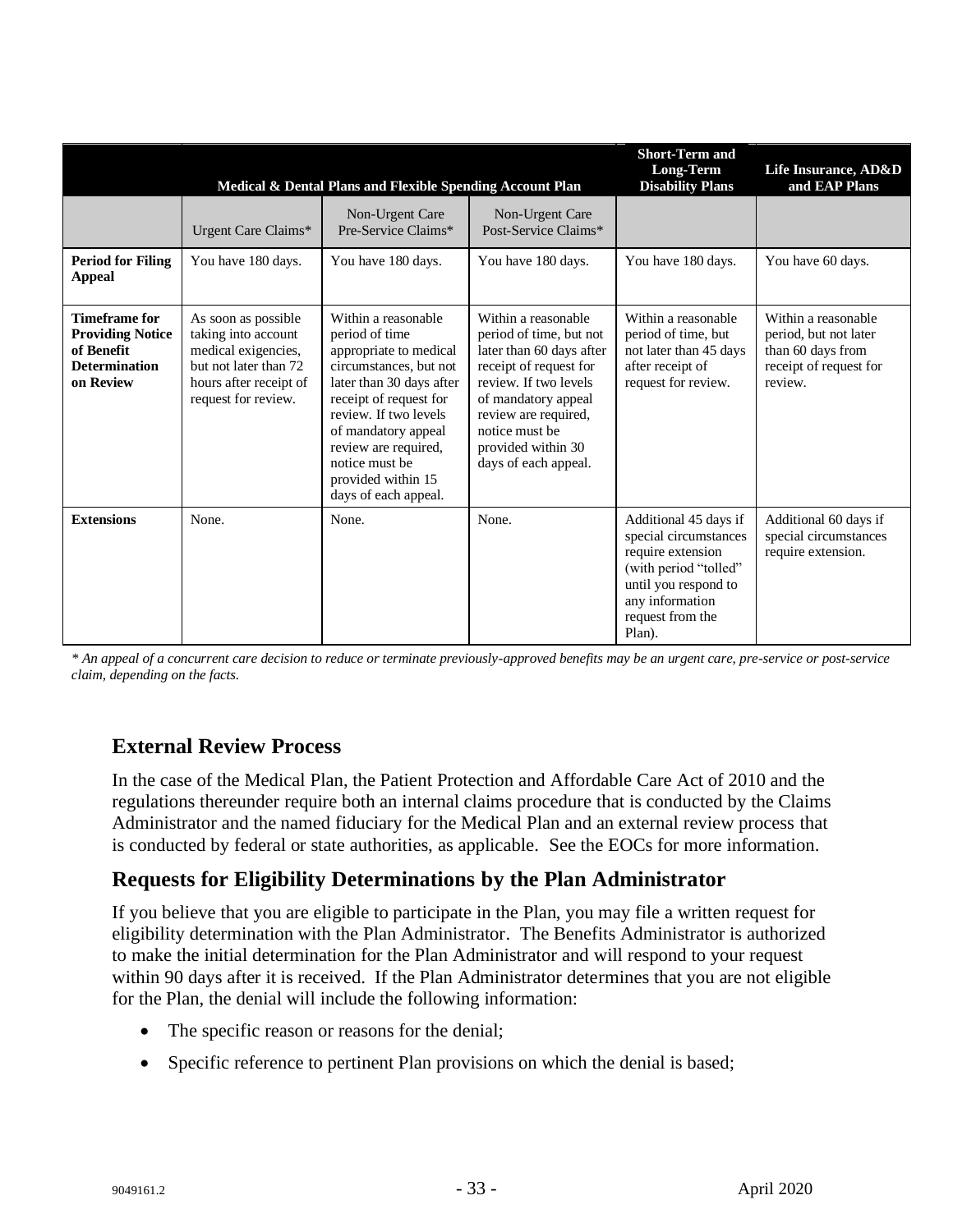- A description of any additional material or information necessary for you to perfect the claim and an explanation of why such material or information is necessary; and
- An explanation of the claim review procedure and the time limits applicable to such procedures, including a statement of your right to bring a civil action under ERISA following an adverse benefit determination on review.

If special circumstances require an extension of time beyond the initial 90-day period, prior to the end of the initial 90-day period the Plan Administrator will give you written notice of the extension, the special circumstances requiring the extension, and the date by which the Plan Administrator expects to render a final decision. In no event will an extension exceed a period of 90 days from the end of the initial 90-day period. If the Plan Administrator does not respond within the initial 90-day period or extended period, you will be deemed to have exhausted the claims and review procedures and you will be entitled to file suit.

If your claim is denied in whole or in part, you or your duly authorized representative may, within 60 days after receiving the denial:

- Make written application to the Plan Administrator for a review of the decision. Such application shall be made on a form specified by the Plan Administrator and submitted with any documentation required by the Plan Administrator;
- Review, upon request and free of charge, all documents, records and other information in the possession of the Plan Administrator which are relevant to the claim; and
- Submit written comments, documents, records and other information relating to the claim.

The following are authorized to act for the Plan Administrator in reviewing the initial decision by the Benefits Administrator: Leader, Health and Well Being; Director, Culture and People Development; and Vice President, Culture and People Development. The Plan Administrator will review all comments, documents, records, and other information you submit, without regard to whether such information was submitted or considered in the initial determination of eligibility. If you do not file an appeal within 60 days after the claim is denied, you will be deemed to have waived any right to appeal the denial of the claim.

The Plan Administrator will respond to your appeal no later than 60 days after you file your appeal. If special circumstances require an extension of time beyond the initial 60- day period, prior to the end of such initial 60-day period the Plan Administrator will provide you written notice of the extension, the special circumstances requiring the extension, and the date by which the Plan Administrator expects to render a final decision. In no event will an extension exceed a period of 60 days from the end of the initial 60-day period.

Any denial will include the specific reason or reasons for the denial, refer to the specific Plan provisions on which the denial is based, state that you are entitled to receive, upon request and free of charge, reasonable access to, and copies of, all documents, records, and other information relevant to the claim, and state that you have the right to bring a civil action under Section 502(a) of ERISA. All decisions are final and binding unless determined to be arbitrary and capricious by a court of competent jurisdiction.

No action shall be brought against the Plan in any court unless the claims and appeals procedures described above have been fully exhausted. A participant, beneficiary or claimant asserting any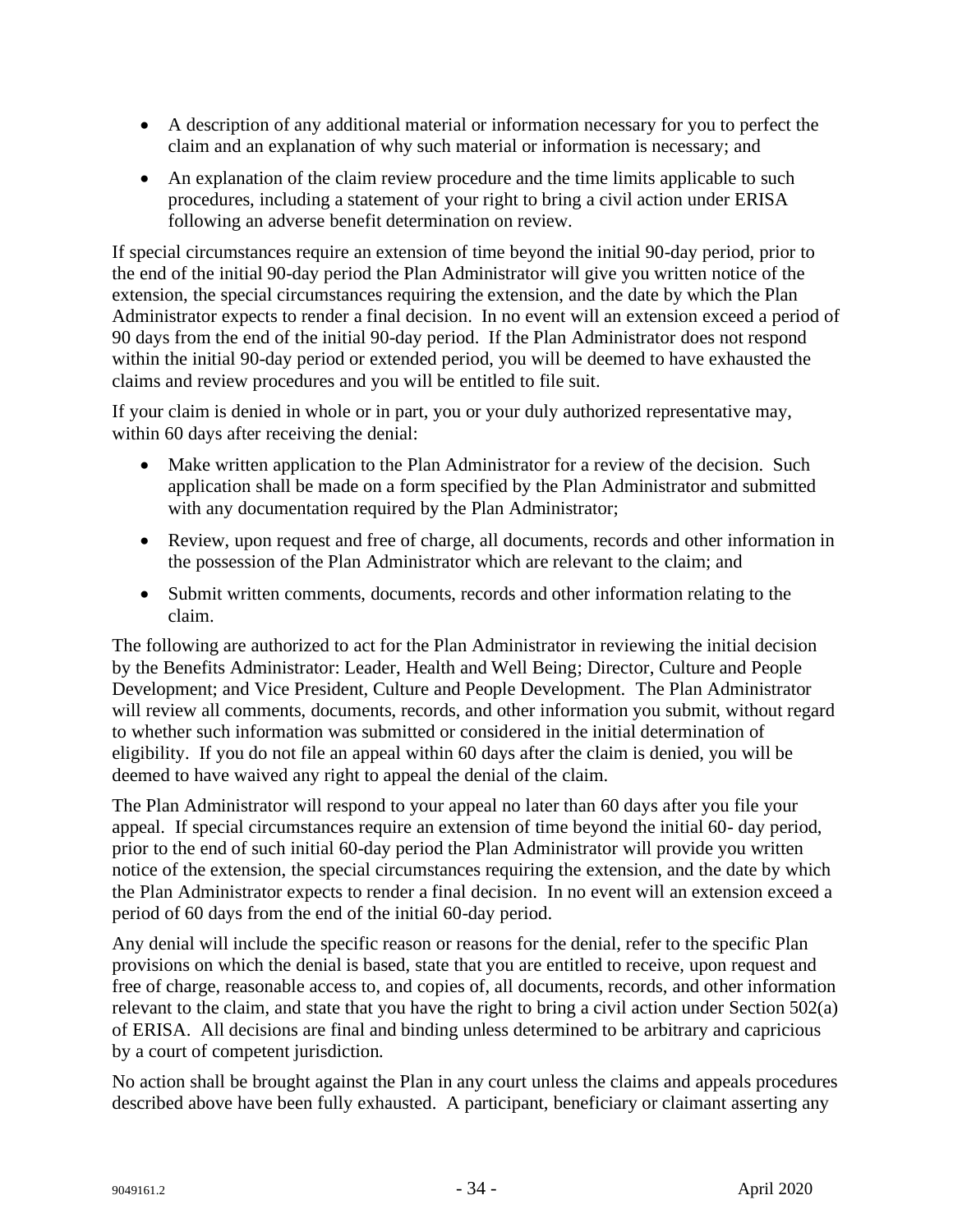action under 29 U.S.C. § 1132, 29 U.S.C. § 1140 or any other provision of the Employee Retirement Income Security Act of 1974, as amended, shall do so, if at all, within one year after the cause of action accrued. A cause of action shall be deemed to have accrued the earliest of when the participant, beneficiary or claimant has exhausted his administrative remedies under the Plan, when the Plan Administrator fails to produce documents in the time or manner required by ERISA in response to the participant's, beneficiary's or claimant's written request, when the claimant first was advised that he was an independent contractor or when the participant, beneficiary or claimant first knew or should have known of the action allegedly violating 29 U.S.C. § 1140. Failure to bring an action in court within this time frame shall preclude a participant, beneficiary or claimant from bringing any action in court.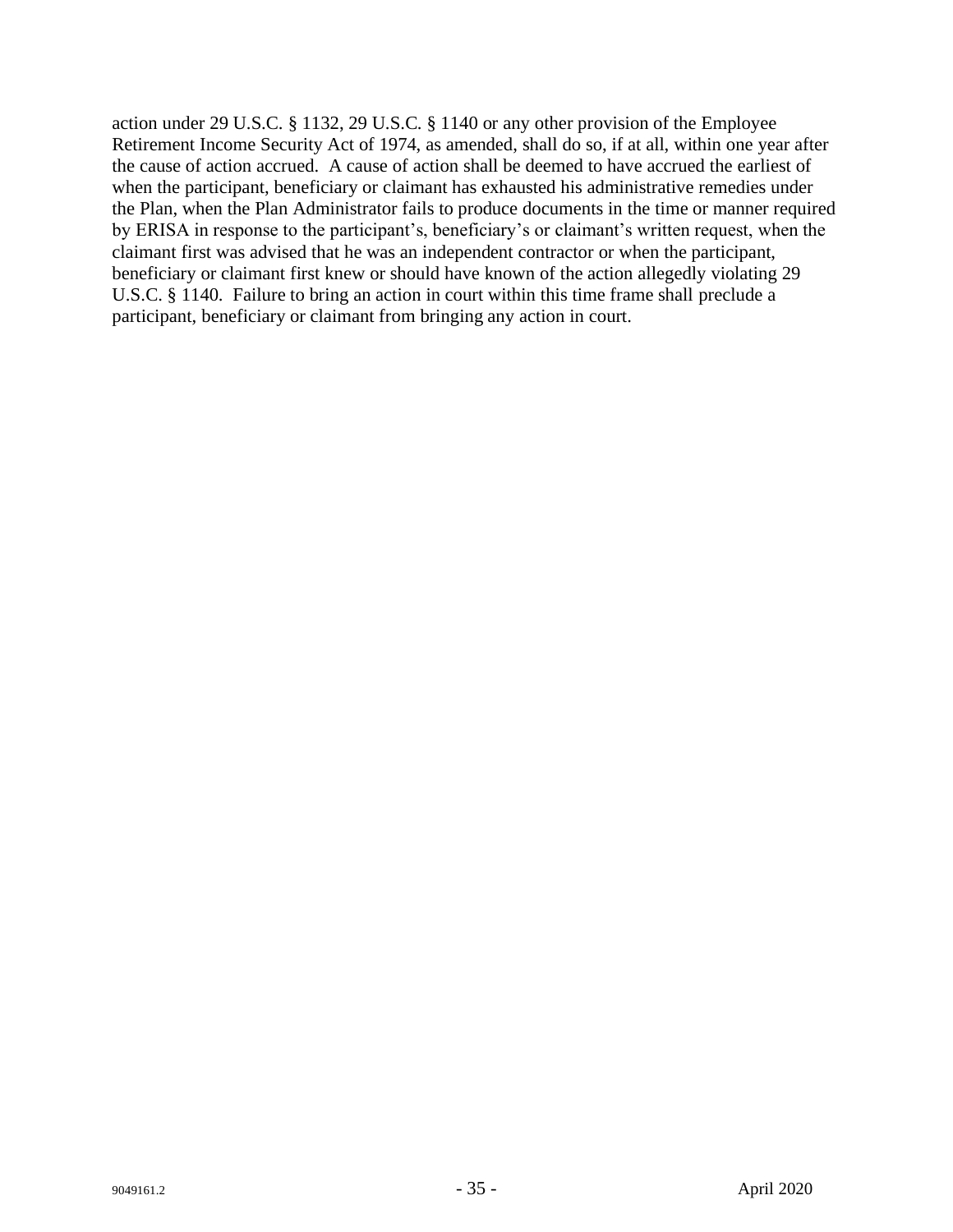# <span id="page-38-0"></span>**Right of Recovery**

If a covered person sustains a sickness or injury for which benefits are payable under the terms of the Plan, and a third party is or may be liable with respect to such injury or sickness (the "Third Party"), the Plan shall have the right of recovery (the "Right of Recovery"). The Plan shall have the Right of Recovery with respect to any recovery, right of recovery, claim, cause of action or other rights that any or all Interested Parties may have against a Third Party.

The term Third Party means any entity or person, including but not limited to, an insurance company (e.g., the covered person's own insurance company, in the case of uninsured or underinsured motorist coverage or no-fault automobile insurance). The term Interested Party means any person or entity who has or may have a right of recovery, claim, cause of action or other right arising out of or related to the sickness or injury (or any loss related thereto) sustained by the covered person; such term shall include, but not be limited to, the covered person's estate (or personal representative of the estate), guardian or other representative.

The Right of Recovery includes:

- the right to recover from any Interested Party all amounts the Interested Party may recover or receive from any Third Party with respect to the sickness or injury for which benefits are payable under the terms of the Plan;
- the right to reduce the amount of covered Plan benefits payable with respect to the sickness or injury, by any amount or amounts recovered by an Interested Party from a Third Party with respect to or as a result of the same sickness or injury; and
- the right of subrogation to stand in the shoes of an Interested Party and assert any right of recovery, claim or cause of action that the Interested Party may have against a Third Party arising from or related to the sickness or injury for which benefits are payable under the terms of the Plan; the Plan's right of subrogation includes the right to control absolutely the prosecution of the subrogated right of recovery, claim or cause of action, including, but not limited to, the selection of counsel.

The Plan's Right of Recovery shall be determined as follows:

- An Interested Party who receives a recovery from a Third Party shall hold the funds received in a constructive trust for the Plan and serve as a constructive trustee over the funds. The funds shall belong to the Plan and be Plan assets. Failure to hold such funds in trust will be deemed a breach of fiduciary duty to the Plan by the Interested Party. No disbursement of such funds shall be made until the Plan's Right of Recovery is fully satisfied.
- **•** The Plan shall have a first priority lien on any full or partial recovery by an Interested Party from a Third Party. The Plan's Right of Recovery shall apply regardless of whether or not the Interested Party is made whole from the recovery against such Third Party. Any recovery amount that the Plan is entitled to shall not be reduced or prorated by or on account of the Interested Party's attorney's fees and costs. An equitable lien shall also attach to any recovery obtained by any party as a result of the Interested Party's rights resulting from the sickness or injury.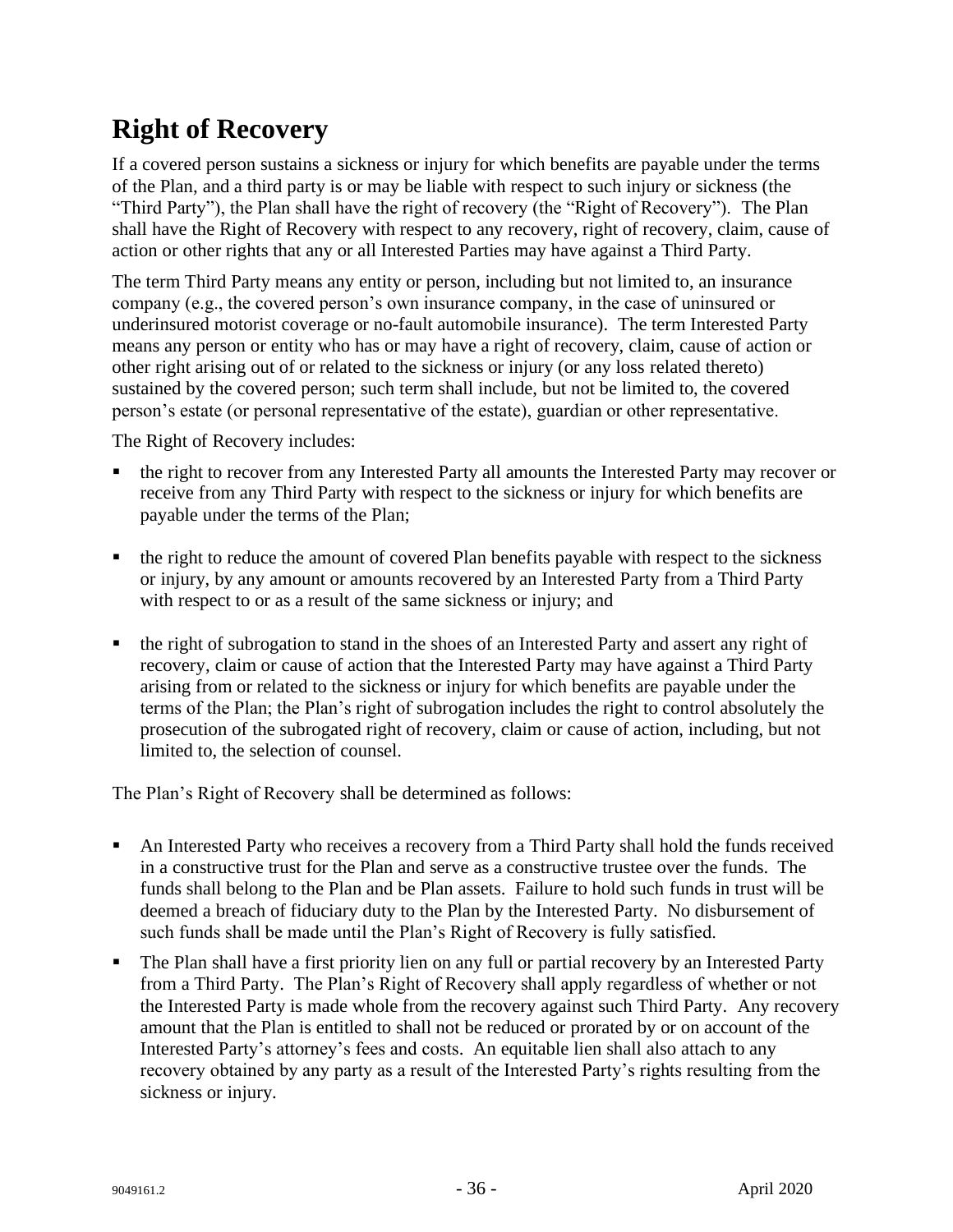- Any full or partial recovery by an Interested Party against a Third Party shall be deemed to be recovery for Plan benefits with respect to the sickness or injury for which the Third Party is or may be liable, regardless of whether or not the judgment, award, formal or informal settlement, contract or any other payment of any kind itemizes or identifies an amount awarded for Plan benefits or is specifically limited to certain kinds of damages or payments; an Interested Party may not avoid or circumvent the Plan's Right of Recovery because of the way in which the recovery from a Third Party is characterized. By way of example, the Plan shall have a Right of Recovery even if an Interested Party's recovery from a Third Party is described as a recovery for pain and suffering, loss of consortium, emotional distress, punitive damages, damages for vexatious refusal to pay, attorneys' fees or medical expenses.
- The Plan Administrator, in its sole and absolute discretion, may agree to treat a lesser percentage of an Interested Party's recovery from a Third Party as attributable to Plan benefits. The amount so determined shall be binding on the Plan and the Interested Party as the amount of Plan benefits to which the Plan has the Right of Recovery.

The Plan Administrator, in its sole and absolute discretion, may agree to waive the Plan's Right of Recovery. The Plan's waiver of its Right of Recovery with respect to one claim shall not constitute a waiver of its Right of Recovery with respect to another claim; and the Plan's waiver of its Right of Recovery with respect to one Interested Party shall not constitute a waiver of its Right of Recovery with respect to another Interested Party.

If the Plan has a Right of Recovery, the Plan shall not be obligated to pay any Plan benefits with respect to the covered person's sickness or injury until all of the following conditions are fulfilled to the complete satisfaction of the Plan Administrator in its sole and absolute discretion.

- **If the Plan Administrator desires to assert the Plan's right of subrogation, all Interested** Parties (or someone legally qualified and authorized to act for an Interested Party) must sign all documents required by the Plan Administrator to assert such right.
- If the Plan Administrator, in its sole and absolute discretion, decides not to assert the Plan's right of subrogation, all Interested Parties (or someone legally qualified and authorized to act for an Interested Party) shall agree in writing to the following conditions:
	- (i) The Interested Party shall agree to include Plan benefits in any claim or cause of action the Interested Party makes against a Third Party for the sickness or injury (or any loss related thereto);
	- (ii) The Interested Party shall agree that the Plan has an absolute Right of Recovery and a first priority lien upon any recovery made by the Interested Party related to the sickness or injury for which Plan benefits have or will be paid; and
	- (iii) The Interested Party shall agree not to settle a claim against a Third Party without prior written consent of the Plan Administrator.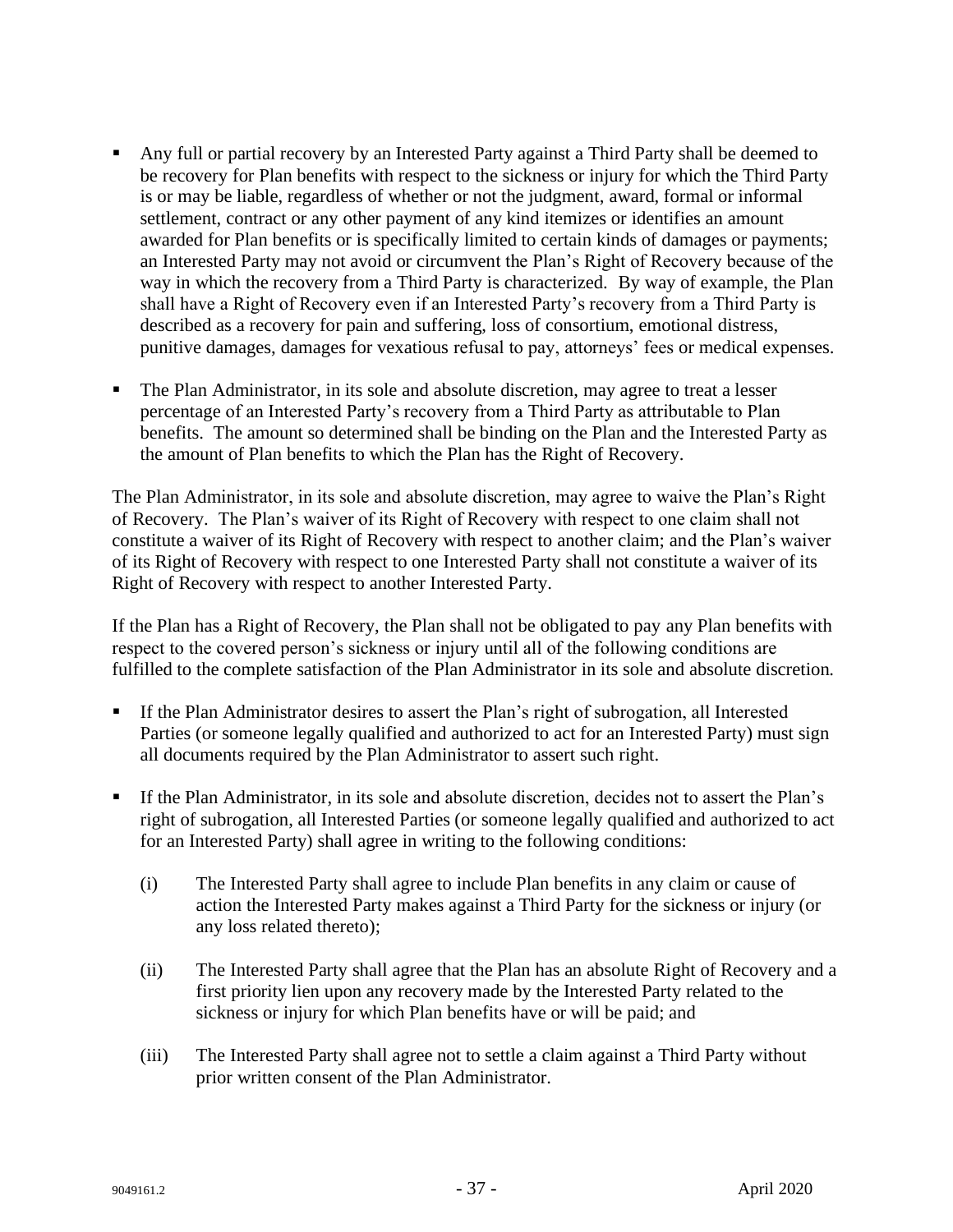All Interested Parties (or someone legally qualified and authorized to act for an Interested Party) shall agree in writing to cooperate fully with the Plan in asserting and protecting its Right of Recovery, supply the Plan Administrator with any and all information necessary to assert and protect such Right of Recovery, and execute and deliver any and all instruments and papers in their original form.

The Plan Administrator, in its sole and absolute discretion, may suspend payment of Plan benefits if any Interested Party has not executed or is not in compliance with the terms of any required written agreement. Payment of benefits pursuant to the Plan before any required written agreement is obtained, or while an Interested Party is not in compliance with the terms of such a written agreement, shall not constitute a waiver by the Plan of its Right of Recovery. Violation of any required written agreement shall be a violation of the terms of the Plan document.

An Interested Party shall notify the Plan Administrator, in writing, whenever a sickness or injury arises that provides or may provide the Plan a Right of Recovery. The Plan shall be entitled to recover its attorney's fees and costs from an Interested Party if the Plan takes legal action against the Interested Party to enforce its reimbursement rights.

# <span id="page-40-0"></span>**Recovery of Overpayment**

Whenever payments have been made exceeding the amount necessary to satisfy the provisions of the Plan, the Plan has the right to recover overpayments from any individual (including you, an insurance company or any other organization receiving excess payments). The Plan may also withhold payment, if necessary, on future benefits until the overpayment is recovered. In addition, whenever payments have been made based on fraudulent information provided by you, the Plan will exercise the right to withhold payment on future benefits until the overpayment is recovered.

## <span id="page-40-1"></span>**Non-assignment of Benefits**

Plan participants cannot assign, pledge, borrow against or otherwise promise any benefit payable under the Plan before receipt of that benefit. Subject to the written direction of a Plan participant, all or a portion of benefits provided by the Plan may, at the option of the Plan, and unless a participant requests otherwise in writing, be paid directly to the person rendering such service. Any payment made by the Plan in good faith pursuant to this provision shall fully discharge the Plan and the Employer to the extent of such payment.

# <span id="page-40-2"></span>**Misstatement of Fact**

In the event of a misstatement of any fact affecting your coverage under this Plan, the true facts will be used to determine the coverage in force.

# <span id="page-40-3"></span>**Administrative Information**

Below is key information you need to know about your benefit plans:

| <b>Plan Name</b> | Barry-Wehmiller Companies, Inc. |
|------------------|---------------------------------|
|                  | Welfare Benefit Plan            |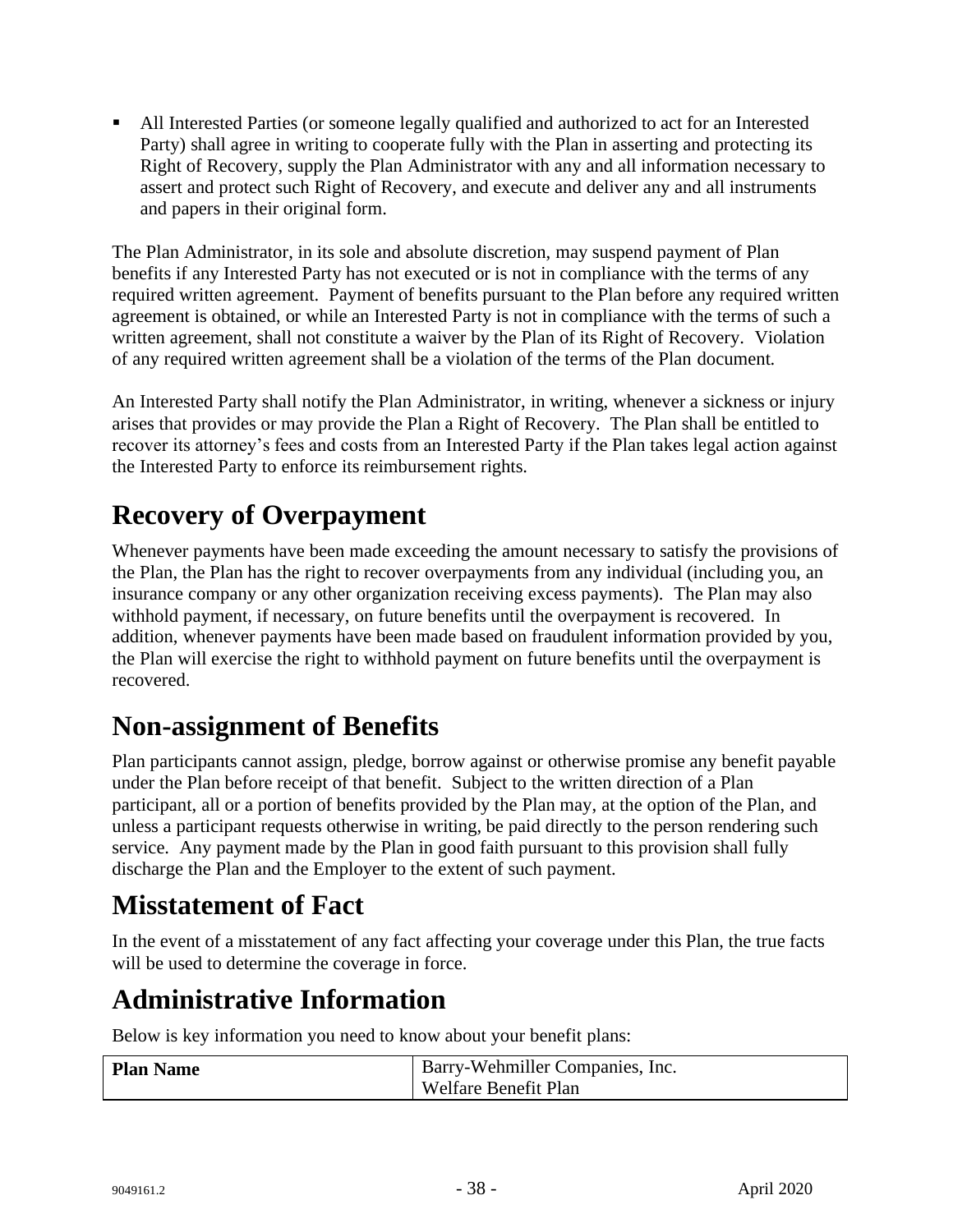| <b>Plan Number</b>                        | 501                                                            |
|-------------------------------------------|----------------------------------------------------------------|
|                                           |                                                                |
| <b>Plan Sponsor</b>                       | Barry-Wehmiller Companies, Inc.                                |
|                                           | 8020 Forsyth Blvd.                                             |
|                                           | St. Louis, MO 63105                                            |
|                                           | $(314) 862 - 8000$                                             |
| <b>Employer Identification Number</b>     | 43-0172560                                                     |
|                                           |                                                                |
| <b>Plan Administrator</b>                 | Barry-Wehmiller Companies, Inc.                                |
|                                           | 8020 Forsyth Blvd.                                             |
|                                           | St. Louis, MO 63105                                            |
|                                           | $(314) 862 - 8000$                                             |
|                                           | Except for requests for eligibility determinations, the        |
|                                           | Plan Administrator for the insured benefits is the             |
|                                           | Claims Administrator listed below for each such                |
|                                           | benefit.                                                       |
| <b>Agent for Service of Legal Process</b> | Plan Administrator                                             |
| <b>Plan Year</b>                          | January 1 through December 31                                  |
| <b>Plan Type and Funding</b>              | Welfare benefit plan providing the following types of          |
|                                           | benefits:                                                      |
|                                           | Medical-Self-Insured & Insurance                               |
|                                           | Dental-Self-Insured & Insurance<br>п                           |
|                                           | Vision-Insurance<br>$\blacksquare$                             |
|                                           | Short-Term Disability ("STD")- Self-Funded<br>п<br>п           |
|                                           | Long-Term Disability ("LTD")- Insurance<br>Life Insurance<br>٠ |
|                                           | Accidental Death and Dismemberment ("AD&D")                    |
|                                           | Insurance                                                      |
|                                           | Health Care Flexible Spending Accounts and<br>п                |
|                                           | Dependent Care Flexible Spending Accounts                      |
|                                           | Employee Assistance Plan ("EAP") Insurance<br>п                |
|                                           | <b>Business Travel Accident-Insurance</b><br>п                 |
|                                           | Medical (Puerto Rico)-Insurance<br>п                           |
|                                           | Medical, Dental, Life and Disability for Expatriates<br>п      |
|                                           | and Foreign Employees-Insurance                                |
|                                           | Right Choice Wellness Center - Self-Insured<br>п               |
|                                           | Be Well Center - Self-Insured<br>п<br>п                        |
|                                           | <b>Best Doctors - Self-Insured</b>                             |
| <b>Source of Contributions</b>            | The Employer and employees will share the cost of              |
|                                           | coverage, and current employees will pay their share of        |
|                                           | that cost on a pre-tax basis under a cafeteria plan.           |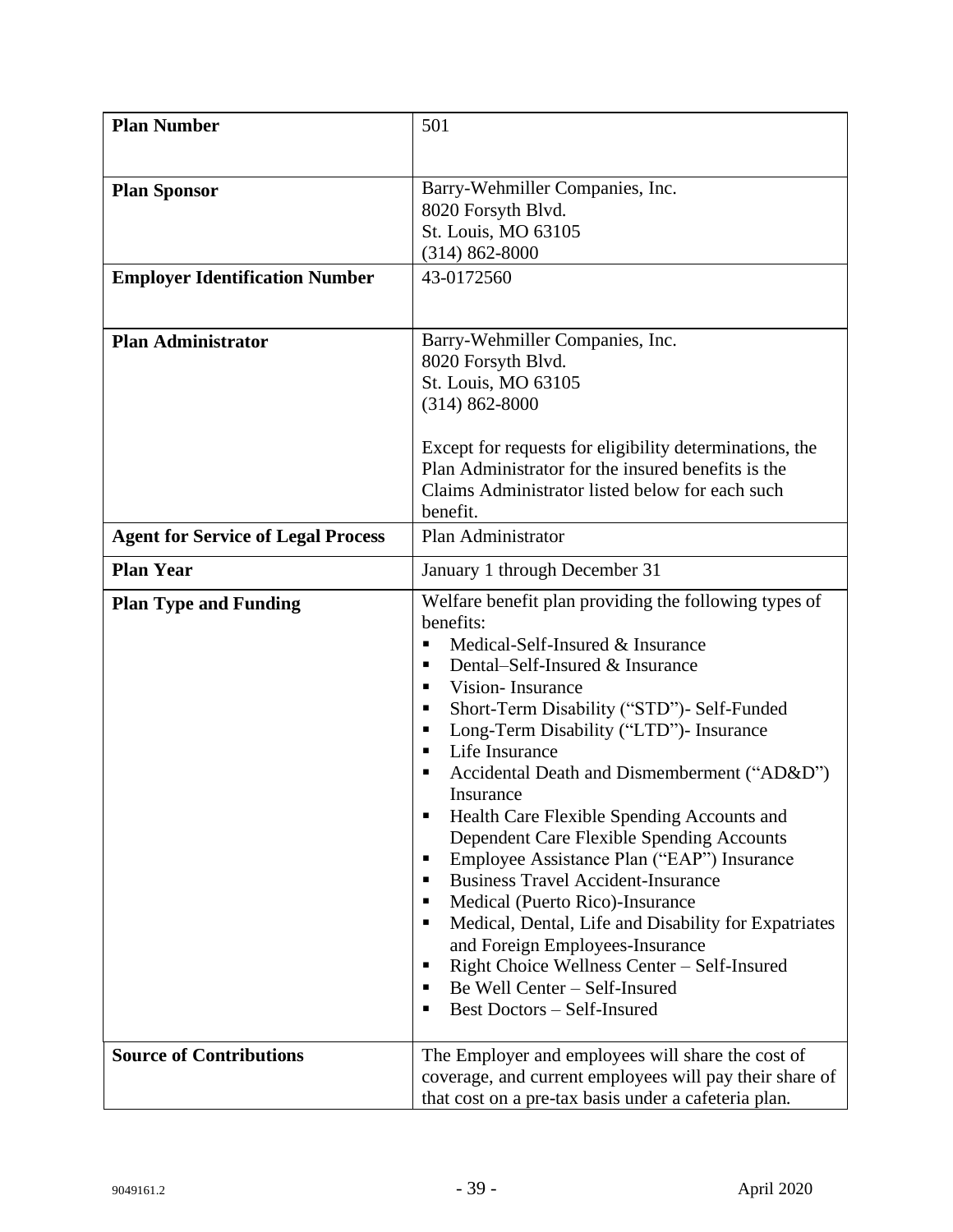|                              | Employees who participate in a Medical Plan option<br>with a Health Savings Account ("HSA") may make<br>contributions to the HSA in addition to any<br>contributions made by the Employer. Employees who<br>elect FSAs are responsible for the full cost of such |
|------------------------------|------------------------------------------------------------------------------------------------------------------------------------------------------------------------------------------------------------------------------------------------------------------|
|                              | coverage. The Employer makes no contributions to<br>FSA <sub>s</sub> .                                                                                                                                                                                           |
|                              | The Employer reserves the right to require or increase<br>employee contributions at any time and for any reason.                                                                                                                                                 |
| <b>Claims Administrators</b> | <b>Medical Plan (Self-Funded)</b>                                                                                                                                                                                                                                |
|                              | UMR/Quantum Health, Inc.                                                                                                                                                                                                                                         |
|                              | 7450 Huntington Park Drive                                                                                                                                                                                                                                       |
|                              | Columbus, OH 43235                                                                                                                                                                                                                                               |
|                              | https://www.mybwbenefits.com                                                                                                                                                                                                                                     |
|                              | Wellmark, Inc.                                                                                                                                                                                                                                                   |
|                              | 1331 Grand Avenue                                                                                                                                                                                                                                                |
|                              | Des Moines, IA 50309                                                                                                                                                                                                                                             |
|                              | Customer Service: (800) 524-9242                                                                                                                                                                                                                                 |
|                              | <b>Medical Plan (Insurance)</b>                                                                                                                                                                                                                                  |
|                              | Blue Cross Blue Shield of Arizona                                                                                                                                                                                                                                |
|                              | P.O. Box 2924                                                                                                                                                                                                                                                    |
|                              | Phoenix, AZ 85062-2924                                                                                                                                                                                                                                           |
|                              | Customer Service: (800) 232-2345                                                                                                                                                                                                                                 |
|                              | <b>Retiree Medical (Medicare Advantage)</b>                                                                                                                                                                                                                      |
|                              | HealthPartners                                                                                                                                                                                                                                                   |
|                              | P.O. Box 1309                                                                                                                                                                                                                                                    |
|                              | Minneapolis, MN 55440-1309                                                                                                                                                                                                                                       |
|                              | Customer Service: (800) 883-2177                                                                                                                                                                                                                                 |
|                              | www.healthpartners.com                                                                                                                                                                                                                                           |
|                              | Dental Plan - Delta Dental PPO Option                                                                                                                                                                                                                            |
|                              | Delta Dental of Missouri                                                                                                                                                                                                                                         |
|                              | <b>Appeals Committee</b>                                                                                                                                                                                                                                         |
|                              | 12399 Gravois Road                                                                                                                                                                                                                                               |
|                              | St. Louis, MO 63127-1702                                                                                                                                                                                                                                         |
|                              | Customer Service: (800) 335-8266                                                                                                                                                                                                                                 |
|                              | Dental Plan - CIGNA DHMO Option                                                                                                                                                                                                                                  |
|                              | <b>CIGNA Dental Health</b>                                                                                                                                                                                                                                       |
|                              | <b>Central Region</b>                                                                                                                                                                                                                                            |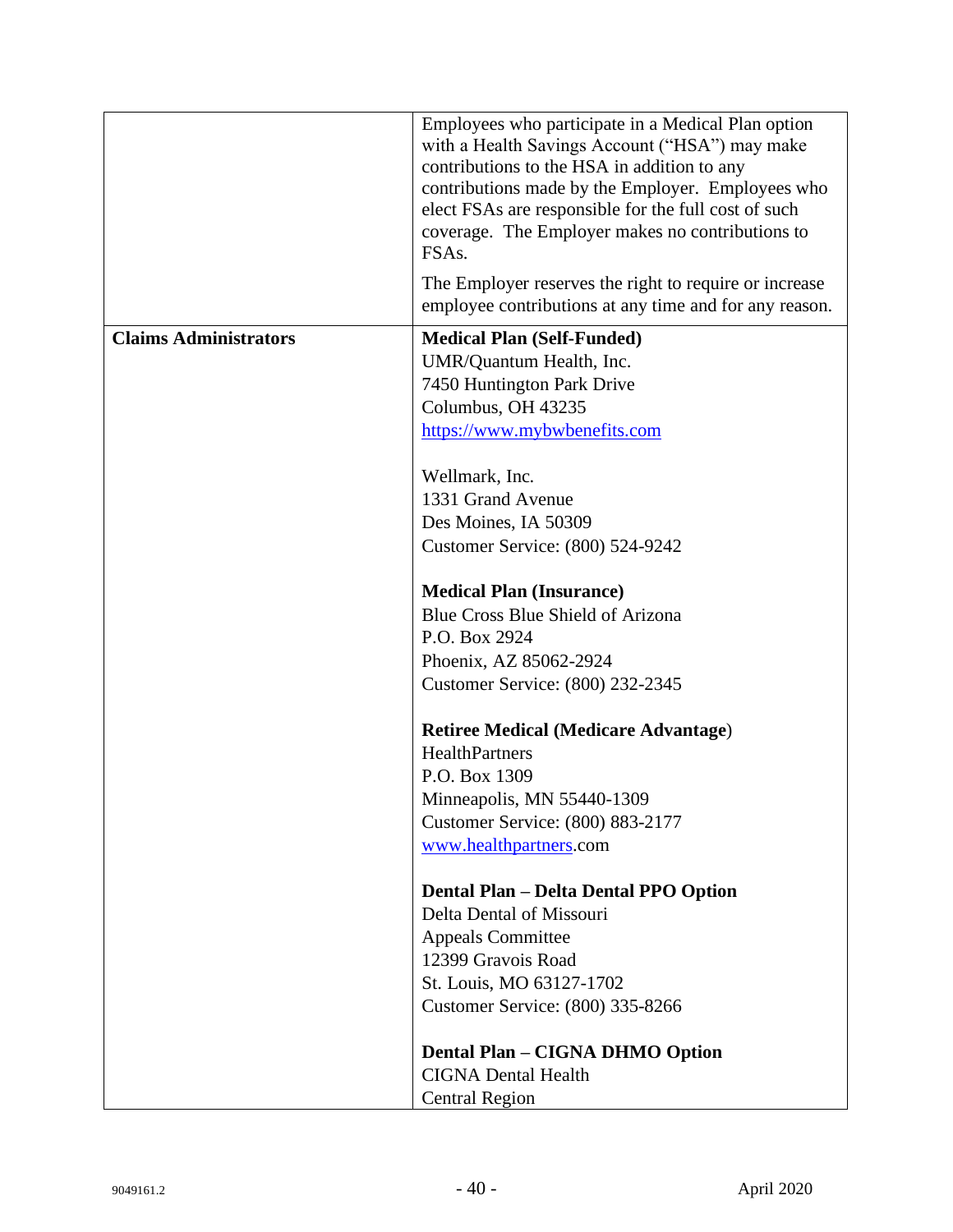| 6600 Campus Circle Drive East              |
|--------------------------------------------|
| <b>Irving, TX 75063</b>                    |
| Customer Service: (800) 244-6224           |
|                                            |
| <b>Vision Plan Insurance</b>               |
| <b>EyeMed Vision Care</b>                  |
| P.O. Box 8504                              |
| Mason, OH 45040-7111                       |
| Call Center: (866) 723-0514                |
|                                            |
| <b>Short-Term Disability (Self-Funded)</b> |
| Lincoln Life Assurance Company of Boston   |
| <b>Attn: Group Disability Claims</b>       |
| P.O. Box 7206                              |
| London, KY 40742                           |
| Phone: (800) 210-0268                      |
| Fax: (603) 334-0401                        |
| www.MyLincolnPortal.com                    |
|                                            |
| <b>Long-Term Disability Insurance</b>      |
| Lincoln Life Assurance Company of Boston   |
| <b>Attn: Group Disability Claims</b>       |
| P.O. Box 7206                              |
| London, KY 40742                           |
| Phone: (800) 210-0268                      |
| Fax: (603) 334-0401                        |
| www.MyLincolnPortal.com                    |
|                                            |
| Life & AD&D Insurance                      |
| Lincoln Life Assurance Company of Boston   |
| Attn: Group Life Claims                    |
| P.O. Box 7212                              |
| London, KY 40742-7212                      |
| Phone: 1-888-787-2129                      |
| Fax #: 1-603-427-1888                      |
| www.MyLincolnPortal.com                    |
|                                            |
| <b>Flexible Spending Accounts</b>          |
| Taben Flex - Navia                         |
| P.O. Box 7330                              |
| Overland Park, KS 66210                    |
| $(855) 576-9816$                           |
| https://www.taben.com                      |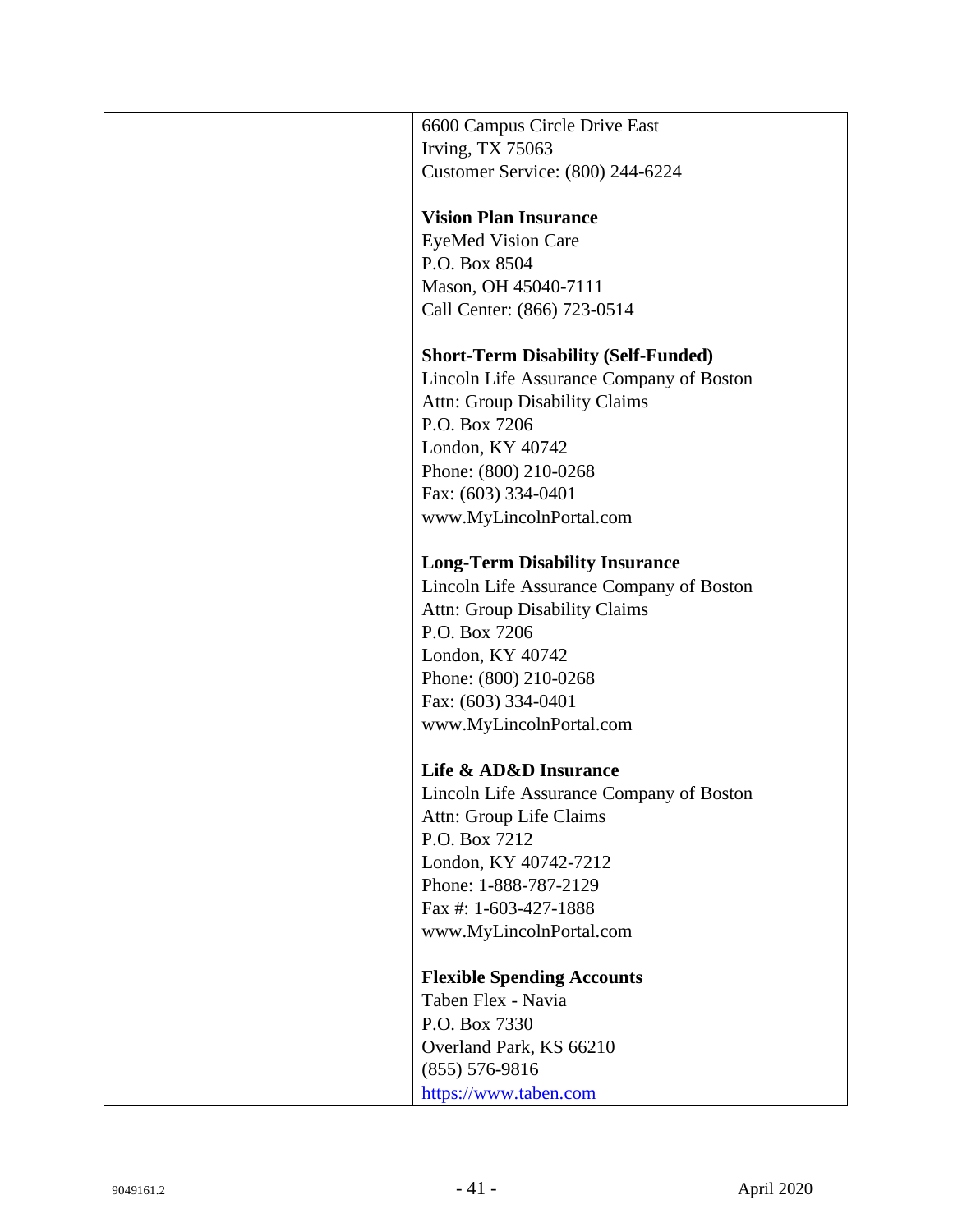|                            | <b>Business Travel Accident</b>                   |
|----------------------------|---------------------------------------------------|
|                            | AIG/Chartis                                       |
|                            | $(877)$ 244-6871                                  |
|                            | Outside U.S.: +1-715-346-0859                     |
|                            | Website: aigbenefits.com/travelassist             |
|                            | Email: travelassist@aigbenefits.com               |
|                            |                                                   |
|                            | <b>Medical (Puerto Rico)</b>                      |
|                            | <b>MCS</b> Life Insurance Company                 |
|                            | 1-888-758-1616                                    |
|                            | www.mcs.com.pr                                    |
|                            |                                                   |
|                            | Medical, Dental, Life and LTD for Expatriates and |
|                            | <b>Foreign Employees</b>                          |
|                            | <b>CIGNA Global Health Benefits</b>               |
|                            | Customer Service: (800) 441-2668 or collect       |
|                            | $(302)$ 797-3100                                  |
|                            | Fax: (302) 797-3150                               |
|                            | Website: www.CignaEnvoy.com                       |
| <b>COBRA Administrator</b> | Taben Group                                       |
|                            | P.O. Box 7330                                     |
|                            | Overland Park, KS 66210                           |
|                            | $(855) 576-9816$                                  |
|                            | https://www.taben.com                             |

### <span id="page-44-0"></span>**Plan Document**

This document is intended merely as a summary of the official Plan document(s). In the event of any disagreement between this summary and the official Plan document(s), as they may be amended from time to time, the provisions of the Plan document(s) will govern.

### <span id="page-44-1"></span>**Plan Amendment and Termination**

The Employer reserves the right to amend or terminate the Plan, in whole or in part, for any purpose and at any time. For example, the Employer reserves the right to amend or terminate benefits, covered expenses, benefit copays lifetime maximums, and reserves the right to amend the Plan to require or increase employee contributions. The Employer also reserves the right to amend the Plan to implement any cost control measures that it may deem advisable. Any amendment, termination or other action by the Employer will be done in accordance with the Employer's normal operating procedures.

### <span id="page-44-2"></span>**Plan Administration**

The Sponsor is responsible for the general administration of the Plan, and will be the fiduciary to the extent not otherwise specified in this SPD, the Plan document or in an EOC.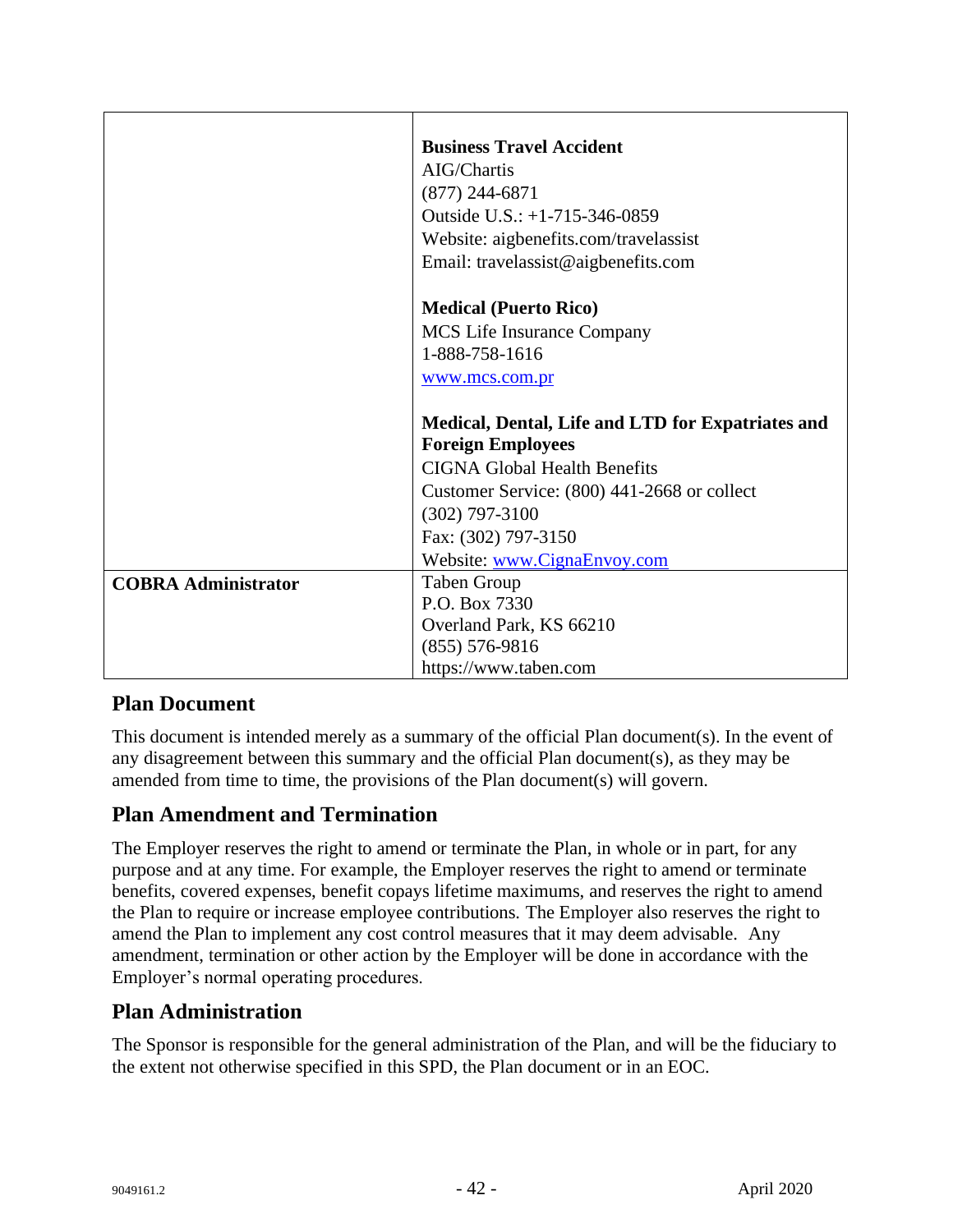The Sponsor may designate other organizations or persons to carry out specific fiduciary responsibilities for the Sponsor in administering the Plan including, but not limited to, the following:

- Pursuant to an administrative services or claims administration agreement, if any, the responsibility for administering and managing the Plan, including the processing and payment of claims under the Plan and the related recordkeeping,
- The responsibility to prepare, report, file and disclose any forms, documents and other information required to be reported and filed by law with any governmental agency, or to be prepared and disclosed to employees or other persons entitled to benefits under the Plan, and
- The responsibility to act as Claims Administrator and to review claims and claim denials under the Plan to the extent an insurer or administrator is not empowered with such responsibility.

The Plan Administrator will administer the Plan on a reasonable and nondiscriminatory basis and shall apply uniform rules to all persons similarly situated.

The Plan Administrator shall perform its duties as the Plan Administrator in its sole discretion, and shall determine what is appropriate in light of the reason and purpose for which the Plan is established and maintained. In particular, the interpretation of all Plan provisions, and the determination of whether a Participant or Beneficiary is entitled to any benefit pursuant to the terms of the Plan, shall be exercised by the Plan Administrator in its sole discretion. Any construction of the terms of the Plan for which there is a rational basis that is adopted by the Plan Administrator shall be final and legally binding on all parties.

Any interpretation of the Plan or other action of the Plan Administrator made in good faith in its sole discretion shall be subject to review only if such an interpretation or other action is without a rational basis. Any review of a final decision or action of the Plan Administrator shall be based only on such evidence presented to or considered by the Plan Administrator at the time it made the decision that is the subject of the review. Any employer that adopts and maintains the Plan, and any employee who performs services for an employer that are or may be compensated for in part by benefits payable pursuant to the Plan, hereby consents to actions of the Plan Administrator made in its sole discretion and agrees to this narrow standard of review.

### <span id="page-45-0"></span>**Power and Authority of the Insurance Company**

As described above, some Plan benefit options under a component plan are fully insured. Benefits may be provided under a group insurance contract entered into between the Sponsor and an insurance company. With respect to fully insured benefits, claims for benefits are sent to the insurance company. The insurance company is the fiduciary with respect to these claims and responsible for paying claims, not the Sponsor.

The insurance company is responsible for:

- Determining eligibility for and the amount of any benefits payable under the Plan.
- Prescribing claims procedures to be followed and the claim forms to be used by employees and beneficiaries pursuant to the Plan.

The insurance company also has the authority to require employees and beneficiaries to furnish it with such information as it determines is necessary for the proper administration of the Plan.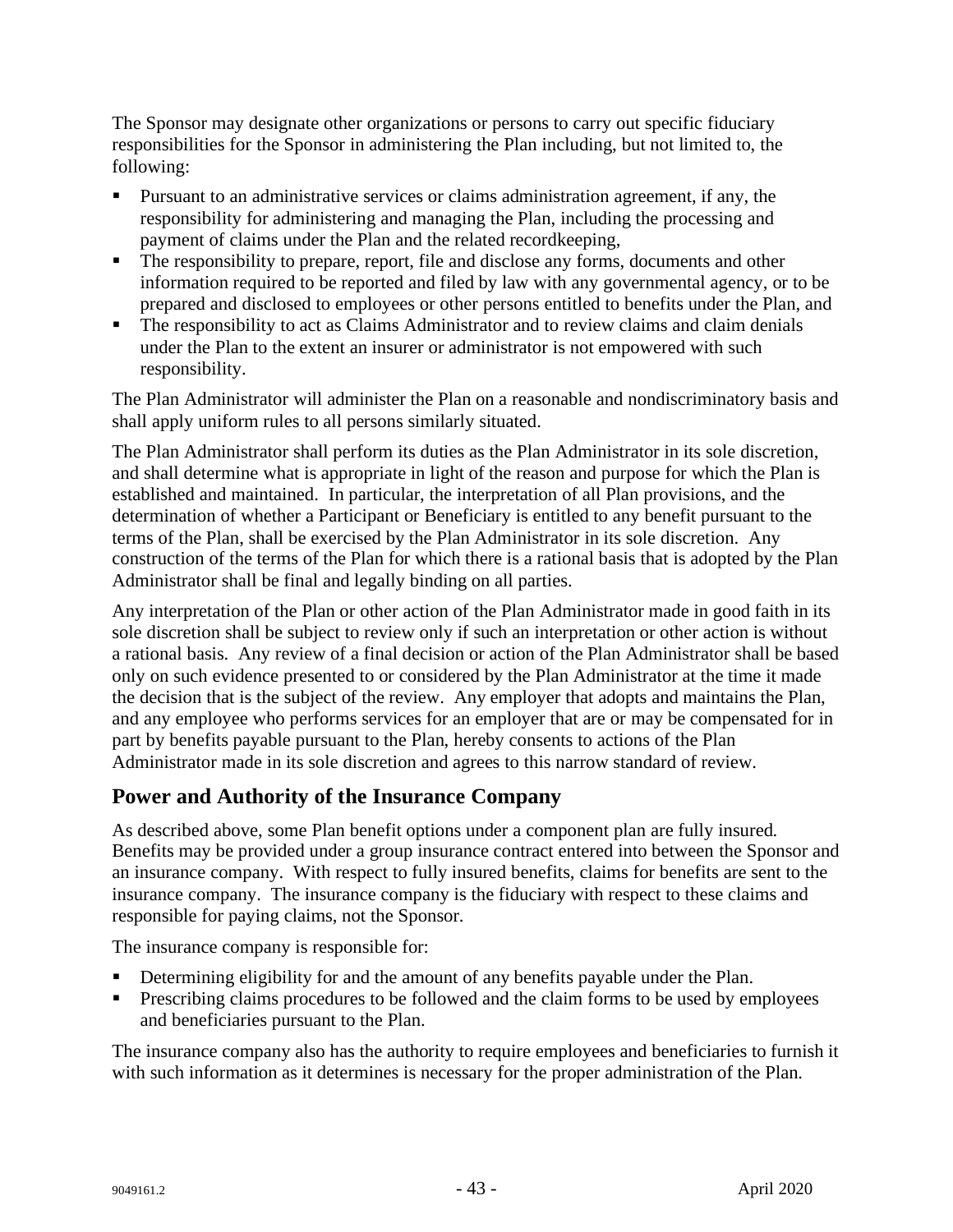## <span id="page-46-0"></span>**Questions**

If you have general questions regarding the Plan, please contact the Plan Administrator. However, if you have questions concerning eligibility for and/or the amount of benefits payable under the Plan, please refer to your EOCs or contact the applicable Claims Administrator. If you have an ID card for a Plan, you may also use the contact information on the back of that card.

# <span id="page-46-1"></span>**Statement of ERISA Rights**

As a participant in the Plan, you are entitled to certain rights and protections under the Employee Retirement Income Security Act of 1974 ("ERISA"). ERISA provides that you, and all other participants, shall be entitled to:

### <span id="page-46-2"></span>**Receive Information about Your Plan and Benefits**

You can:

- Review at the Plan Administrator's office and at other specified locations, such as worksites, all documents governing the Plan, insurance contracts, EOCs and a copy of the latest annual report (Form 5500 Series), if any, filed by the Plan with the U.S. Department of Labor and available at the Public Disclosure Room of the Employee Benefits Security Administration.
- Obtain, on written request to the Plan Administrator, copies of documents governing the operation of the Plan, including EOCs and collective bargaining agreements, and copies of the latest annual report (Form 5500 Series) and updated summary plan description. The Plan Administrator may make a reasonable charge for the copies.
- Receive a summary of the Plan's annual financial report, if any is required to be prepared under ERISA. The Plan Administrator is required by law to furnish each participant with a copy of any required summary annual report (SAR).

## <span id="page-46-3"></span>**Continue Group Health Plan Coverage**

You may continue health care coverage for yourself, spouse and/or dependent child(ren) if there is a loss of coverage under the Plan because of a qualifying event. You or your dependents may have to pay for such coverage. Review this summary plan description and the documents governing the Plan for the rules governing your COBRA continuation coverage rights.

You may be eligible for a reduction or elimination of exclusionary periods of coverage for preexisting conditions under your group health plan if you have creditable coverage from another plan. If you request one before losing coverage, or up to 24 months after losing coverage, the Plan should provide you with a certificate of creditable coverage, free of charge when:

- You lose coverage under the Plan,
- You become entitled to elect COBRA continuation coverage, or
- Your COBRA continuation coverage ceases.

Without evidence of creditable coverage, you may be subject to a pre-existing condition exclusion for 12 months (18 months for late enrollees) after you enroll in a plan that imposes a pre-existing condition exclusion.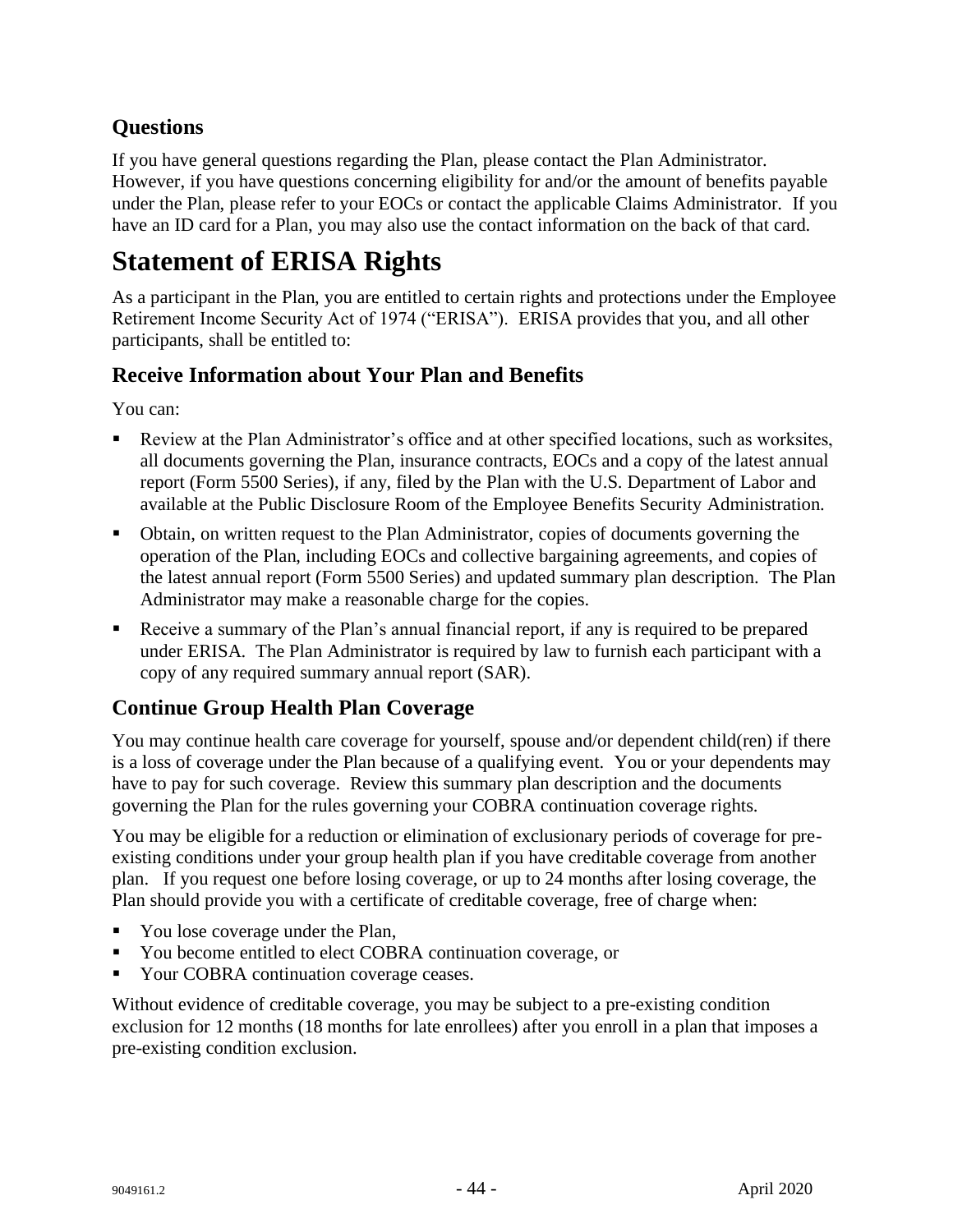## <span id="page-47-0"></span>**Prudent Actions by Plan Fiduciaries**

In addition to creating rights for Plan participants, ERISA imposes duties on the people who are responsible for the operation of the employee benefit plan. The people who operate your Plan, called "fiduciaries" of the Plan, have a duty to do so prudently and in the interest of you and other Plan participants and beneficiaries. No one, including your employer or any other person, may fire you or otherwise discriminate against you in any way to prevent you from obtaining a Plan benefit or exercising your rights under ERISA.

### <span id="page-47-1"></span>**Enforce Your Rights**

If your claim for a welfare benefit is denied or ignored, in whole or in part, you have a right to know why this was done, to obtain copies of documents relating to the decision without charge, and to appeal any denial, all within certain time schedules. Under ERISA, there are steps you can take to enforce the above rights. For instance, if you request a copy of Plan documents or the latest annual report (if any) from the Plan and do not receive them within 30 days, you may file suit in a federal court. In such a case, the court may require the Plan Administrator to provide the materials and pay you up to \$110 a day until you receive the materials, unless the materials were not sent because of reasons beyond the control of the administrator. If you have a claim for benefits which is denied or ignored, in whole or in part, you may file suit in a state or federal court. In addition, if you disagree with the Plan's decision or lack thereof concerning the qualified status of a medical child support order, you may file suit in federal court.

If it should happen that Plan fiduciaries misuse the Plan's money, or if you are discriminated against for asserting your rights, you may seek assistance from the U.S. Department of Labor, or you may file suit in a federal court. The court will decide who should pay court costs and legal fees. If you are successful, the court may order the person you have sued to pay these costs and fees. If you lose, the court may order you to pay these costs and fees, for example, if it finds your claim is frivolous.

### <span id="page-47-2"></span>**Assistance with Your Questions**

If you have any questions about your Plan, you should contact the Plan Administrator. If you have any questions about this statement or about your rights under ERISA, or if you need assistance in obtaining documents from the Plan Administrator, you should contact the nearest office of the Employee Benefits Security Administration (formerly the Pension and Welfare Benefits Administration), U.S. Department of Labor, listed in your telephone directory or:

> Division of Technical Assistance and Inquiries Employee Benefits Security Administration U.S. Department of Labor 200 Constitution Avenue N.W. Washington, D.C. 20210

You may also obtain certain publications about your rights and responsibilities under ERISA by calling the publications hotline of the Employee Benefits Security Administration.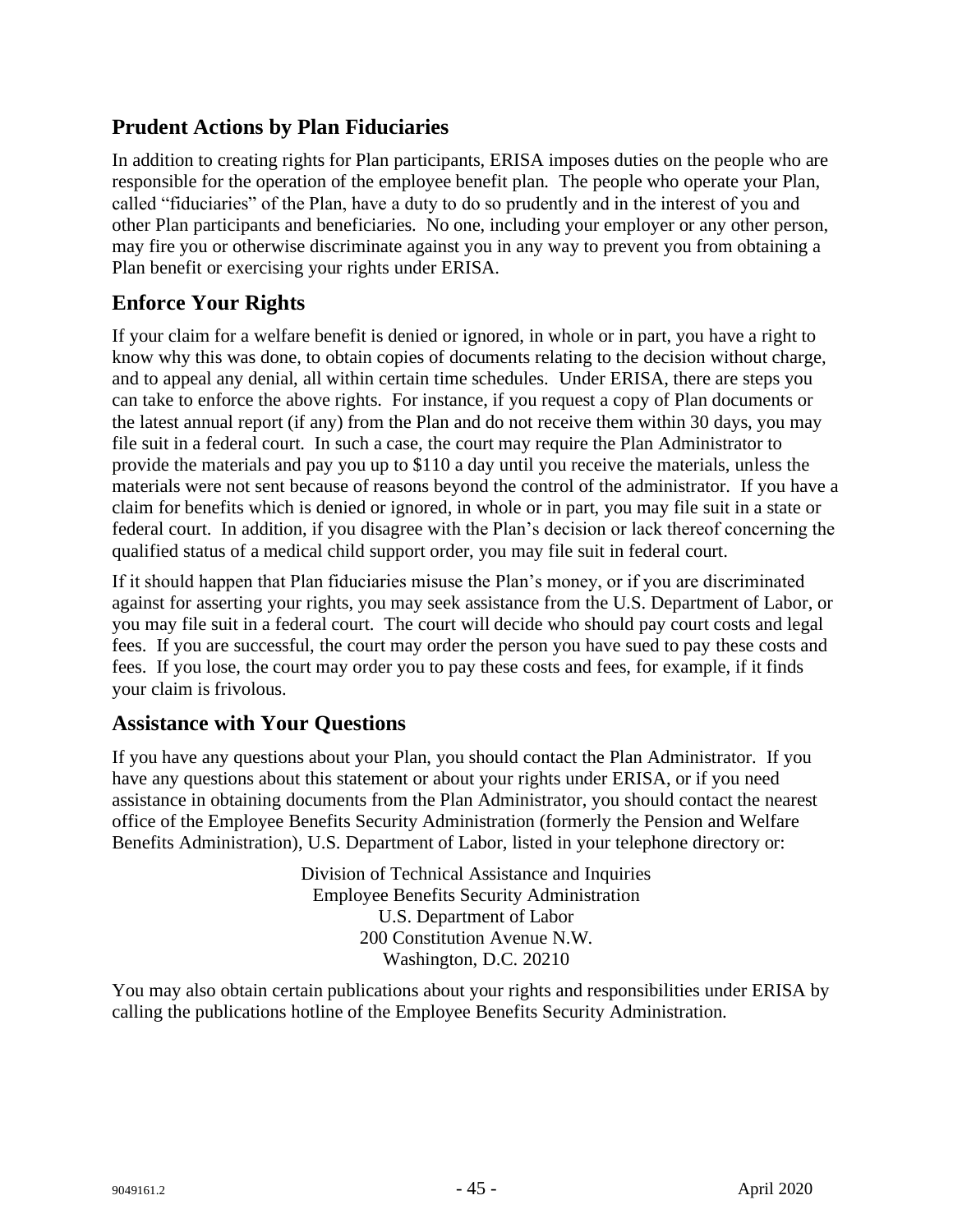# **Appendix A — Evidence of Coverage Documents**

<span id="page-48-0"></span>This summary should be read in combination with the insurance contracts, evidence of coverage documents (together and individually referred to as "EOCs") provided by the insurance companies and service providers.

The EOCs are intended to describe the Employer benefits available to you and, when read in conjunction with this SPD, are intended to meet ERISA's SPD requirements.

Please see the EOCs for details of Plan benefits.

For additional information or for copies of the EOCs, please contact the Plan Administrator.

| Coverage       | <b>Evidence of Coverage Name</b>                  |
|----------------|---------------------------------------------------|
| <b>Medical</b> | <b>Medical Plan (Self-Funded)</b>                 |
|                | UMR/Quantum Health, Inc.                          |
|                | Benefit/Certificate of Coverage                   |
|                | Barry-Wehmiller Companies, Inc.                   |
|                | Group ID                                          |
|                |                                                   |
|                | Wellmark, Inc.                                    |
|                | 1331 Grand Avenue                                 |
|                | Des Moines, IA 50309                              |
|                | Group ID                                          |
|                |                                                   |
|                | <b>Medical Plan (Insurance)</b>                   |
|                | Blue Cross Blue Shield of Arizona                 |
|                | P.O. Box 2924                                     |
|                | Phoenix, AZ 85062-2924                            |
|                | Customer Service: (800) 232-2345                  |
|                |                                                   |
|                | <b>Retiree Medical (Medicare Advantage)</b>       |
|                | Health Partners Freedom Group Plan                |
|                | Retiree Medicare Advantage                        |
|                | Barry-Wehmiller Companies, Inc.                   |
|                | Group ID: 60826                                   |
| <b>Dental</b>  | <b>Dental Plan (Self-Funded)</b>                  |
|                | Delta Dental of Missouri                          |
|                | Delta Dental PPO Dentacare M - ASC                |
|                | Barry-Wehmiller Companies, Inc.                   |
|                | Group Number: 7698-0001 & all sub-locations       |
|                |                                                   |
|                | <b>Dental Plan (Insurance)</b>                    |
|                | <b>Connecticut General Life Insurance Company</b> |
|                | CIGNA Dental Care Insurance Prepaid Dental        |
|                | <b>Services Certificate</b>                       |
|                | Barry-Wehmiller Companies, Inc.                   |
|                | Group ID: 3207784-DHMO1                           |
| <b>Vision</b>  | <b>EyeMed Vision Care</b>                         |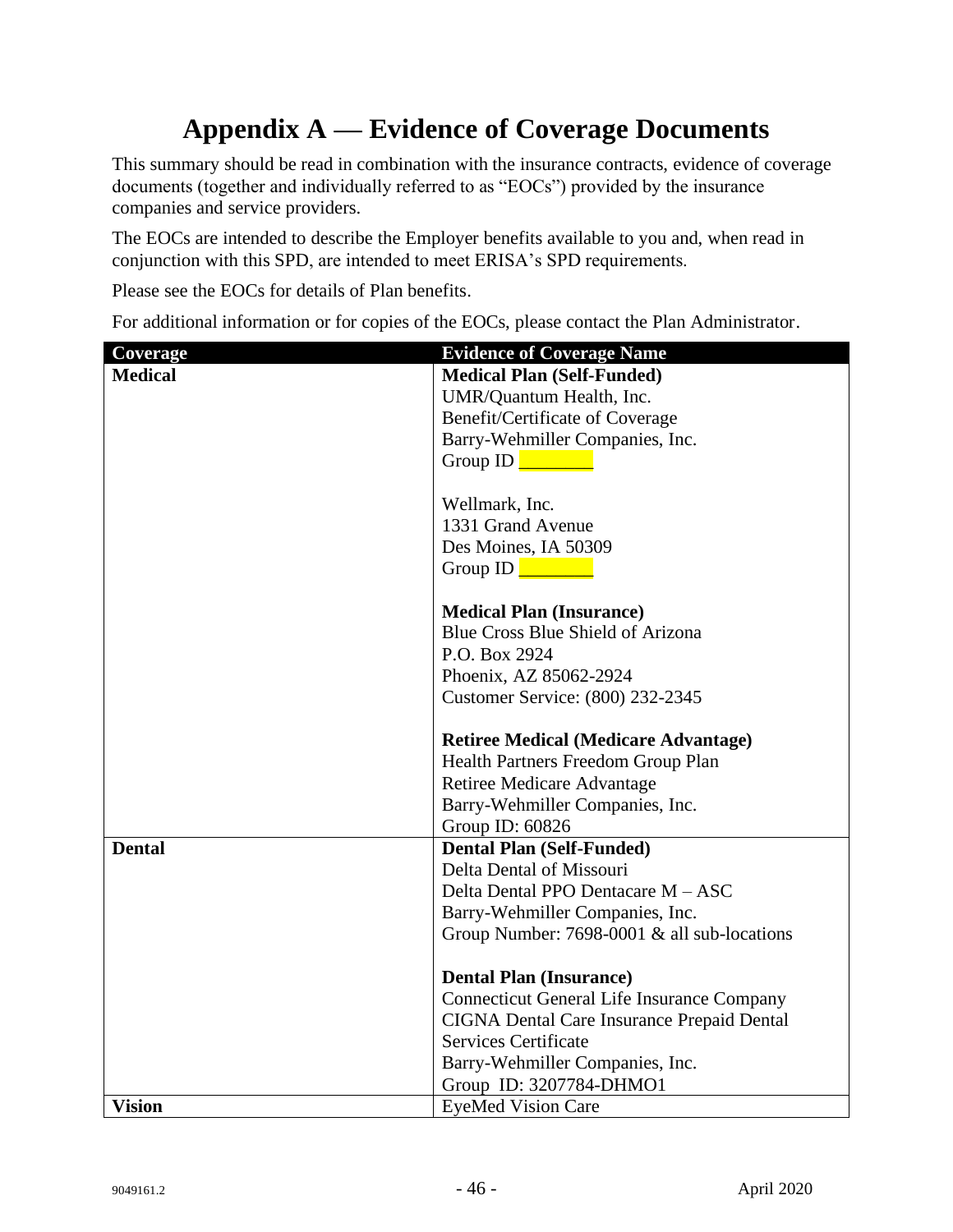|                                            | Barry Wehmiller-Companies, Inc.             |
|--------------------------------------------|---------------------------------------------|
|                                            | <b>Contract ID: 9793316</b>                 |
| <b>Short-Term Disability (STD)</b>         | Lincoln Life Assurance Company of Boston    |
|                                            | Barry-Wehmiller Companies, Inc.             |
|                                            | Group ID: 04-444087                         |
| <b>Long-Term Disability (LTD)</b>          | Lincoln Life Assurance Company of Boston    |
|                                            | Barry-Wehmiller Companies, Inc.             |
|                                            | Group ID: 04-444087                         |
| <b>Life Insurance</b>                      | Lincoln Life Assurance Company of Boston    |
| <b>Accidental Death and Dismemberment</b>  | Barry-Wehmiller Companies, Inc.             |
| (AD&D)                                     | Group ID: 04-444087                         |
| <b>Dependent Life Insurance</b>            |                                             |
| <b>Flexible Spending Accounts</b>          | Taben Flex - Navia                          |
|                                            | Barry-Wehmiller Companies, Inc.             |
|                                            | Flexible Spending Account Plan Summary Plan |
|                                            | Description                                 |
|                                            | Group ID:                                   |
| <b>Business Travel Accident</b>            | AIG/Chartis                                 |
|                                            | Barry-Wehmiller Companies Inc.              |
|                                            | Group ID: GTP 0009112715A                   |
|                                            |                                             |
| <b>Medical Plan for Puerto Rico</b>        | MCS Life Insurance Company                  |
|                                            | 1-888-758-1616                              |
|                                            | www.mcs.com.pr                              |
| <b>Global Benefits for Expatriates and</b> | <b>CIGNA</b>                                |
| <b>Foreign Employees</b>                   | Barry-Wehmiller Companies, Inc.             |
|                                            | Group ID: 05908A                            |
| <b>Best Doctors</b>                        | <b>Best Doctors</b>                         |
|                                            | 1250 Hancock St.                            |
|                                            | Suite 501N                                  |
|                                            | Quincy, MA 02169                            |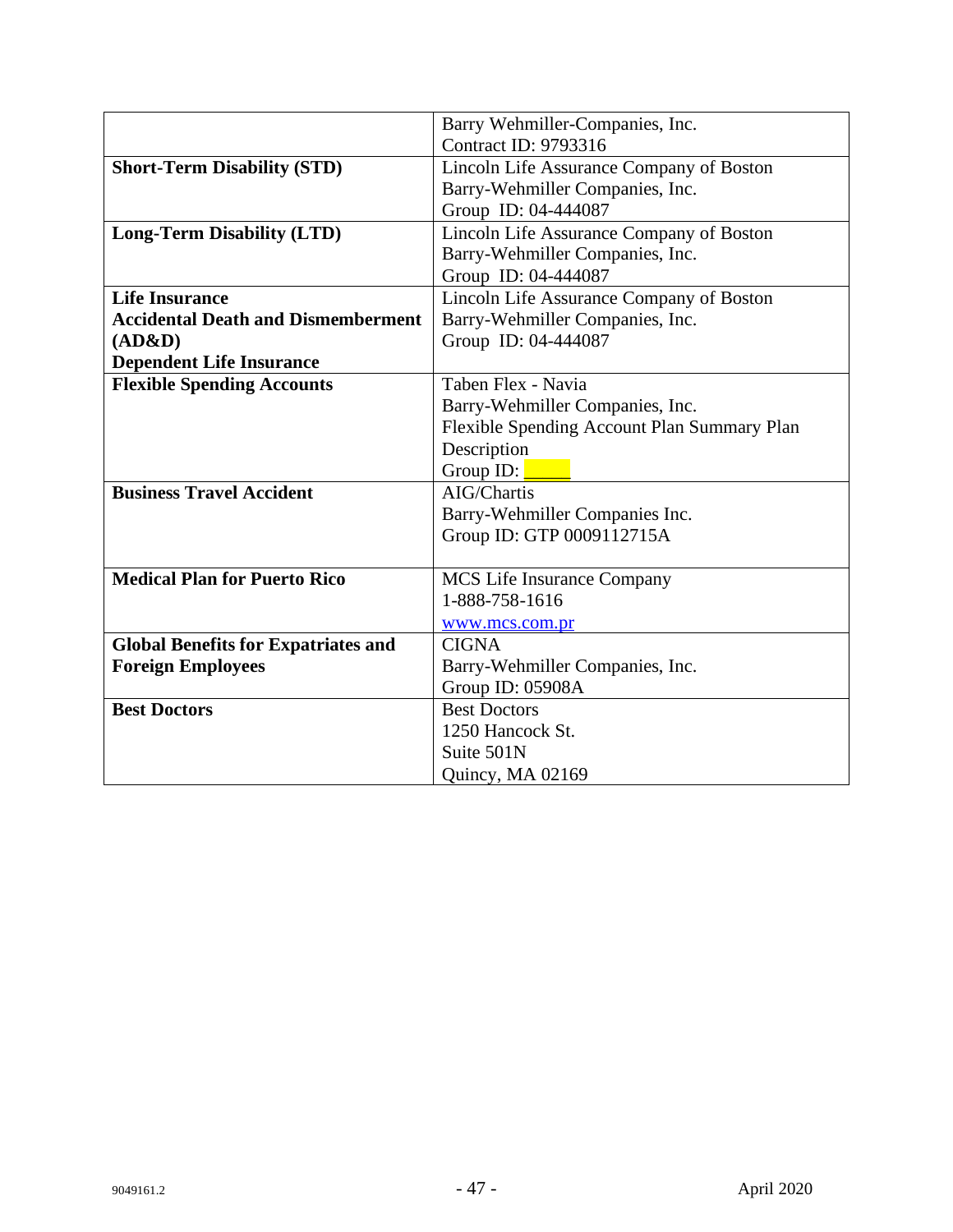# **Appendix B — Waiting Period**

<span id="page-50-0"></span>This summary should be read in combination with the insurance contracts, evidence of coverage documents (together and individually referred to as "EOCs") provided by the insurance companies and service providers.

Temporary Employees. If you are hired on or after January 1, 2015, you are classified as a temporary employee, and you are expected to work on average at least 30 hours or more per week, you are required to complete a ninety (90) day waiting period prior to becoming eligible to participate in the Plans. Once you have completed the ninety (90) day waiting period, you will remain eligible to participate in the Plans even if your average weekly work schedule falls below 30 hours per week.

A temporary employee who terminates employment with the Employer and resumes employment within three hundred sixty-five (365) days after such termination shall be eligible to participate in the Plans on his or her rehire date. A temporary employee who terminates employment with the Employer and resumes employment more than three hundred sixty-five (365) days after such termination will be treated as a new hire and will be required to satisfy the ninety (90) day waiting period prior to becoming eligible to participate in the Plans.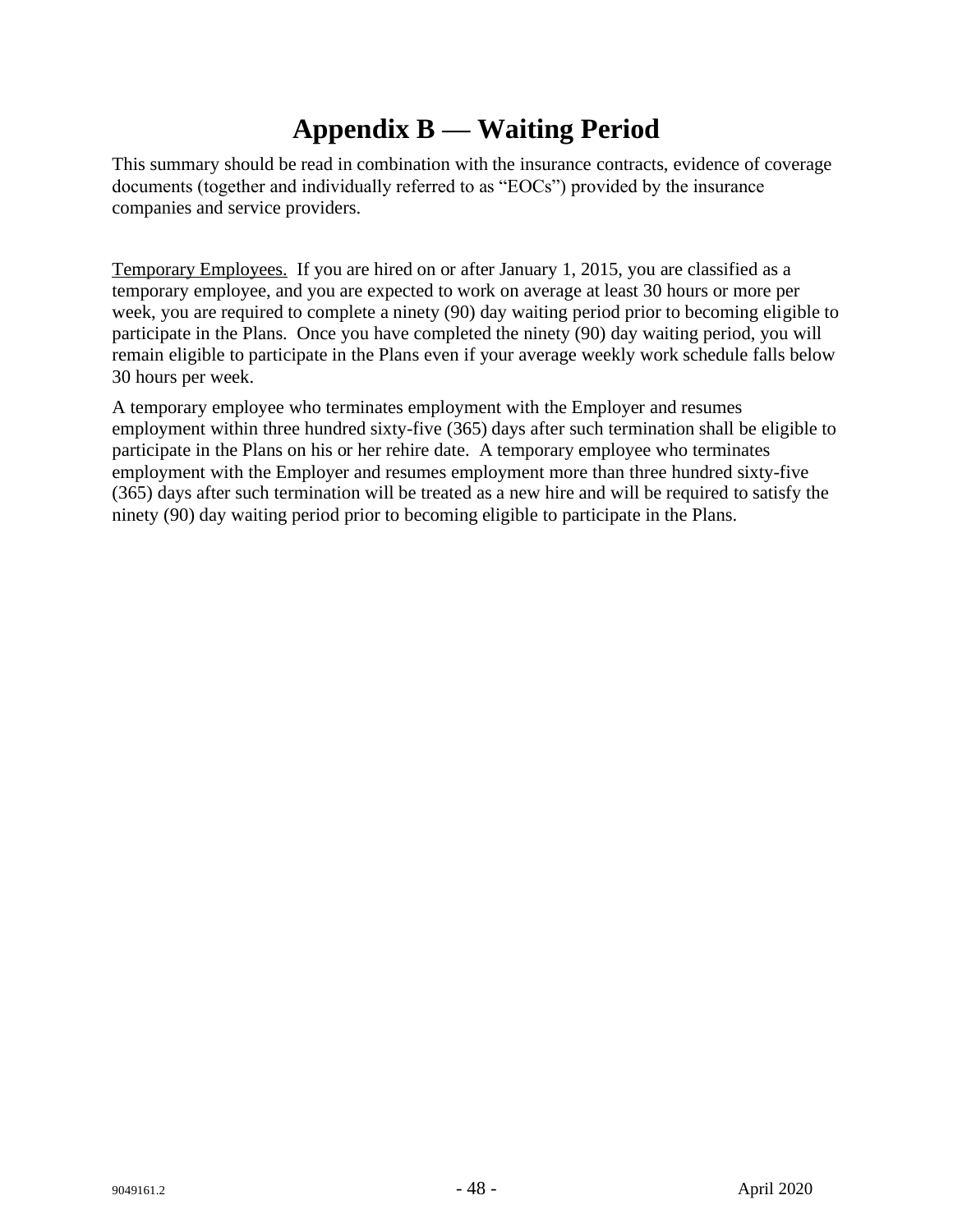# <span id="page-51-0"></span>**Appendix C — Be Well Center, Green Bay Wisconsin**

**Scope of Services.** The services listed are available to eligible employees of Paper Converting Machine Company or the Hudson-Sharp location in Green Bay, Wisconsin at the Be Well Cent. All services are provided to eligible employees at the location and times periodically set for the Be Well Center

- 1. Nurse Practitioner Services. Nurse Practitioner Services will include the following:
	- Adult vaccinations for: tetanus, diphtheria, pertussis, Hepatitis B, and influenza
	- Routine screenings of blood sugars, lipids, weight, and blood pressure
	- Rapid screen diagnostic tests for strep, pregnancy, and urine
	- Routine diagnosis and treatment of non-trauma workplace and non-workplace illness and injuries
	- Department of Transportation (DOT) examinations
	- Non DOT drug and alcohol screening, including pre-employment, post-accident, random, and reasonable suspicion testing
	- Health Risk Appraisals
	- Early detection, treatment, and prevention
	- Healthcare counseling
	- Physical exams, including camp and school physicals
	- Audiometric Screenings
	- DOT Drug and Alcohol Testing (to be considered when feasible)
	- School physicals
	- First Aid Responder training assistance
	- Participate in Safety and Health Committee Meetings
	- Facilitate education sessions on-site
	- Pulmonary testing (if such testing may be performed on-site)
	- International travel exams and vaccinations
	- Patient advocacy assistance
	- Acute and Urgent Care for children ages two (2) and up.
	- Well-child checks for children ages seven (7) and up.
- 2. Medical Assistant (MA)/Patient Support Representative (PSR) Services. Medical Assistant Services will include the following:
	- Room patients
	- Assist with office procedures
	- Provide telephone advice to patients as directed
	- Communicate with providers regarding patient calls
	- Call in prescription refills as directed
	- Act as a liaison for nurse practitioners
	- Assist physicians and/or practitioners with scheduling
	- Facilitate completion of forms (ex. W/C, insurance, etc. by the physicians)
	- Blood draw (phlebotomy)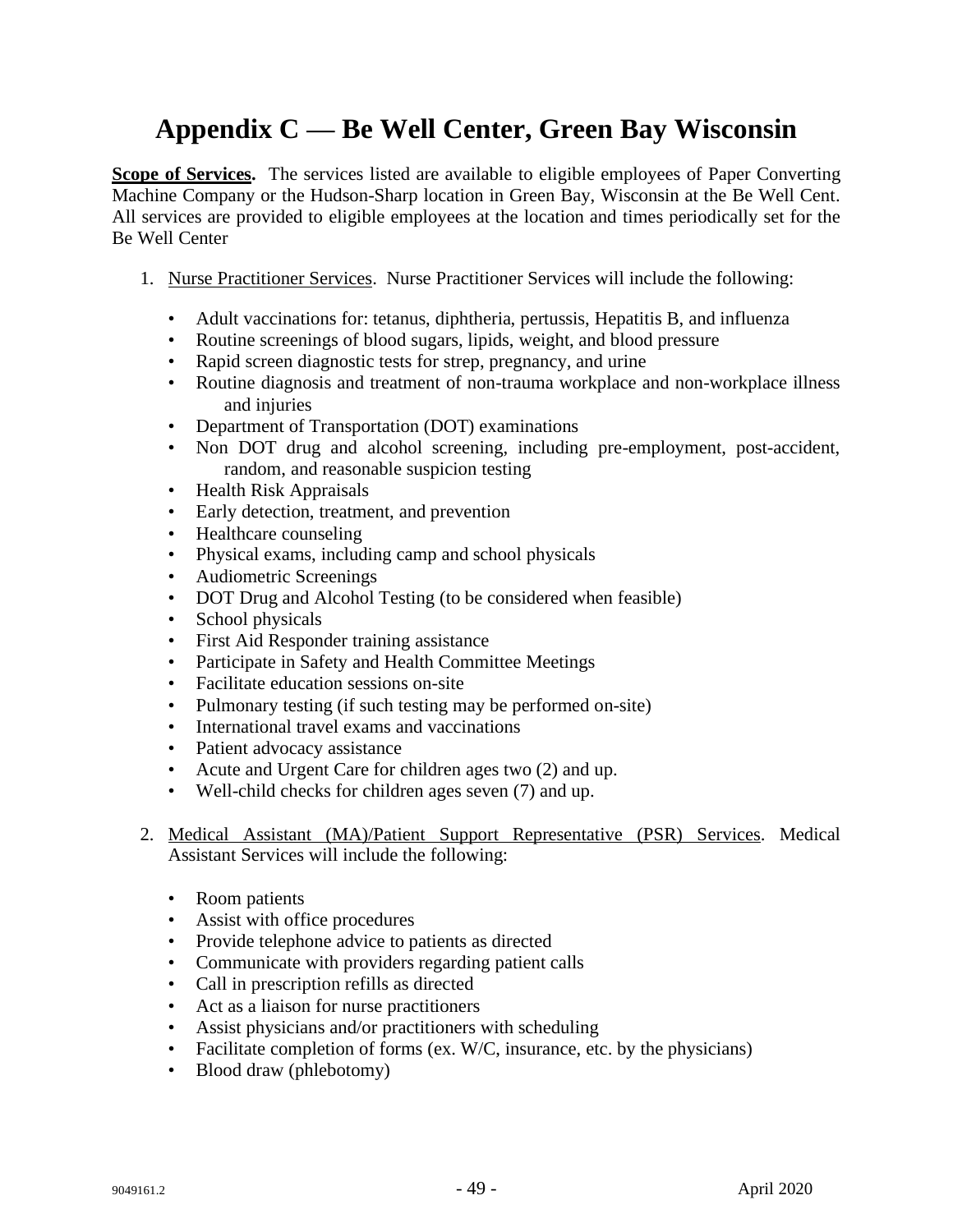3. Laboratory Services. Laboratory Services as set forth in the Health and Wellness Healthcare Services Agreement by and between Prevea Health and Barry-Wehmiller Companies, Inc.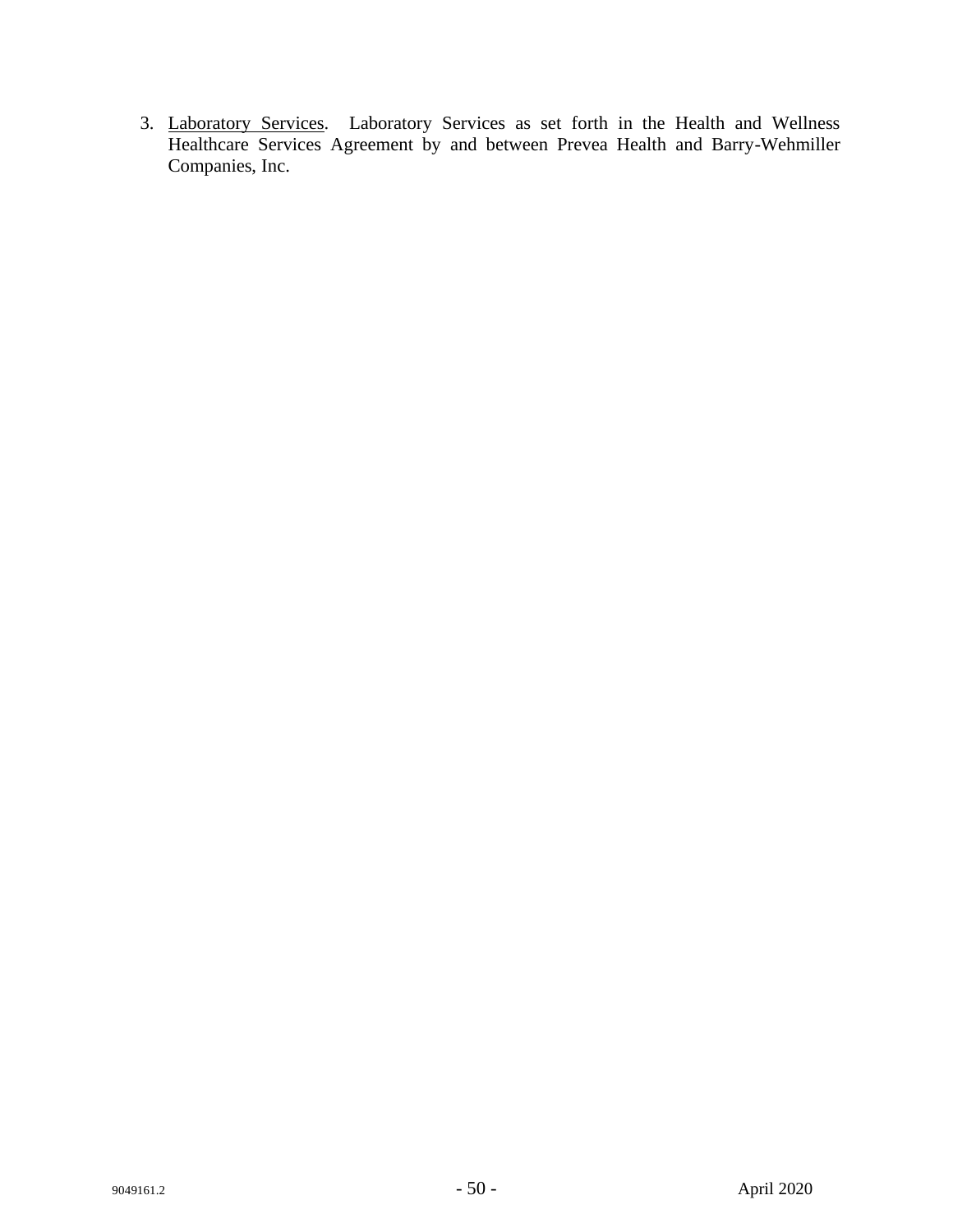# <span id="page-53-0"></span>**Appendix D — Right Choice Wellness Center, Sheboygan, Wisconsin**

This summary should be read in combination with benefit summaries provided to employees with respect to the Be Well Center.

**Scope of Services** The services listed are available to eligible employees of Will-Pemco, Inc. at the Be Well Center in Sheboygan, Wisconsin. All services are provided to eligible employees at the location and times periodically set for the Right Choice Wellness Center

- 1. Preventive Care
- 2. Diagnosis & medical care
	- Treatment and management or chronic conditions, e.g. diabetes, hypertension.
	- Lab work including rapid screen diagnostic tests.
	- Diagnosis and treatment of non-trauma workplace injuries
- 3. Wellness Services
	- Physical exams
	- Health screenings
	- Skin screening
	- TB testing
	- Adult immunizations
	- Adult flu shots
	- Cholesterol screening
	- Diabetes screening